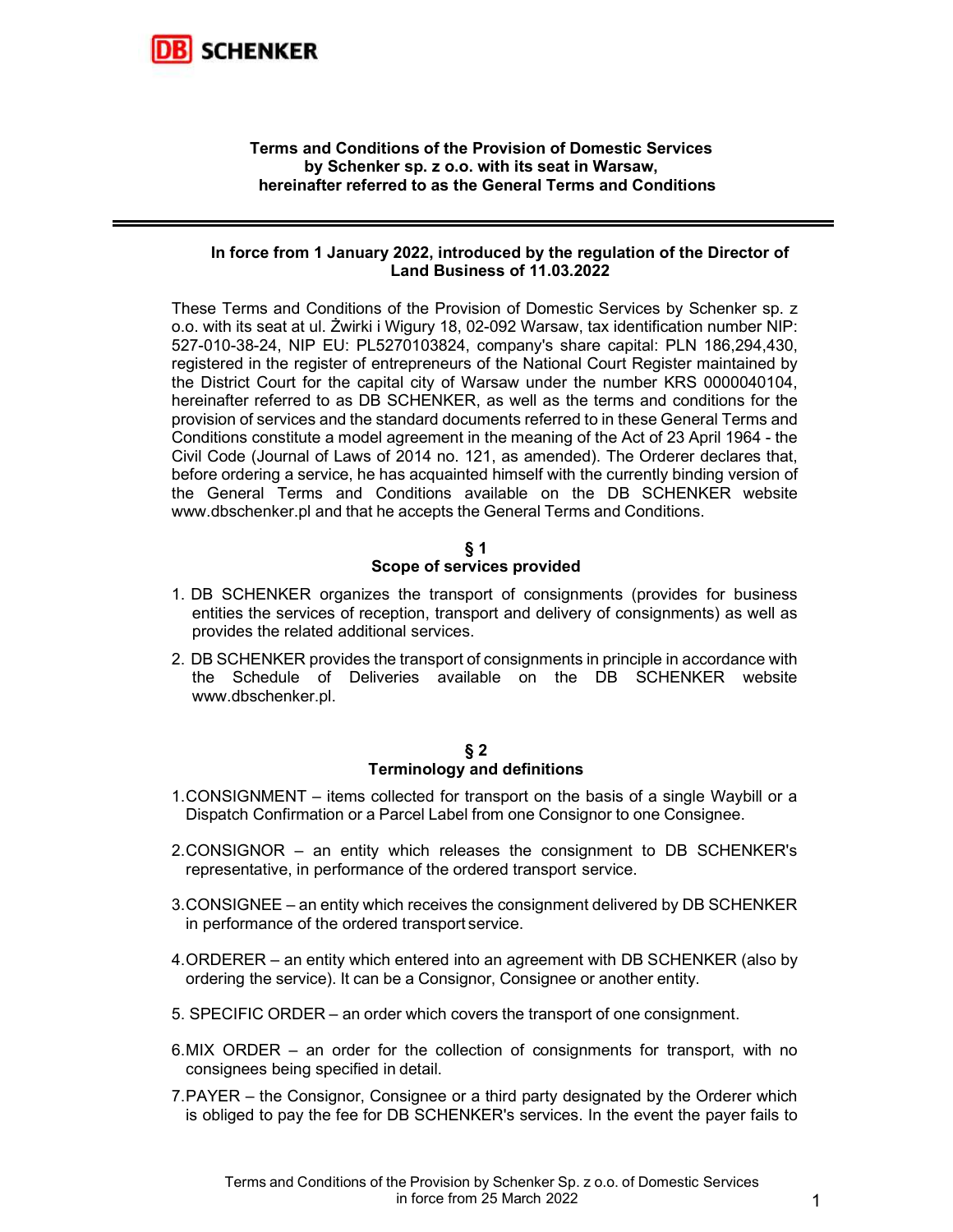

pay the fee for DB SCHENKER's services, the obligation to pay rests with the entity which designated the Payer. In any case, the Orderer is the guarantor of the payment.

- 8. PRICE LIST all standard price lists placed on the website www.dbschenker.pl or agreed individually, except for the Table of Fees and Additional Services.
- 9. TABLE OF VALUE ADDED SERVICES and ADDITIONAL FEES a document which specifies terms for the valuation of additional services ordered by DB SCHENKER and the rates of additional fees for DB SCHENKER.
- 10. SHIPPING DOCUMENT a document or documents which refer to the transport of a consignment and constitute the confirmation of its dispatch, the course of its transport and delivery. The document may be an electronic transmission (hereinafter referred to as "electronic form"), a computer printout or other document containing the data specified in the Transport Law. As agreed between DB SCHENKER and the Orderer, the following shipping documents shall be used:
	- a. WAYBILL a shipping document signed by the Consignor from a single Consignor to a single Consignee in which the Consignor among other things provides: consignment shipping address, consignment collection address, name of goods, types of protection, number, type as well as dimensions and actual weight of logistic units, and specifies the payer for the transport or other requirements set forth in the applicable regulations, e.g., ADR regulations. The term "Waybill" as defined by the Transport Law also means another shipping document (e.g.: Address Label, Dispatch Confirmation, Delivery Confirmation)
	- b. ADDRESS LABEL a shipping document affixed to the consignment from a single Consignor to a single Consignee in which the Consignor among other things provides: consignment shipping address, consignment collection address, name of goods, types of protection, number of logistic units and actual weight. The Address Label as a shipping document may consist of one or more address labels referring to individual lots of the consignment.
	- c. DISPATCH CONFIRMATION a shipping document with the content specified by DB SCHENKER, issued and signed by the Consignor during the sending of the consignment, as a confirmation of its dispatch.
	- d. DELIVERY CONFIRMATION a shipping document issued by DB SCHENKER in which the Consignee confirms the delivery of the consignment.
- 11. FORCE MAJEURE an event whose occurrence could not have been foreseen in spite of special diligence for professional provision of services, which is external both in relation to DB SCHENKER and the Orderer, and which could not be prevented by the Parties in spite of special diligence. Under these General Terms and Conditions, force majeure events include in particular: war, martial law, disturbances, riots, revolutions, strikes, road blockades, and blockades of other commonly used places of entrance and exit, natural disasters, including the flood, earthquake, epidemics, atmospheric conditions and other events caused by the forces of nature which in terms of intensity differ from an average scale in a given period and make impossible the provision of services.
- 12. LOGISTIC PACKING UNIT OR LOGISTIC UNIT any lot of goods, for the purpose of transport placed on or in one transport medium (e.g., a pallet, carton, vessel, basket, box) marked with a separate address label. The consignment may consist of one or more logistic units. The actual weight of the logistic unit (gross weight) is a total actual weight of the goods including the package and the actual weight of the transport medium.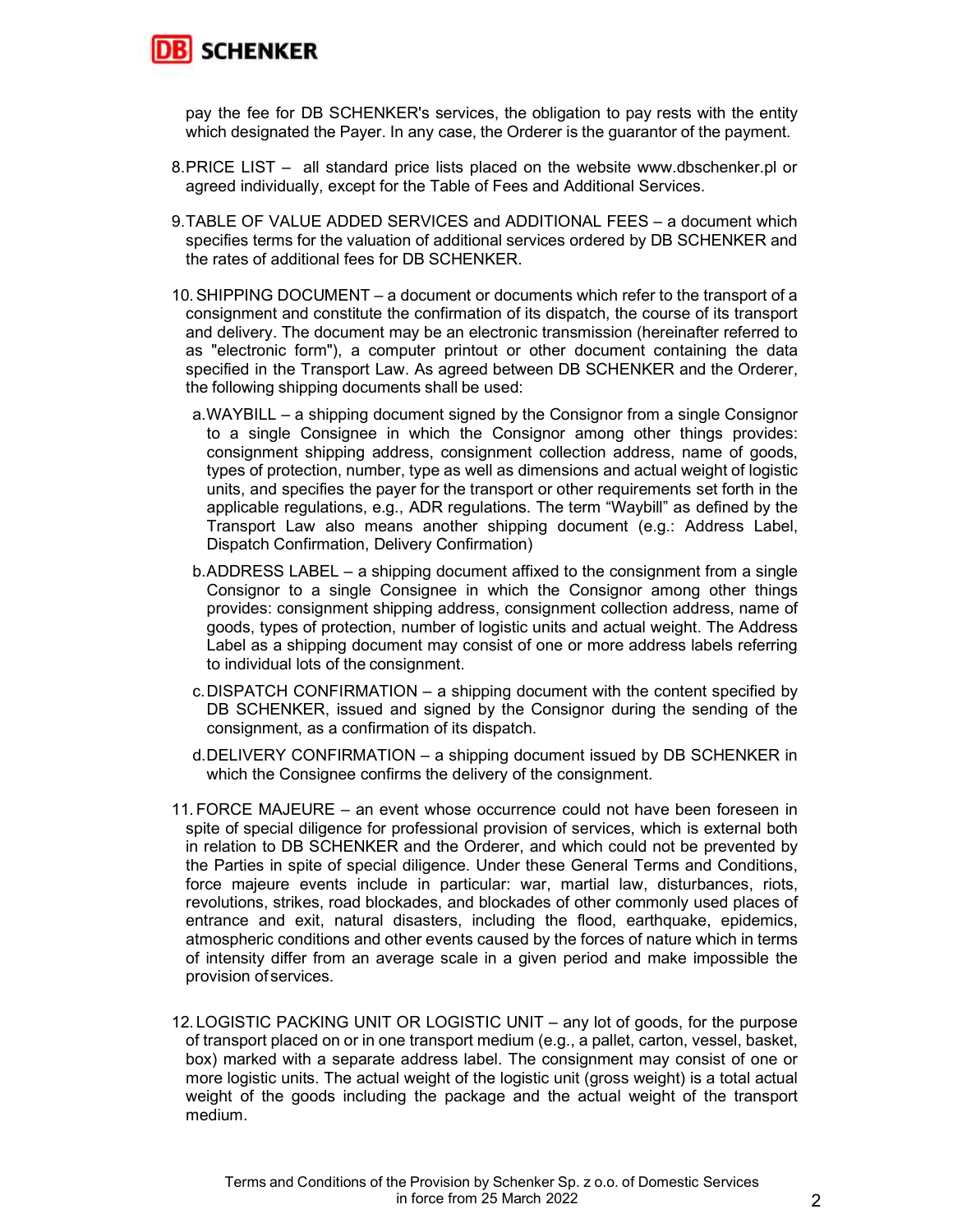

- 13. LOGISTIC UNIT ADAPTED TO MECHANICAL RELOADING a logistic unit (a pallet, box, basket, container, etc.), which, according to DB SCHENKER's opinion, has a structure enabling its safe and damage-free handling by mechanical means (e.g., forklift trucks) by a single person.
- 14. LONG LOGISTIC UNIT a logistic unit the longest dimension of which is longer than 3.0 m.
- 15. PALLET SPACE (MPAL) an area occupied by one logistic unit adapted to mechanical reloading, with the dimensions of 1.20 m x 0.80 m or other dimensions the product of which is  $0.96$  m<sup>2</sup>. The dimensions are considered the following:
	- a. if the consignment does not stick out from the transport medium's outside edges: the dimensions of the transport medium of the logistic unit, on or inside which the consignment is loaded;
	- b. if the consignment sticks out from the transport medium's outside edges: the longest dimensions of length and width measured along the outside edges of the package on its entire height.
- 16. (MPAL) PALLET SPACE FOR VALUATION an area occupied by one logistic unit adapted to mechanical reloading and calculated according to the rules specified in the above definition of pallet space, provided that each dimension (height/weight) is rounded up to the multiple of 0.2 m. The values thus calculated are rounded up to two decimal places.
- 17. PALLET SPACE WEIGHT EQUIVALENT applied to determine DB SCHENKER's remuneration; an index of the consignment weight calculated as a quotient of the total actual weight of logistic units and the total pallet space of the logistic units for valuation. The index is calculated only for logistic units adapted to mechanical reloading.
- 18. SCHEDULE OF DELIVERIES a document containing, among others, the expected dates of delivery of consignments. The dates may change with regard to the circumstances which may arise in connection with the provision of the services. DB SCHENKER guarantees delivery times only if this has been explicitly referred to in the definition of services indicated in these General Terms and Conditions or in a separate agreement with the Orderer.
- 19. BASIC PRICE remuneration for transport services, excluding Fuel Correction as well as services and fees contained in the Value Added Services and Additional Fees.
- 20. VALUE ADDED SERVICES AND ADDITIONAL FEES fees and services accompanying the transport services listed in the Table of Value Added Services and Additional Fees. Remuneration for the value added services and additional fees is calculated regardless of the remuneration for the transport services covered by the Basic Price and Fuel Correction.

# § 3

# Transport Services Offered by DB SCHENKER

1. DB SCHENKERsystem or DB SCHENKERsystem premium - distribution of groupage consignments; it is the service consisting in the transport of consignments which simultaneously meet all the following parameters:

a. Maximum occupancy of storage space by a consignment – 8.99 MPAL to be valued; b. Maximum volume of a consignment  $-18.99$  m<sup>3</sup>;

- c. Maximum actual weight of a consignment 4,999 kg
- d. Maximum length of a logistic unit  $-4.0$  m;
- e. Maximum width of a logistic unit 2.2 m;
- f. Maximum height of a logistic unit 2.2 m;
- g. Maximum volume of a logistic unit adapted to mechanical reloading  $-5.0$  m<sup>3</sup>;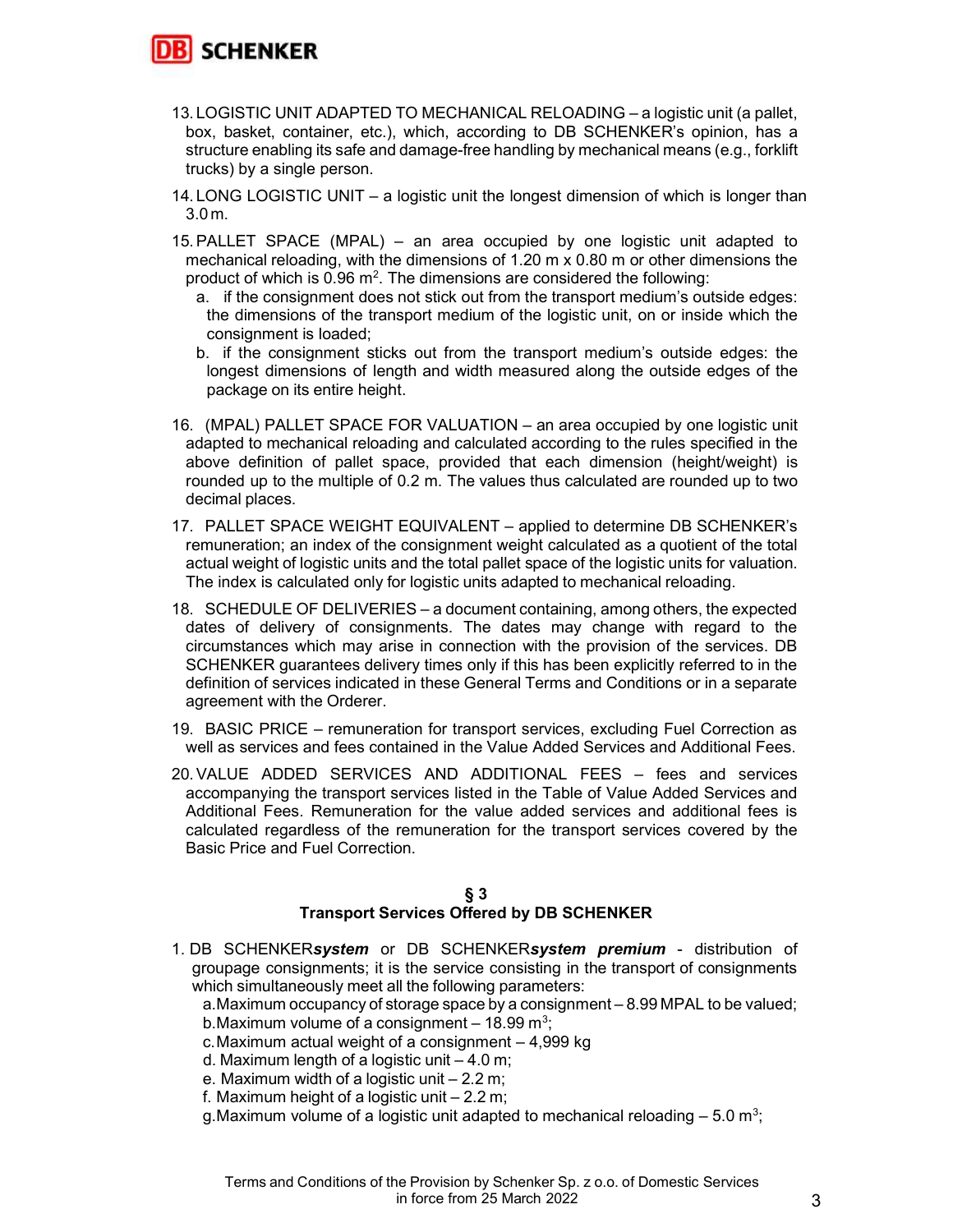

- h. Maximum actual weight of a logistic unit adapted to mechanical reloading 1,500 kg, subject to §3 section 4f.
- i. Maximum volume of a logistic unit not adapted to mechanical reloading  $-0.2$  m<sup>3</sup>;
- j. Maximum actual weight of a logistic unit not adapted to mechanical reloading 30 kg (in exceptional cases, when agreed by DB SCHENKER – 50 kg);
- k. Maximum number of logistic units not adapted to mechanical reloading in a consignment – 5 pcs.

The goods placed on a transport medium should not stick out from its outside edges. Requirements for the preparation of groupage consignments for shipment by the Consignors are defined in "DB SCHENKER rules for the standard preparation of palletized and non-palletized groupage consignments" published as a standard document on the DB SCHENKER website www.dbschenker.pl. If the goods stick out from the transport medium's outside edges, DB SCHENKER is entitled to refuse collection of the consignment for transport.

- 2. The following products are available through groupage distribution services:
- 2.1. DB SCHENKERsystem is a shipment transport service with an estimated delivery time presented plus one day in relative to the Schedule of Deliveries published on the DB SCHENKER website www.dbschenker.pl.
- 2.2. DB SCHENKERsystem premium is a transport service for consignments with delivery as soon as possible, in accordance with the Schedule of Deliveries available on the DB SCHENKER website www.dbschenker.pl
	- 2.2.1. Within the scope of DB SCHENKERsystem premium product, the restrictions presented in the Schedule of Deliveries published on the DB SCHENKER website www.dbschenker.pl are in force.
	- 2.2.2. In the case of ordering a DB SCHENKERsystem premium service, if DB Schenker finds out that the consignment does not meet the parameters specified in the order or that other data enabling timely delivery of consignments has not been provided, DB SCHENKER reserves the right to refuse to provide the service or to provide another service, at its own discretion, without a guarantee of delivery in the shortest possible period of time, preserving the right to remuneration as for the completed DB SCHENKERsystem, DB SCHENKERpart load, DB SCHENKERfull load or another service selected by DB Schenker.
- 3. DB SCHENKER**part load** distribution of LTL consignments, is the service consisting in the transport of consignments which meet the following parameters:
	- a. Occupancy of storage space by a consignment from 9.00 to 24.00 MPAL to be valued;
	- b. Volume of a consignment from 19.00 to 55.00  $\text{m}^3$ ;
	- c. Maximum length of a logistic unit  $-4.0$  m;
	- d. Maximum width of a logistic unit  $-2.4$  m;
	- e. Maximum height of a logistic unit 2.4 m;
	- f. Actual weight of a consignment from 5,000 kg to 15,000 kg.
	- g. There must be a possibility of organizing a direct transport of such a consignment (excluding terminals) from the Consignor to the Consignee. Neither collection nor delivery of consignments may require the use of a load lift, and must be performed in the area with no restrictions for the movement of trucks with permissible load capacity of 24 tons (permissible laden weight of 42 tons). The consignment is transported together with other consignments of DB SCHENKER Customers.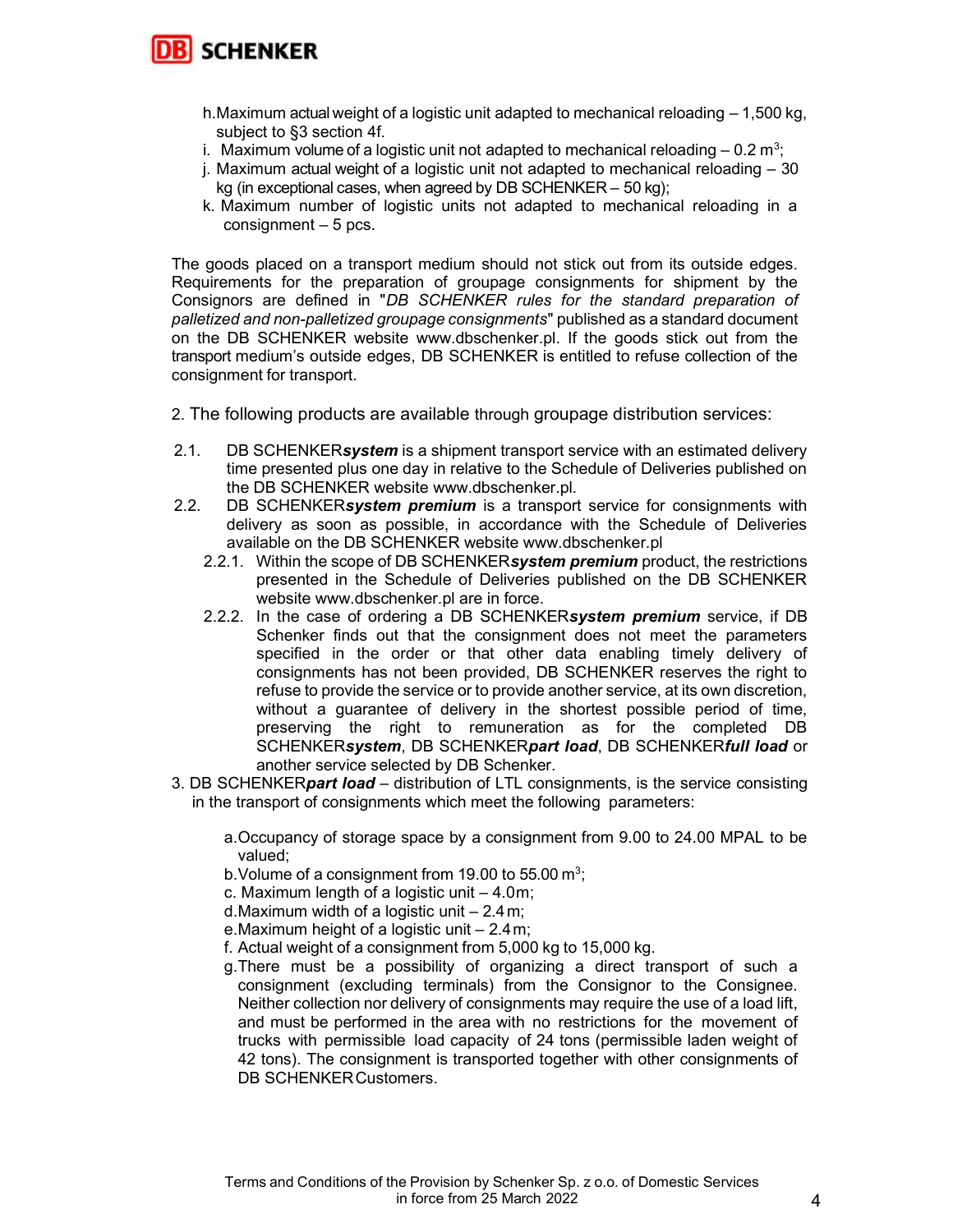

- 4. DB SCHENKER**full load** distribution of FTL consignments, is the service consisting in the transport of consignments which meet the following parameters:
	- a. Occupancy of storage space by a consignment above 24.00 MPAL to be valued;
	- b. Volume of a consignment above  $55.00\,\mathrm{m}^3$ ;
	- c. Maximum width of a logistic unit  $-2.4$  m;
	- d. Maximum height of a logistic unit 2.4 m;
	- e. Actual weight of a consignment above 15,000 kg;
	- f. There must be a possibility of organizing a direct transport of such a consignment (excluding terminals) from the Consignor to the Consignee. Neither collection nor delivery of consignments may require the use of a load lift, and must be performed in the area with no restrictions for the movement of trucks with maximum permissible load capacity of 24 tons (permissible laden weight of 42 tons).
- 5. In respect of the DB SCHENKERsystem, DB SCHENKERsystem premium, DB SCHENKERpart load and DB SCHENKERfull load services, the following rules for the provision of services shall apply:
	- a. The collection of a consignment from the Consignor and its delivery to the Consignee takes place at the edge of the load platform.
	- b. The duration of loading or unloading activities for the service DB SCHENKERsystem and DB SCHENKERsystem premium performed by the Consignor or the Consignee should be adapted to the volume of goods, but should not exceed 30 minutes from the moment of vehicle arrival.
	- c. The duration of loading or unloading activities for the service DB SCHENKERpart load or SCHENKERfull load performed by the Consignor or the Consignee should be adapted to the volume of goods, but should not exceed 60 minutes from the moment of vehicle arrival.
	- d. The maximum weight of a logistic unit on a pallet and the capacity of a given pallet are specified by relevant standards, however the maximum weight of a logistic unit on a pallet (including EUR or EPAL) must not exceed 1,500 kg.
	- e. If the weight of a logistic unit being relocated exceeds 30 kg for manual loading activities or 400 kg for loading activities performed using manually operated trolleys, the Orderer shall be obliged to ensure the performance of loading activities at the place of shipment and at the place of delivery of the consignment, i.e., the delivery of the consignment by the Consignor on the load platform in a place indicated by the driver and the collection of the consignment by the Consignee directly from the load platform, from a place indicated by the driver.
	- f. If the need arises during loading or unloading to use an unloading lift, a maximum weight of a logistic unit must not exceed 800 kg.
	- g. For the purposes of ensuring safety of consignments and terminals, and acting on the basis of the ADR regulations and the Regulation of the Minister of Internal Affairs and Administration on the protection against fire of buildings, other civil structures and areas, the following principles of acceptance for the transport of consignments containing dangerous materials (ADR) have been established:
		- **EXECONSERVIPT CONSIGNMENTS COLLECTED MONDAY TO THE ORIGINAL CONSIGNMENT CONSIGNMENTS** consignments collected from Monday to Thursday to be delivered on the next day are accepted for transport in accordance with the Terms and Conditions of Logistic Handling of Dangerous Goods;
		- consignments collected on Friday are accepted for transport only for delivery on Saturday;
		- consignments to be delivered on Monday or on the next day following the day other than a working day are only carried out using dedicated transport (excluding terminals);
		- **n** on Saturdays and on days preceding non-working days, these consignments are not accepted for transport.
		- **the principles presented above do not apply to consignments containing** dangerous materials dispatched in limited (LQ) or excluded (EQ) quantities.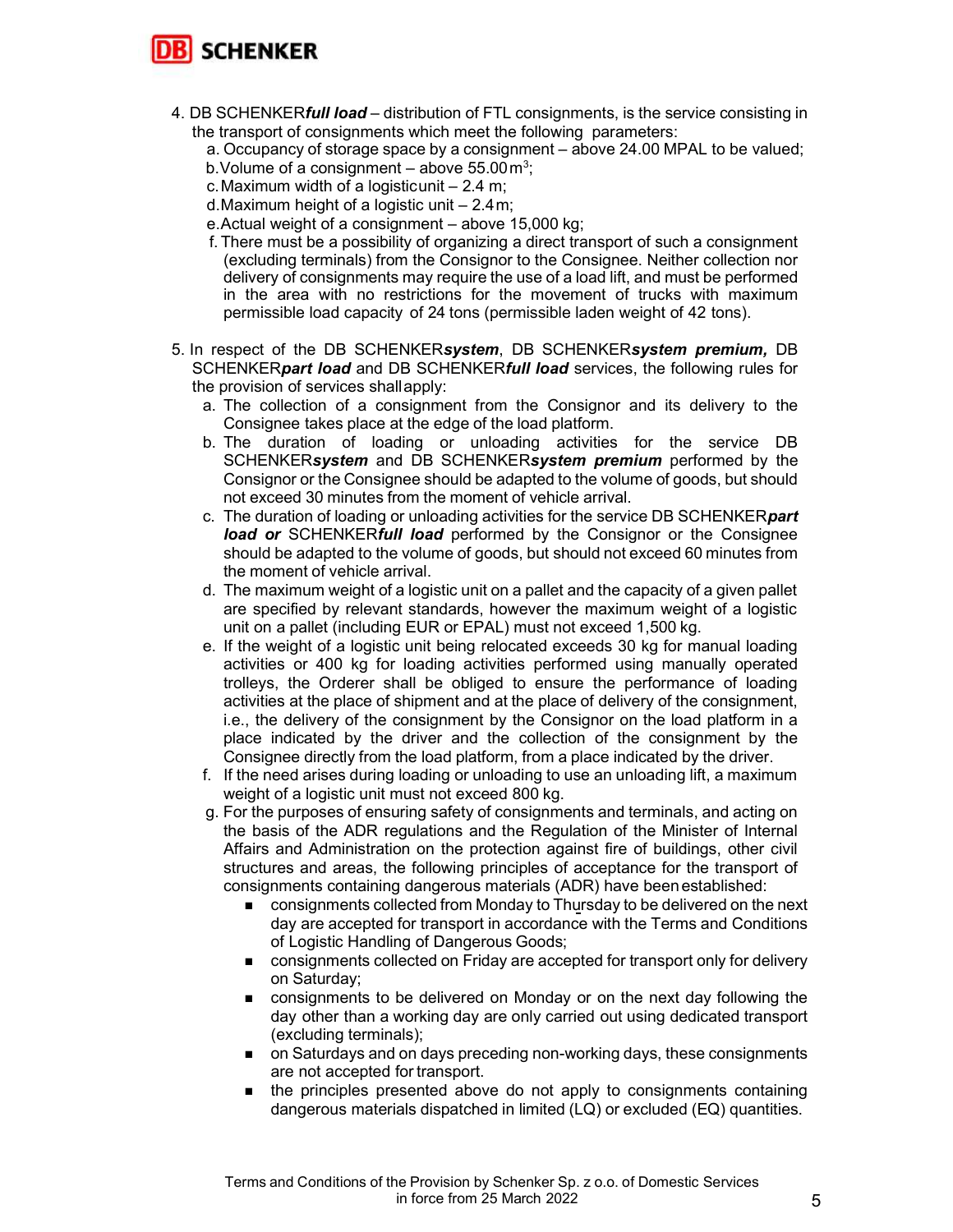

- 6. DB SCHENKERparcel or DB SCHENKERparcel premium distribution of parcel consignments, is a service of the transport of consignments which meet the following parameters:
	- a. Dispatched on the basis of a single dispatch confirmation.
	- b. Parameters of the consignments:
	- Standard parameters of a logistic packing unit standard elements:
		- Maximum actual weight 30 kg;
		- $\blacksquare$  Maximum length  $-150$  cm;
		- $\blacksquare$  Maximum volume 0.2 m<sup>3</sup>.
		- **EXEC** Logistic units should be of regular shapes (cuboids, tubes) and should not have any elements sticking out.
		- Transport of liquids and dangerous materials in limited (LQ) or excluded (EQ) quantities is excluded.
	- Maximum parameters of a logistic packing unit non-standard elements:
		- $\blacksquare$  Maximum actual weight -30 kg;
		- $\blacksquare$  Maximum length 200 cm;
		- $\blacksquare$  Maximum width 95 cm;
		- $\blacksquare$  Maximum height 85 cm;
		- $\blacksquare$  Maximum volume 0.26 m<sup>3</sup>
		- **Transport of logistic units with irregular shapes, liquids (excluding paint and** varnish) as well as dangerous materials in limited quantities (LQ) is permitted.
	- **Minimum parameters of a logistic packing unit:** 
		- Minimum dimensions of a unit  $-15$  cm x 10 cm x 3 cm.
	- Maximum parameters of a single consignment (the sum of the parameters of the logistic units):
		- Maximum number of logistic packing units 999 pcs;
		- $\blacksquare$  Maximum actual weight of a consignment  $-400$  kg;
		- **Maximum volume of a consignment**  $-10 m<sup>3</sup>$ .
	- c. The packages should not be grouped together using an adhesive tape, etc. every package should have an address label, as a separate logistic unit.
	- d. The detailed requirements regarding the preparation for transport of the parcel consignments by the Consignors for transport and rules for qualifying logistic units as standard or non- standard are defined in the "DB SCHENKER rules of the preparation of parcel consignments and exclusions of certain goods from the transport as parcel consignments", published as a standard document on DB SCHENKER website www.dbschenker.pl.
	- e. The service is provided in the door-to-door system, i.e., drivers collect consignments at the Consignor's premises and deliver them to the Consignee's premises, providing the "Carry-In Service (DB SCHENKERparcel, DB SCHENKERparcel premium)" included in the base price. However, DB SCHENKER is released, without the need to adjust the base price, from the obligation to deliver the parcel to the Consignee's premises, if even one logistic unit in a consignment weights more than 30 kg or other maximum parameters specified for the DB SCHENKER*parcel*, DB SCHENKER*parcel premium* service are exceeded. The detailed rules for the provision of the "Carry-In" service for the DB SCHENKERparcel, DB SCHENKERparcel premium products are described in § 4.
	- f. The service is offered to the Customers who have concluded a written cooperation agreement with DB SCHENKER and use software to produce shipping documents and communicate with DB SCHENKER.
	- g. The duration of the loading or unloading activities for the DB SCHENKER*parcel*, DB SCHENKER*parcel premium* service should be adjusted to the quantity of goods, but should not exceed 30 minutes from the arrival of the means of transport.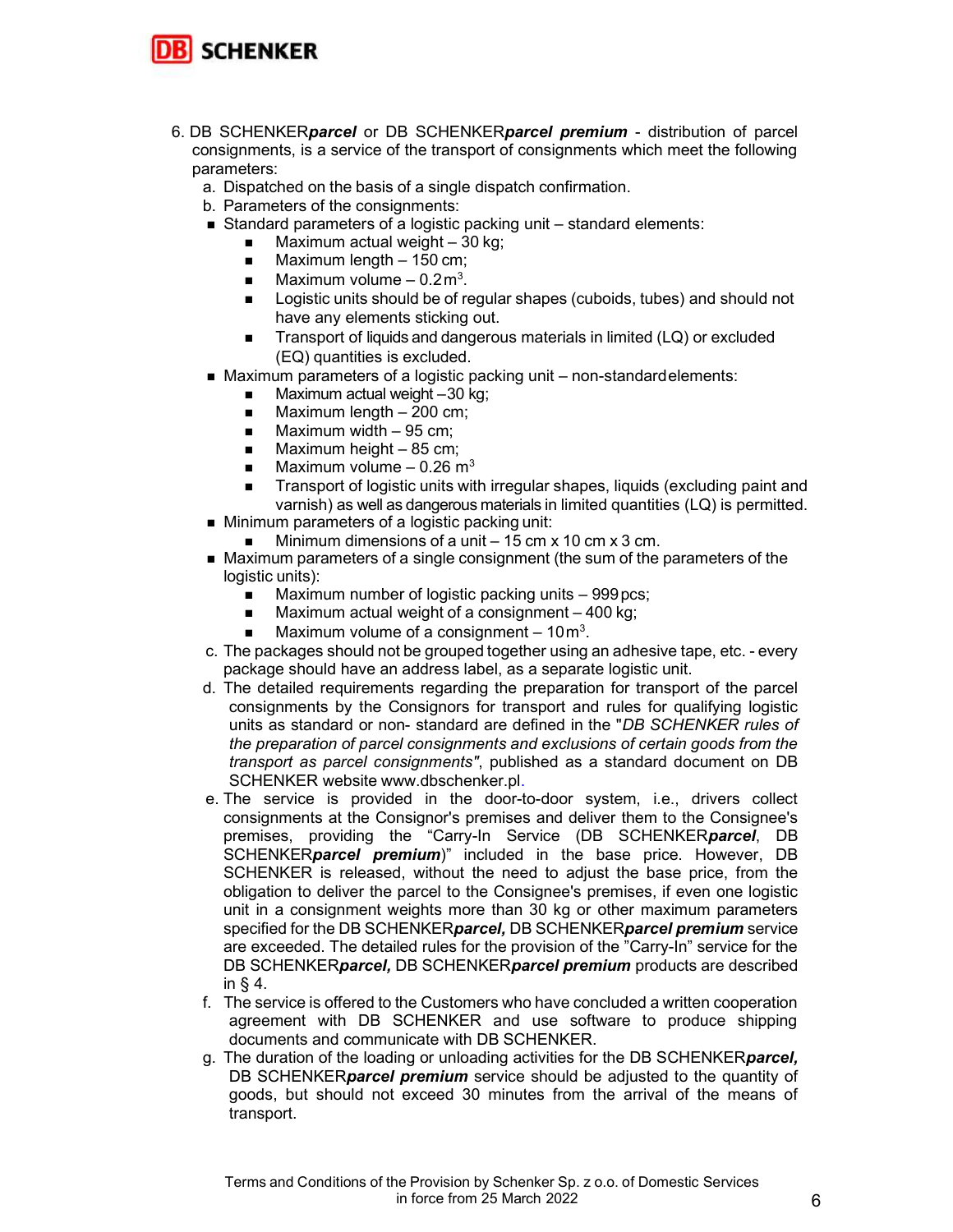

- 7. The following products are available for parcel distribution services:
	- 7.1 DB SCHENKER**parcel** is a transport service of consignments with an estimated delivery time presented in the Delivery Schedule published on the DB SCHENKER website www.dbschenker.pl.
	- 7.2 DB SCHENKER**parcel premium** is a transport service which distributes shipments with a guarantee of delivery as soon as possible in accordance with the Schedule of Deliveries posted on the DB SCHENKER website www.dbschenker.pl.
		- 7.2.1. DB SCHENKER guarantees. In the event that, for reasons attributable to DB SCHENKER, a consignment cannot be delivered on a specified delivery date despite meeting the conditions specified for the DB SCHENKER**parcel premium** product, the price of the transport service, at the prior request of the Orderer, submitted within 2 months from the date of placing the goods at the disposal of the consignee, shall be reduced to PLN 1 net. The reduction of the freight amount to the net amount of PLN 1 shall exhaust the claim of the claimant to DB SCHENKER for failure to provide the service within the assumed time limit.
		- 7.2.2. Within the scope of DB SCHENKERparcel premium product, the restrictions set forth in the delivery schedule published on the DB SCHENKER website www.dbschenker.pl shall apply.
		- 7.2.3. In the case of ordering a DB SCHENKER**parcel premium** service, if DB Schenker states that the consignment does not meet the parameters specified in the order or other data enabling timely delivery of consignments, DB SCHENKER reserves the right to refuse the execution of the service or execution of another service, at its own discretion, without the guarantee of delivery in the shortest possible time, with the right to remuneration as for the executed DB SCHENKERparcel or DB SCHENKERsystem service or another service selected by DB Schenker.
- 8. Any departure from the rules stipulated in this paragraph requires a separate written agreement with DB SCHENKER. If there is no separate written agreement, DB SCHENKER shall be entitled, at its own discretion, to carry the ordered service out with parameters different than stipulated in this paragraph and to accrue an additional fee and charges on those grounds based on the applicable Table of Value Added Services and Additional Fees.

#### § 4 DB SCHENKER Value Added Services and Additional Fees

1. **premium10** – an additional service consisting in delivery of a DB SCHENKERsystem **premium** or DB SCHENKER**parcel premium** consignment by 10:00 a.m. on working days (except Saturdays and non-working days according to the DB SCHENKER schedule of work), in areas listed in the Schedule of Deliveries posted on the DB SCHENKER website www.dbschenker.pl. In case of a failure to deliver the consignment by 10 a.m. for reasons not attributable to DB SCHENKER, DB SCHENKER retains the right to remuneration for the "**premium10**" service. In case of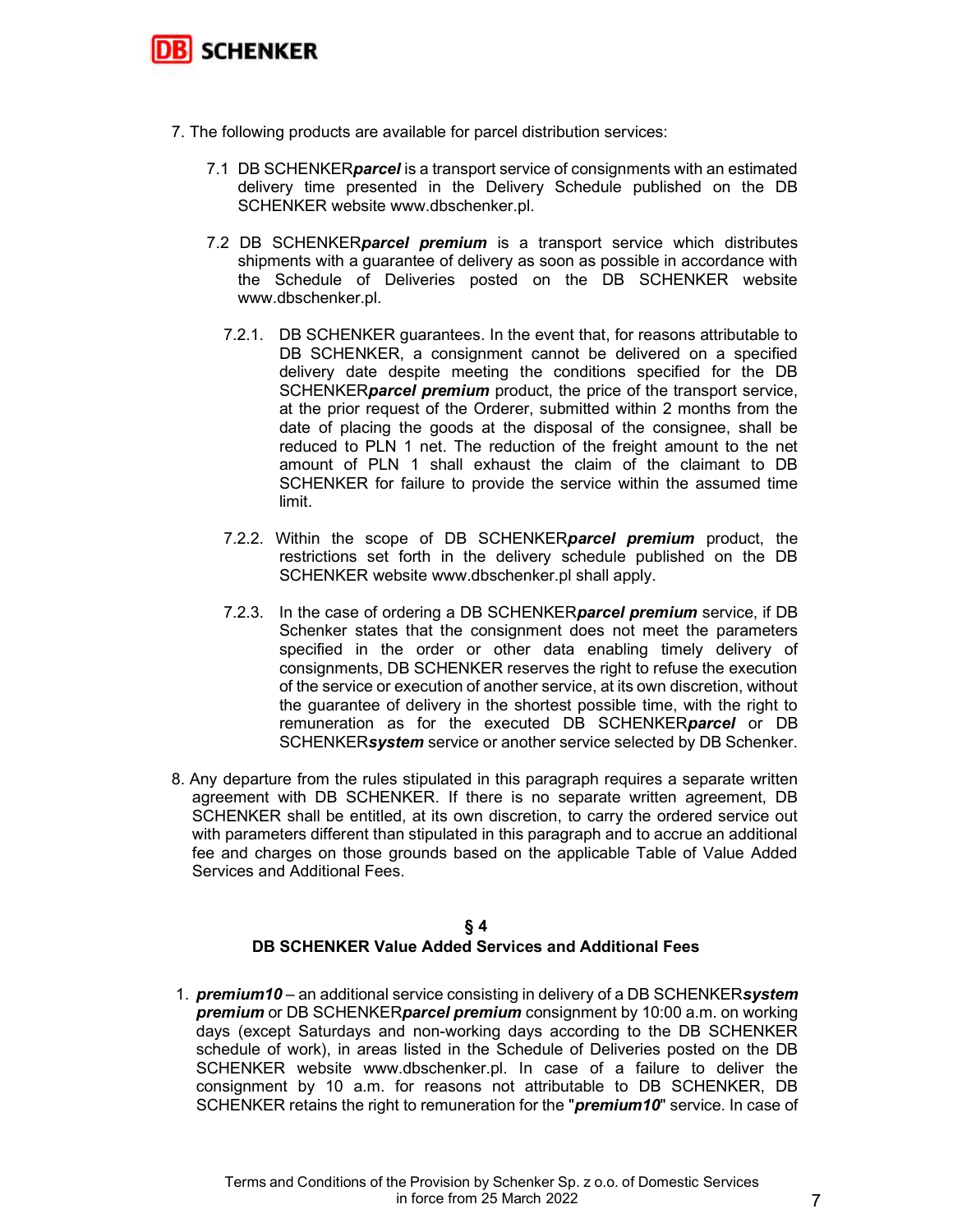

a failure to deliver the consignment by 10 a.m. for reasons attributable to DB SCHENKER, provided that the consignment has been delivered in accordance with DB SCHENKER's Schedule of Deliveries, DB SCHENKER retains the right to freight as for DB SCHENKERsystem premium or DB SCHENKERparcel premium service.

- 2. **premium13** an additional service consisting in delivery of a DB SCHENKERsystem premium or DB SCHENKERparcel premium consignment by 1 p.m. (13:00 hours) on working days (except Saturdays and non-working days according to the DB SCHENKER schedule of work), in areas listed in the Schedule of Deliveries posted on the DB SCHENKER website www.dbschenker.pl. In case of a failure to deliver the consignment by 1 p.m. for reasons not attributable to DB SCHENKER, DB SCHENKER retains the right to remuneration for the "*premium13*" service. In case of a failure to deliver the consignment by 1 p.m. for reasons attributable to DB SCHENKER, provided that the consignment has been delivered in accordance with DB SCHENKER's Schedule of Deliveries, DB SCHENKER retains the right to freight as for DB SCHENKERsystem premium or DB SCHENKERparcel premium service.
- 3. Delivery time guarantee an additional service consisting in the fact that in the event that, for reasons attributable to DB SCHENKER, a consignment cannot be delivered on a specified delivery date despite meeting the conditions specified for the DB SCHENKERsystem premium product, the price of the transport service, at the prior request of the Orderer, submitted within 2 months from the date of placing the goods at the disposal of the consignee, shall be reduced to PLN 1 net. The reduction of the freight amount to the net amount of PLN 1 shall exhaust the claim of the complainant to DB SCHENKER for failure to provide the service within the assumed time limit. The guarantees referred to above shall not apply in the case of transport of dangerous consignments DGS (ADR).
- 4. **fix day** an additional service consisting in delivery of a DB SCHENKERsystem or DB SCHENKER**parcel** consignment on a specified working day (except Saturdays and non-working days according to DB SCHENKER's work schedule). The delivery date should be indicated in the order and must be within the period of one to three working days in relation to the Schedule of Deliveries for DB SCHENKERsystem **premium** or DB SCHENKER**parcel premium** consignments. In case of a failure to deliver the consignment on a specific working day for reasons not attributable to DB SCHENKER, DB SCHENKER retains the right to remuneration for the "fix day" service. In case of a failure to deliver the consignment on a specific date for reasons attributable to DB SCHENKER, DB SCHENKER retains the right to freight as for DB SCHENKERsystem or DB SCHENKERparcel service.

If the delivery process requires storing the consignment at the DB SCHENKER terminal for more than 3 working days, then DB SCHENKER shall be entitled to charge a fee for storing the consignment.

Fix day service cannot be provided for shipments containing dangerous goods (ADR).

5. **fix day10** - an additional service consisting in delivery of a DB SCHENKERsystem or DB SCHENKER**parcel** consignment by 10 a.m. on a specified working day (except Saturdays and non-working days according to DB SCHENKER's work schedule). The delivery date should be indicated in the order and must be within the period of one to three working days in relation to the Schedule of Deliveries for DB SCHENKERsystem premium or DB SCHENKERparcel premium consignments. In case of a failure to deliver the consignment on a specific working day for reasons not attributable to DB SCHENKER, DB SCHENKER retains the right to remuneration for the " $fix$  day10" service. In case of a failure to deliver the consignment by 10 a.m. on a specific date for reasons attributable to DB SCHENKER, DB SCHENKER retains the right to freight as for DB SCHENKERsystem or DB SCHENKERparcel service.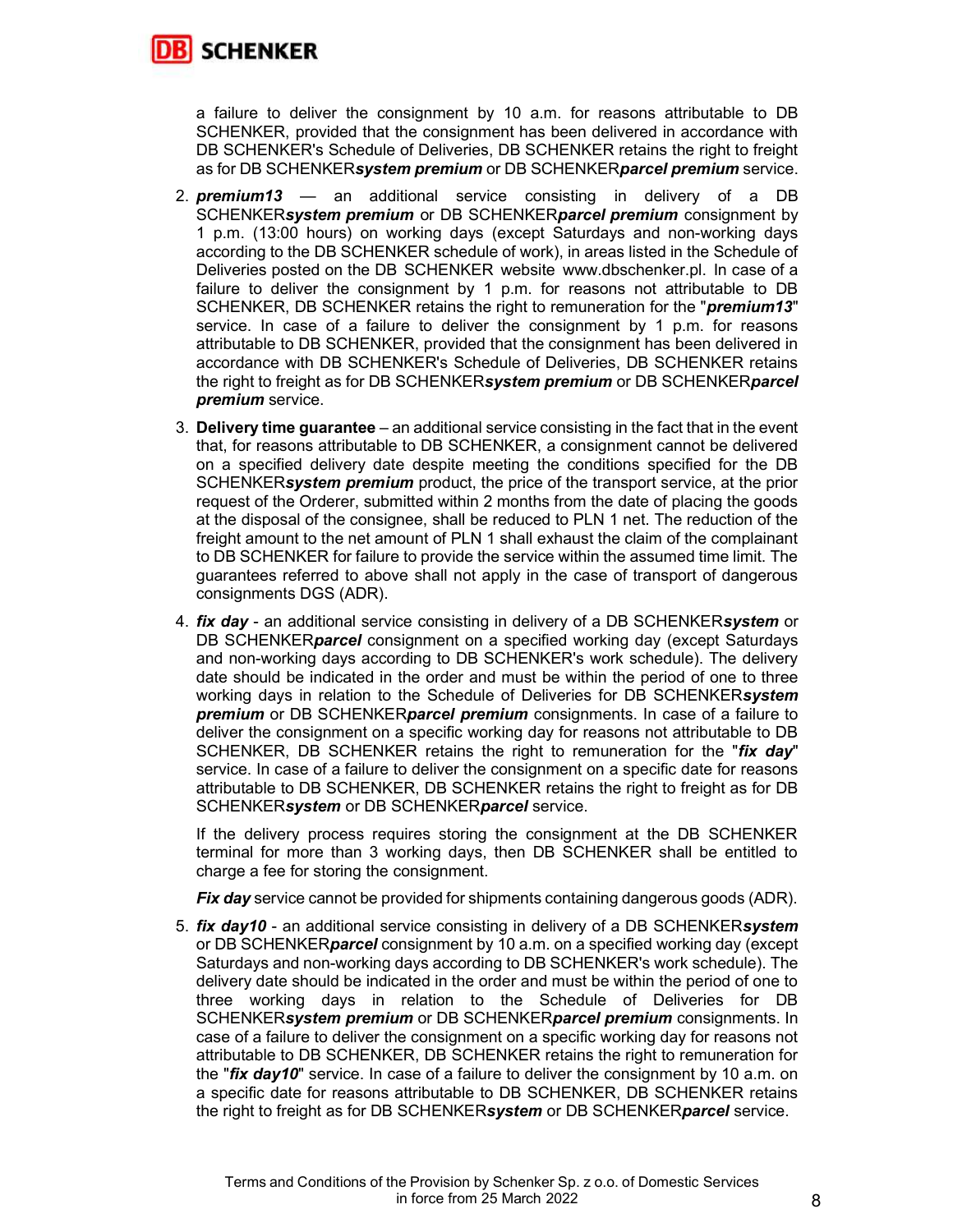

- 6. *fix day13* an additional service consisting in delivery of a DB SCHENKERsystem or DB SCHENKER*parcel* consignment by 1 p.m. (13:00 hours) on a specified working day (except Saturdays and non-working days according to DB SCHENKER's work schedule). The delivery date should be indicated in the order and must be within the period of one to three working days in relation to the Schedule of Deliveries for DB SCHENKERsystem premium or DB SCHENKERparcel premium consignments. In case of a failure to deliver the consignment on a specific working day for reasons not attributable to DB SCHENKER, DB SCHENKER retains the right to remuneration for the " $fix$  day13" service. In case of a failure to deliver the consignment by 1 p.m. on a specific date for reasons attributable to DB SCHENKER, DB SCHENKER retains the right to freight as for DB SCHENKERsystem or DB SCHENKERparcel service.
- 7. fix day to be agreed an additional service consisting in delivery of a DB SCHENKERsystem or DB SCHENKERparcel consignment on a working day specified by the consignee (except Saturdays and non-working days according to DB SCHENKER's work schedule). DB SCHENKER shall contact the consignee in order to determine the delivery date. The Orderer is obliged to provide the contact details of the consignee. The delivery date must be within the time period of one to three working days in relation to the Schedule of Deliveries for DB SCHENKERsystem or DB SCHENKER**parcel** consignments. In case of a failure to deliver the consignment on a specific working day for reasons not attributable to DB SCHENKER, DB SCHENKER retains the right to remuneration for the "fix day to be agreed" service. In case of a failure to deliver the consignment on a day specified by the consignee for reasons attributable to DB SCHENKER, DB SCHENKER retains the right to freight as for DB SCHENKERsystem or DB SCHENKERparcel service.
- 8. fix day pick up an additional service consisting in collection of a DB SCHENKER*part load* or DB SCHENKER*full load* consignment on a specific working day (except Saturdays and non-working days according to DB SCHENKER's work schedule). The date for collection from the Consignor in the Fix Day pick up option must be at the earliest two working days since submission of the order. Fix Day pick up and Fix Day delivery cannot be booked together for the same consignment. Fix Day pick up does not include DB SCHENKER's obligations concerning hourly intervals for collection at the Consignor's in the time period indicated in the definition. In case of a failure to collect the consignment from the Consignor on a specific working day for reasons not attributable to DB SCHENKER, DB SCHENKER retains the right to remuneration for the "*fix day pick up*" service. In case of a failure to collect the consignment from the Consignor on a day specified by the consignee for reasons attributable to DB SCHENKER, DB SCHENKER retains the right to freight as for DB SCHENKERpart load or DB SCHENKERfull load service.

**fix day pick up** service cannot be provided for shipments containing dangerous goods (ADR).

9. *fix day delivery* - an additional service consisting in delivery of a DB SCHENKER*part* load or DB SCHENKERfull load consignment on a specific working day (except Saturdays and non-working days according to DB SCHENKER's work schedule). The delivery date in the Fix Day delivery option may not be earlier or the same in relation to the Schedule of Deliveries for a given range of postal codes. The Schedule of Deliveries is available at www.dbschenker.pl. Fix Day delivery does not include DB SCHENKER's obligations concerning hourly intervals for delivery in the time period indicated in the definition. In case of a failure to collect the consignment from the Consignor on a specific working day for reasons not attributable to DB SCHENKER, DB SCHENKER retains the right to remuneration for the " $fix$  day delivery" service. In case of a failure to deliver the consignment on specific date consignee for reasons attributable to DB SCHENKER, DB SCHENKER retains the right to freight as for DB SCHENKERpart load or DB SCHENKERfull load service.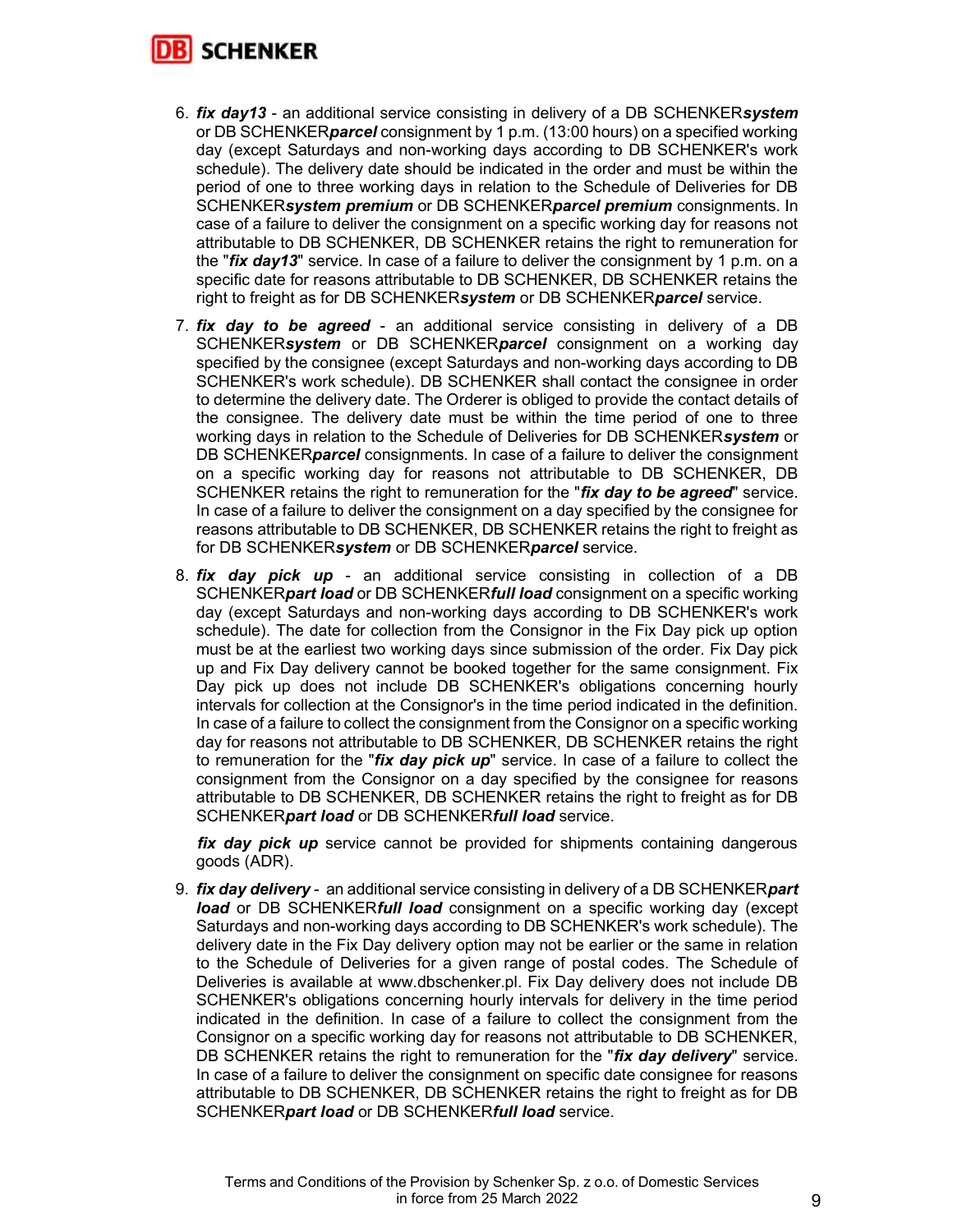

**fix day delivery** service cannot be provided for shipments containing dangerous goods (ADR).

10. **time window pick up** - an additional service consisting in collection from the Consignor of DB SCHENKERpart load or DB SCHENKERfull load consignments enabling the selection of a specific time window for the collection of the consignment, between 09:00 and 12:00 hours referred to as "morning" or between 13:00 and 16:00 hours referred to as "afternoon" (except Saturdays and non-working days according to DB SCHENKER's work schedule) in areas listed in the Schedule of Deliveries posted on the DB SCHENKER website www.dbschenker.pl. In case of a failure to collect the consignment from the Consignor on a specific working day for reasons not attributable to DB SCHENKER, DB SCHENKER retains the right to remuneration for the service. Time window pick up and Time window delivery cannot be booked together for the same consignment.

**Time window pick up** service cannot be provided for shipments containing dangerous goods (ADR).

11. **time window delivery** – an additional service consisting in delivery of a DB SCHENKERpart load or DB SCHENKERfull load consignment enabling the selection of a specific time window for the collection of the consignment, between 09:00 and 12:00 hours referred to as "morning" or between 13:00 and 16:00 hours referred to as "afternoon" on working days (except Saturdays and non-working days according to DB SCHENKER's work schedule) in areas listed in the Schedule of Deliveries posted on the DB SCHENKER website www.dbschenker.pl. In case of a failure to deliver the consignment for reasons not attributable to DB SCHENKER, DB SCHENKER retains the right to remuneration for the service. Time window pick up and Time window delivery cannot be booked together.

**Time window delivery** service cannot be provided for shipments containing dangerous goods (ADR).

- 12. DELIVERY BETWEEN 4 p.m. and 10 p.m. an additional service consisting in delivery of a DB SCHENKERsystem or DB SCHENKERparcel consignment between 4 p.m. and 10 p.m. on a working day (except Saturdays and non-working days according to DB SCHENKER's work schedule) in the areas listed in the Schedule of Deliveries posted on the DB SCHENKER website www.dbschenker.pl. In case of a failure to deliver the consignment between 4 p.m. and 10 p.m. for reasons not attributable to DB SCHENKER, DB SCHENKER retains the right to remuneration for the "Delivery between 4  $p.m.$  and 10  $p.m.$ " service. Within the scope of the service, the SMS Pre-Notice service is provided without additional fee. In case of a failure to deliver the consignment after 4 p.m. for reasons attributable to DB SCHENKER, DB SCHENKER retains the right to freight as for DB SCHENKERsystem or DB SCHENKERparcel service.
- 13. DELIVERY ON SATURDAY an additional service consisting in delivery of a DB SCHENKERsystem, DB SCHENKERparcel, DB SCHENKERsystem premium, DB SCHENKERparcel premium, DB SCHENKERpart load or DB SCHENKERfull **load** consignment on Saturday (except non-working days according to the DB SCHENKER work schedule) in the areas listed in the Schedule of Deliveries posted on the DB SCHENKER website www.dbschenker.pl. In case of a failure to deliver the consignment on Saturday for reasons not attributable to DB SCHENKER, DB SCHENKER retains the right to remuneration for the "Delivery on Saturday" service. In the case of difficulties attributable to DB SCHENKER regarding the provision of the "Delivery on Saturday" service, DB SCHENKER has the right to postpone the delivery date to the next working day, without charging any fees for "Delivery on Saturday" service on those grounds and without bearing any liability on those grounds to the Orderer. The "**Delivery on Saturday**" service cannot be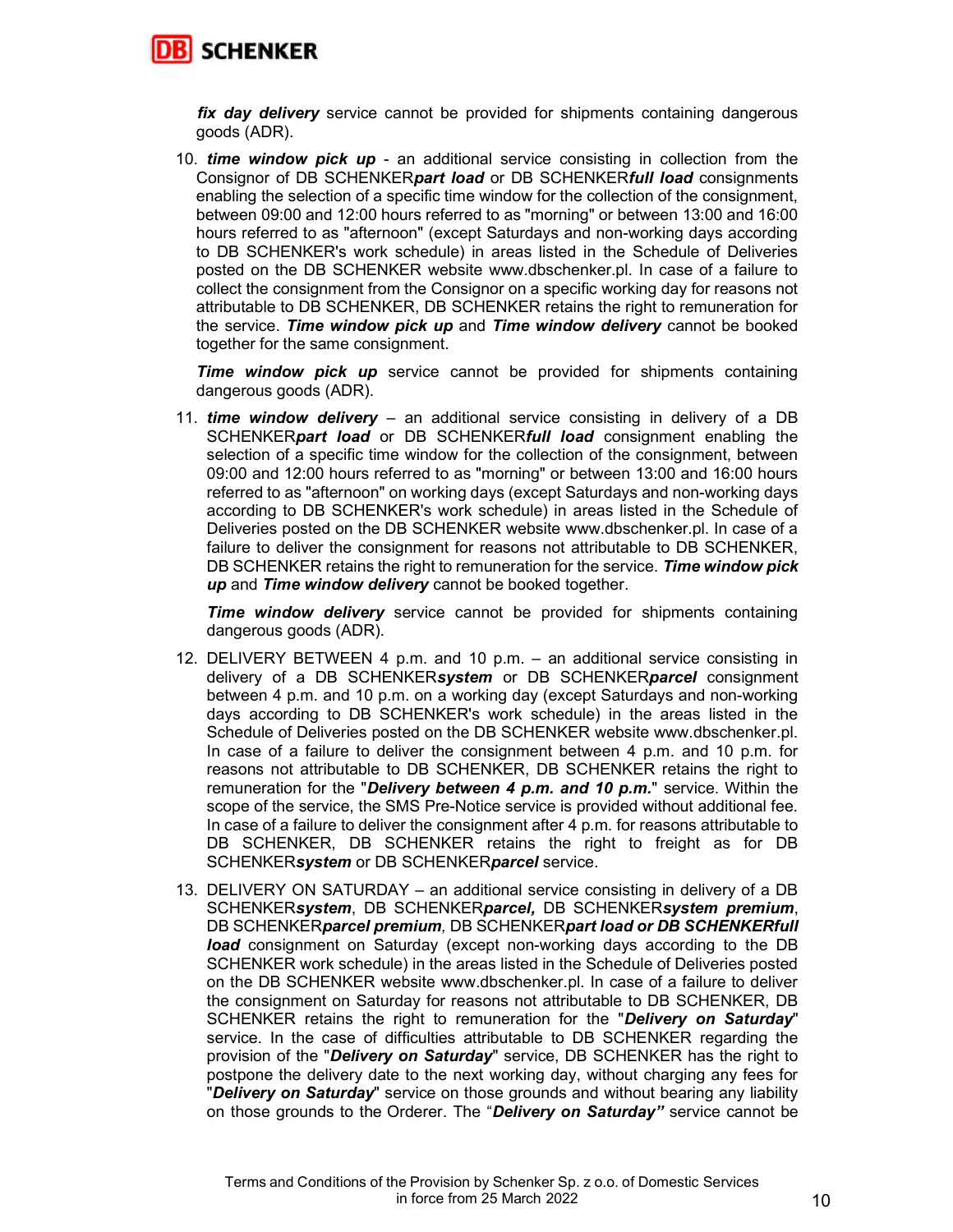

combined with the fix day, fix day10, fix day13, fix day to be agreed services.

- 14. **Same Day Collection** an additional service consisting in the delivery of DB SCHENKER*part load* or DB SCHENKER*full load* consignments with the date of pick-up of goods on the day of order placement. This option is available only after prior arrangements with Schenker.
- 15. CASH ON DELIVERY (COD) an additional service consisting in collecting by the driver from the Consignee of the DB SCHENKERsystem, DB SCHENKERparcel or DB SCHENKERsystem premium service of the remuneration due for the goods as declared in the order by the Consignor and passing it on the Orderer by a bank transfer to the indicated bank account. The service is only provided to the Orderers who have concluded a written agreement with DB SCHENKER.
	- a. The amount due must be paid by the Consignee prior to the collection of the consignment. If the Consignee refuses to pay the amount due, the consignment shall not be handed over to the Consignee and DB SCHENKER shall retain the right to obtain remuneration as for a delivered consignment. DB SCHENKER shall inform the Orderer about a refusal to pay the amount due by the Consignee. The Orderer shall give DB SCHENKER further instructions in relation to the consignment and the cost of the service consisting in returning the consignment to the Consignor or redelivering it to the Consignee shall be borne by the Orderer. The amounts due from the Consignee for the delivered consignment are collected in cash up to PLN 8,000, and in case of higher amounts, up to PLN 50,000, in the form of prepayment to DB SCHENKER account. If the goods are delivered against a cash-on-delivery payment, as a rule DB SCHENKER shall settle with the Orderer the collected amount due within three working days following an effective delivery.
	- b. The amount of cash on delivery may not exceed PLN 8,000 for all consignments sent on a given day from one Consignor and delivered to one Consignee.
	- c. The COD instructions must be expressly provided directly to DB SCHENKER in the order, by means of selection of an additional service. Information included in the invoice to the effect that the goods have been sold on the "Cash on Delivery" basis does not mean that DB SCHENKER is obliged to collect the invoiced amount in any form whatsoever.
	- d. DB SCHENKER shall only execute the COD instructions in connection with and as part of the carriage service.
	- e. DB SCHENKER shall not execute COD instructions in the case of an instruction for self-collection of a Shipment from a DB SCHENKER terminal, because of the principle that COD instructions are executed exclusively by drivers during the delivery of the Shipment to the Consignee. In the case of such COD instruction, DB SCHENKER reserves the right not to execute the COD service and thus not to release the Shipment without any consequences resulting therefrom, unless the amount covered by the COD instruction is paid to a DB SCHENKER account prior to collection, or the entity entitled to administer the Shipment gives DB SCHENKER an instruction to cancel the COD service.
	- f. DB SCHENKER's liability for performance of the COD instructions is always limited to the amount of actual damage incurred by the injured party not exceeding the amounts specified in the COD instruction.
- 16. PAYMENT FOR THE CONSIGNMENT BY CONSIGNEE an additional service consisting in assigning the amounts due to DB SCHENKER connected with the transport of the consignment to the Consignee. The payable amount is determined according to the price list of the Payer (for the Consignee who has concluded an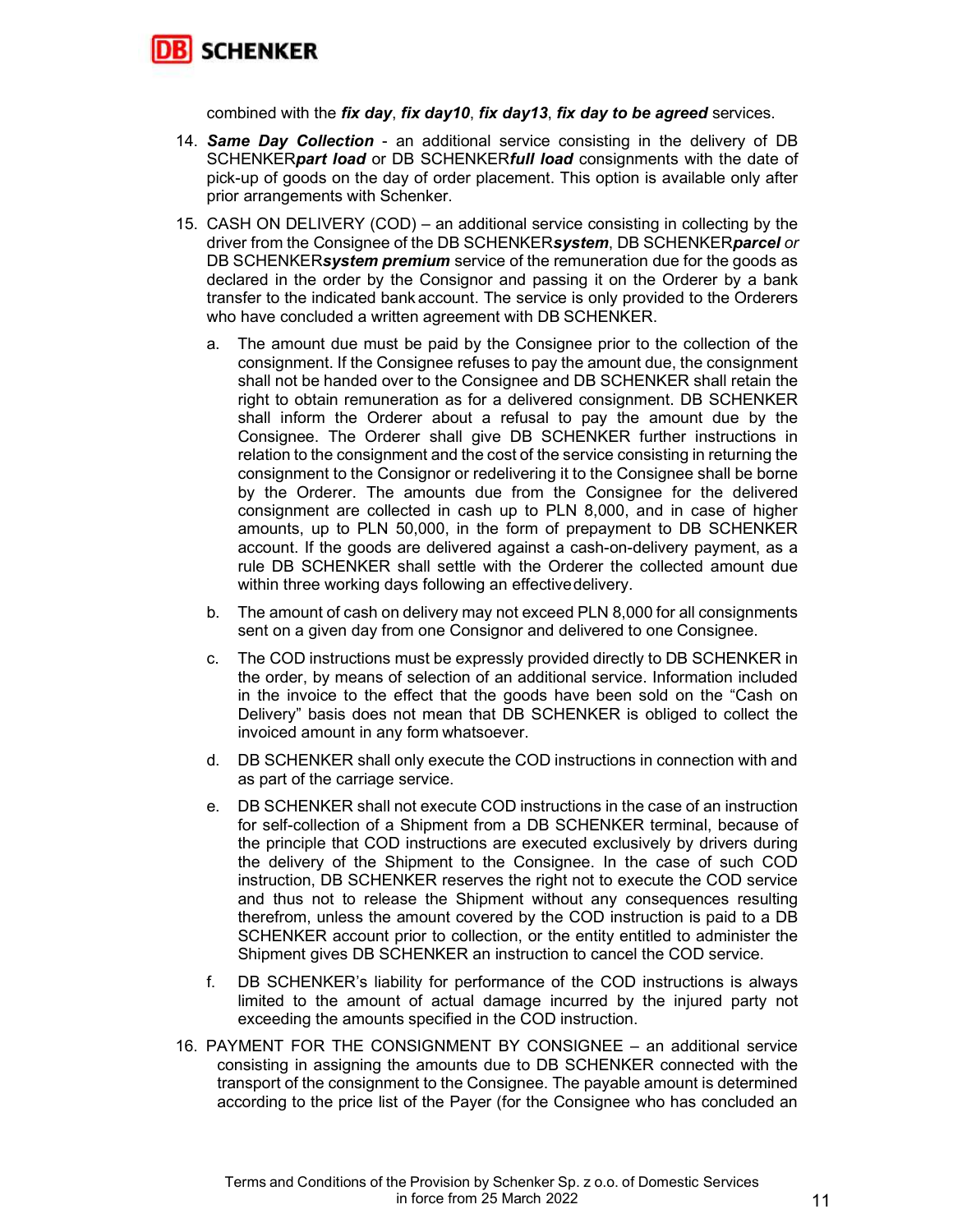

agreement with DB SCHENKER) or the Freight Table, available on the DB SCHENKER website www.dbschenker.pl (for the Consignee who has not concluded an agreement with DB SCHENKER).

- 17. RETURN OF CONFIRMED DOCUMENTS:
	- a. RETURN OF CONFIRMED DOCUMENTS IN AN ELECTRONIC FORMAT (e-ROD) – an additional service consisting in collecting a single document or a package thereof, related to the consignment in terms of its subject matter, from the Consignor, obtaining a confirmation thereof from the Consignee in their content, sharing them by electronic means and finally archiving them.

As part of the service, the confirmed documents are made available to the Consignor in the form of electronic copies on the website https://econnect.schenker.pl generally after the expiry of 1 working day from the day the Consignee submits them to DB SCHENKER, and for DB SCHENKER part load and DB SCHENKERfull load consignments generally after 7 working days from the day the Consignee submits them to DB SCHENKER. To ensure appropriate identification of the confirmed documents in the process of their digitization, SCHENKER places a bar-code label on every original.

DB SCHENKER ensures that documents are archived by an entity authorized to provide professional services of archiving and storage of documents in the physical form. In such form the documents shall be stored in a manner compliant with their properties for five calendar years, this period calculated from the end of the year in which the documents were handed over to DB SCHENKER by the Consignee, and they shall be destroyed afterwards. The Orderer, placing an order for provision of the e-ROD service, including archiving the original documents, approves of their destruction as at the deadline specified in the previous sentence.

b. RETURN OF CONFIRMED DOCUMENTS IN AN ELECTRONIC FORMAT TOGETHER WITH ORIGINAL DOCUMENTS (ROD) – an additional service consisting in collecting a single document or a package thereof, related to the consignment in terms of its subject matter, from the Consignor, obtaining a confirmation thereof from the Consignee in their content, sharing them by electronic means and then returning the originals of the confirmed documents to the Orderer.

As part of the services, the confirmed documents are made available to the Consignor in the form of electronic copies on the website https://econnect.schenker.pl generally after the expiry of one working day from the day the Consignee submits them to DB SCHENKER and for SCHENKERpart **load** and DB SCHENKER**full load** consignments generally seven working days from the day the Consignee submits them to DB SCHENKER To ensure appropriate identification of the confirmed documents in the process of their digitization, SCHENKER places a bar-code label on every original.

The originals of confirmed documents are sent to the Orderer by registered letter through the postal operator at the dates and under the conditions laid down by the operator. DB SCHENKER has no impact on the service dates of registered letters by the postal operator.

c. ARCHIVE SEARCHING AND RETURNING ORIGINAL DOCUMENTS – a service consisting in searching in the archives and returning the original confirmed documents to the Orderer against a fee. The originals of confirmed documents are sent to the Orderer by courier services through the postal operator at the dates and under the conditions laid down by the operator. DB SCHENKER has no impact on the service dates of consignments by the third-party postal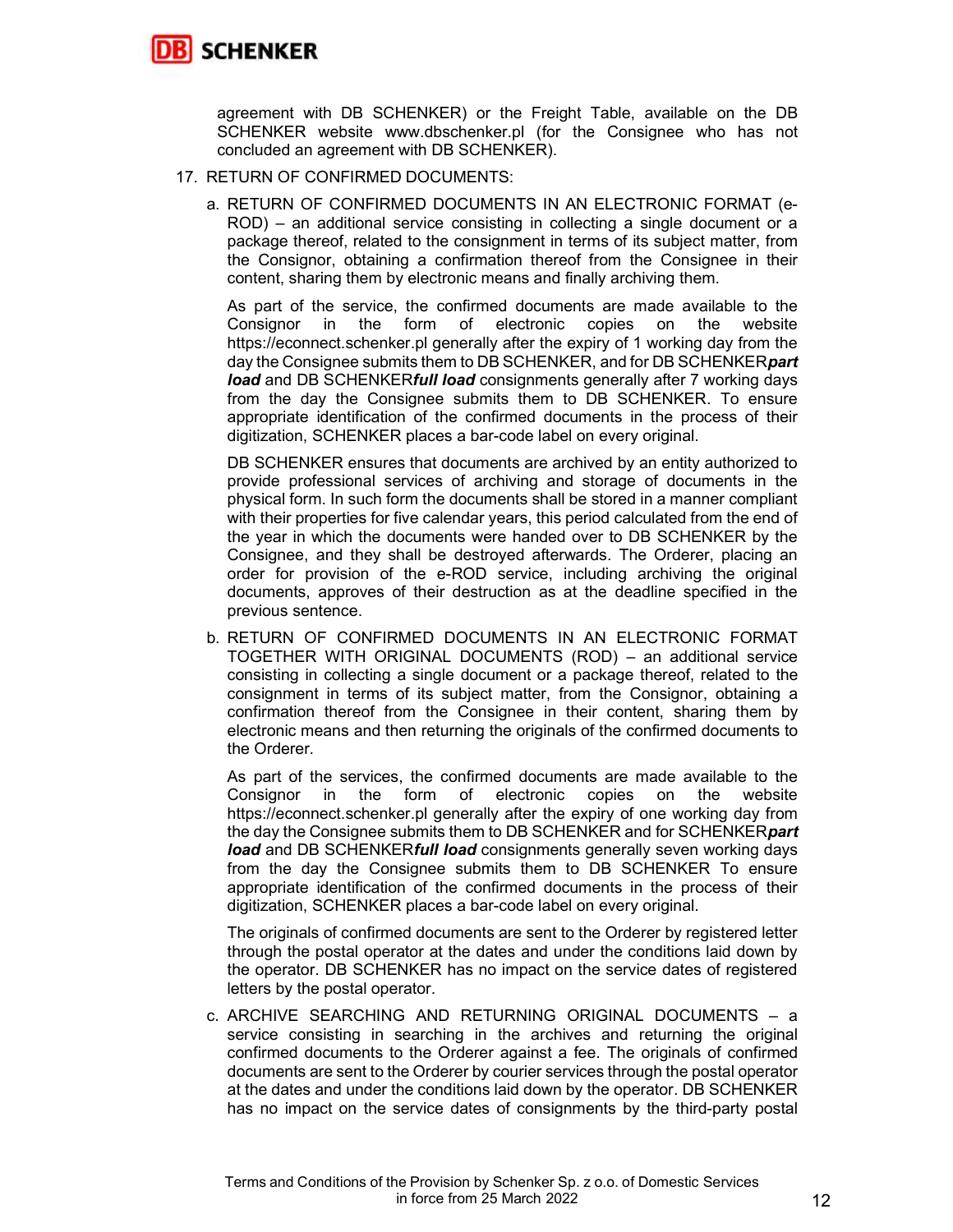

operator. As part of this service, all the documents related to the consignment are to be released.

- d. DB SCHENKER shall provide the e-ROD and ROD services provided that:
	- the Orderer of the consignment transport places an order for the abovementioned additional service within the order named in § 8, specifying its type and scope;
	- the Consignor specifies names and number of documents subject to the service in the shipping document being the basis of the consignment transport.
	- the documents were placed by the Consignor solely within a closed pad attached to the consignment or a closed envelope attached to the shipping document.
- e. DB SCHENKER, regardless of circumstances, reserves the right to refuse acceptance of the order for the e-ROD or ROD service without bearing any liability on those grounds to the Orderer.
- f. DB SCHENKER while receiving the consignment, does not check the pad/envelope content and shall not be held liable for any missing or damaged documents declared as contained in the pad/envelope.
- g. As part of the e-ROD and ROD services, DB SCHENKER offers a standard service of returning the package of confirmed documents containing up to 7 documents attached to the consignment forwarded. If the number of confirmed documents exceeds 7, DB SCHENKER charges the Orderer with a multiplication of the standard fee for this service, calculated for every 7 subsequent documents.
- h. If the number of documents declared by the Consignor in the shipping document is not compliant with the number of documents confirmed by the Consignee, DB SCHENKER retains the right to the full remuneration for the e-ROD service.
- i. DB SCHENKER shall bear no legal liability for the wording of any notes and representations made by the Consignee in the documents confirmed by the Consignee.
- 18. EXCHANGE AND RETURN OF PALLETS AT DELIVERY (1:1 System) an additional service related to original and undamaged EUR or EPAL pallets made of wood with the dimensions of 800 mm x 1,200 mm, consistent with the applicable standards (detailed information is available on the DB SCHENKER website www.dbschenker.pl), which is provided only after a relevant contract is signed. EUR or EPAL pallets released by the Consignees during the delivery of a consignment are subject to return to the Consignor. A service fee for returning the pallets to the Consignor from the Consignees is charged for each EUR or EPAL pallet sent to DB SCHENKER by the Consignee.
- 19. EXCHANGE AND RETURN OF PALLETS PALLET EXCHANGE SYSTEM (SOP) – an additional service related to original and undamaged EUR or EPAL pallets made of wood with the dimensions of 800 mm x 1,200 mm, consistent with the applicable standards (detailed information is available on the DB SCHENKER website www.dbschenker.pl), which is provided only after a relevant contract is signed. EUR or EPAL pallets positively verified by the Consignees as EUR or EPAL pallets are subject to return to the Consignor. A service fee for returning the pallets to the Consignor from the Consignees is charged for each pallet declared on the shipping document by the Consignor as an EUR or EPAL pallet.
- 20. COLLECTION ORDER an additional service consisting in collecting the consignment for transport from the Consignor not being the Orderer or from a place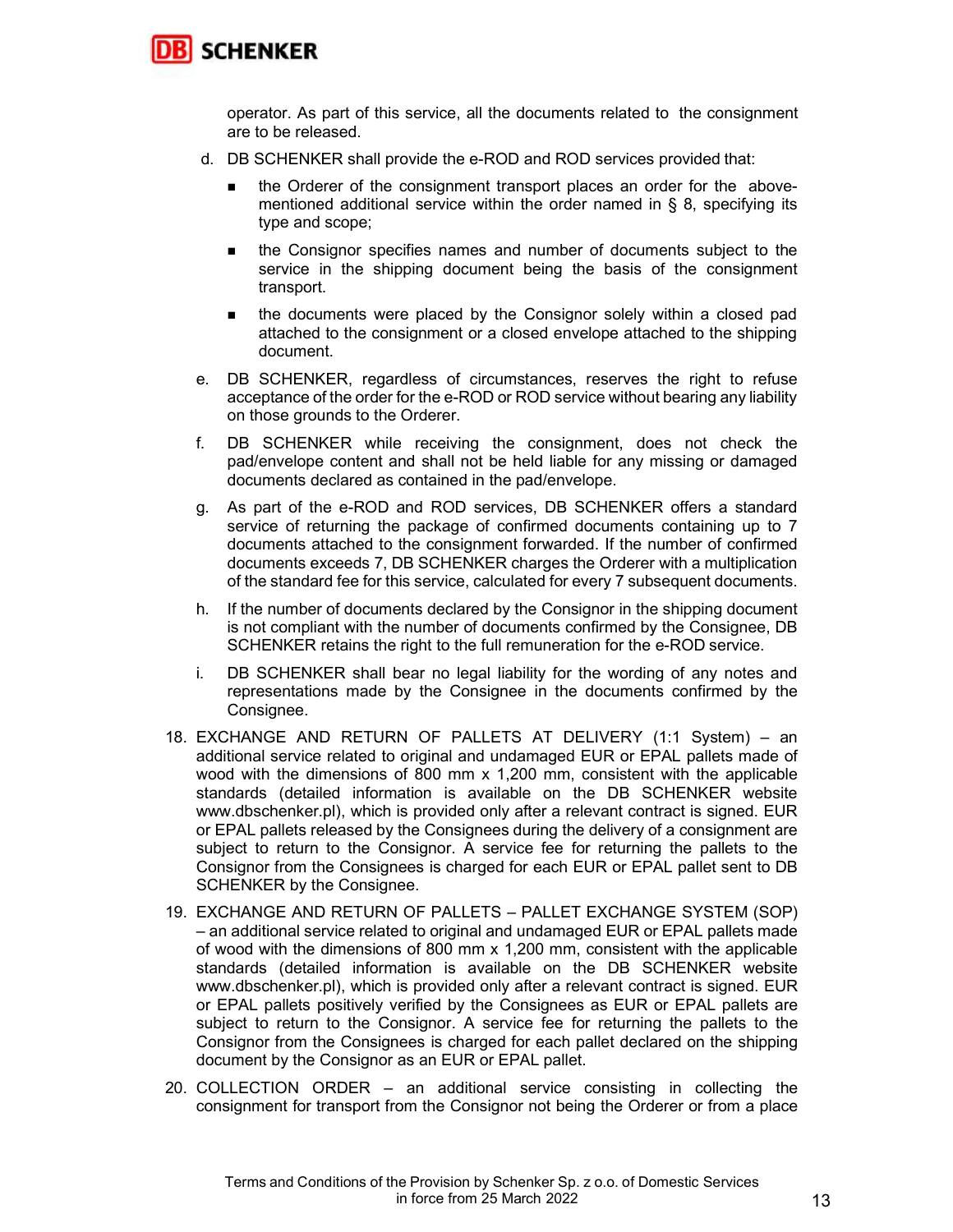

other than the Orderer's standard place of loading goods fixed in the contract with the Orderer and transport of this consignment to the Consignee indicated by the Orderer. This includes printing and providing the Consignor with the shipping documents, as well as labelling the consignment with the address labels provided by DB SCHENKER. The service is available for DB SCHENKERsystem, DB SCHENKERparcel and DB SCHENKERpart load consignments. The service is not available for DB SCHENKERsystem premium, DB SCHENKERparcel premium.

21. CARRY-IN SERVICE (DB SCHENKERsystem, DB SCHENKERsystem premium) an additional service ordered by the Orderer, which includes carrying in a consignment to the place indicated by the Consignee at the address specified by the Orderer in the shipping document. The carry-in service is performed provided that:

a. the maximum actual weight of a single lot of goods being carried in (in the package) may not exceed 30 kg, and its volume  $-$  0.2 m<sup>3</sup>,

- b. the maximum actual weight of the consignment may not exceed 1.5 tons;
- c. the consignment does not contain dangerous goods ADR.

If the consignment requires disbanding of the logistic units in order to be carried in (security taken away, individual pieces of goods (packed) taken out from the collective package to be carried in manually), then before performing the service, the Consignee, in the presence of the diver, is obliged to confirm the receipt of the consignment in the shipping document or in electronic form on mobile device, and is obliged to participate in unpacking the consignment for the driver to carry in individual pieces of goods comprising the consignment.

If the size of the consignment or other circumstances prevent carrying in the consignment to the place indicated by the Consignee, then the Consignee should indicate a different place to put the consignment within the address specified in the shipping document.

The maximum distance for moving a single lot of the goods (in packaging) carried in is governed by the provisions of the Occupational Health and Safety Regulations for manual transport work and must not exceed 200 meters.

- 22. CARRY-IN SERVICE (DB SCHENKERparcel, DB SCHENKERparcel premium) an additional service covered by the Basic Price consisting in carrying in the consignment to the premises of the Consignee, for consignments in which all logistic units meet the maximum parameters defined for the DB SCHENKER*parcel*, DB SCHENKER*parcel premium* service. If one of the logistic units exceeds the maximum parameters, the driver has the right to refuse carrying in the consignment and the Consignee is required to pick it up from the load platform of the car from the place indicated by the driver. The maximum distance for moving logistic units is governed by the provisions of the Occupational Health and Safety Regulations for manual transport work and must not exceed 200 meters.
- 23. E-MAIL PRE-NOTICE OF CONSIGNMENT DELIVERY an additional service consisting in sending an email message to the Consignee, containing information on the possible delivery date of the consignment. The service is provided automatically if the Orderer provides the Consignee's e-mail address. Information on the possible date delivery of the consignment included in the e-mail message is given for information purposes only and does not guarantee that the delivery date will be met and the absence of notification for technical reasons cannot be grounds for any claims against DB SCHENKER.
- 24. SMS PRE-NOTICE OF CONSIGNMENT DELIVERY an additional service consisting in sending a text message to the Consignee, containing information on the possible delivery date of the consignment. Optionally, DB SCHENKER also sends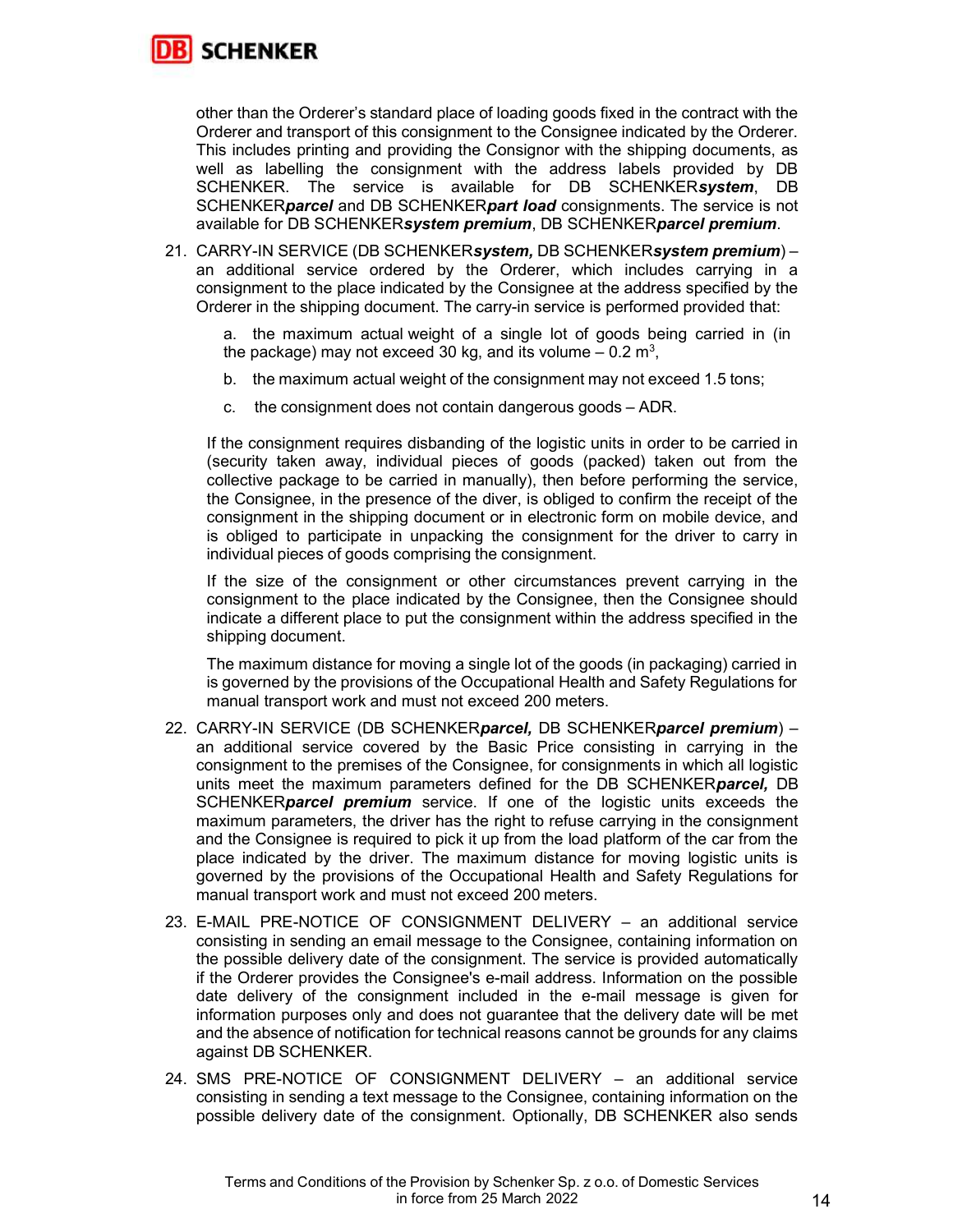

additional text messages in the event of a delay of the consignment or absence of the Consignee at the indicated address when attempting to deliver the consignment. In order to qualify for the service the Orderer must provide the Consignee's mobile phone number. Information on the possible date delivery of the consignment included in the text message is given for information purposes and does not guarantee that the delivery date will be met and the absence of notification for technical reasons cannot be grounds for any claims against DB SCHENKER.

- 25. PHONE PRE-NOTICE OF CONSIGNMENT DELIVERY an additional service consisting in contacting the Consignee by DB SCHENKER by phone before the delivery of the consignment. The phone contact is carried out by the employee or subcontractor of DB SCHENKER, on the possible delivery date of the consignment. The service shall be deemed to have been performed after three attempts to contact the Consignee at the phone number indicated in service order. In order to qualify for the service the Orderer must provide the Consignee's phone number. Information about the possible date and time of the consignment delivery submitted by DB SCHENKER is provided for information purposes only and does not guarantee that the date and time of the delivery will be met and the absence of notification for technical reasons cannot be grounds for any claims against DB SCHENKER.
- 26. E-MAIL PRE-NOTICE PICK UP an additional service for DB SCHENKERpart load and DB SCHENKERfull load consisting in sending to the Consignor an e-mail message together with information about possible collection of consignment from the Consignor. This service is provided automatically if the Orderer provides the e-mail address of the Consignor. The information about a possible date of consignment collection contained in the e-mail message is provided for information purposes only and does not guarantee that the date and time of the collection will be met and the absence of notification for technical reasons cannot be grounds for any claims against DB SCHENKER.
- 27. SMS PRE-NOTICE PICK UP an additional service for DB SCHENKERpart load and DB SCHENKER**full load** consisting in sending to the Consignor an SMS message together with information about possible collection of consignment from the Consignor. The service is provided automatically if the Orderer provides the telephone number of the Consignor. The information about a possible date of consignment collection contained in the SMS message is for information purposes only and does not guarantee that the date and time of the collection will be met and the absence of notification for technical reasons cannot be grounds for any claims against DB SCHENKER.
- 28. PHONE PRE-NOTICE PICK UP an additional service for DB SCHENKERpart load and DB SCHENKER**full load** consisting in DB SCHENKER's telephone contact with the Consignor before collecting the consignment from the Consignor. The telephone contact is performed by a DB SCHENKER employee or subcontractor on the day of possible collection of consignment from the Consignor. The service shall be deemed performed after three attempts to call the Consignor to the telephone number indicated in the service order. The service can be used if the telephone number of the Consignor was provided by the Orderer. The information about a possible date and time of consignment collection provided by DB SCHENKER is for information purposes only and does not guarantee that the date and time of the collection will be met and the absence of notification for technical reasons cannot be grounds for any claims against DB SCHENKER.
- 29. E-MAIL PRE-NOTICE DELIVERY an additional service for DB SCHENKERpart *load* and DB SCHENKERfull load consisting in sending to the Consignee an e-mail with information about a possible delivery of the consignment. The service is provided automatically if the Orderer provided the e-mail address of the Consignee. The information about a possible date of delivery of consignment contained in the e-mail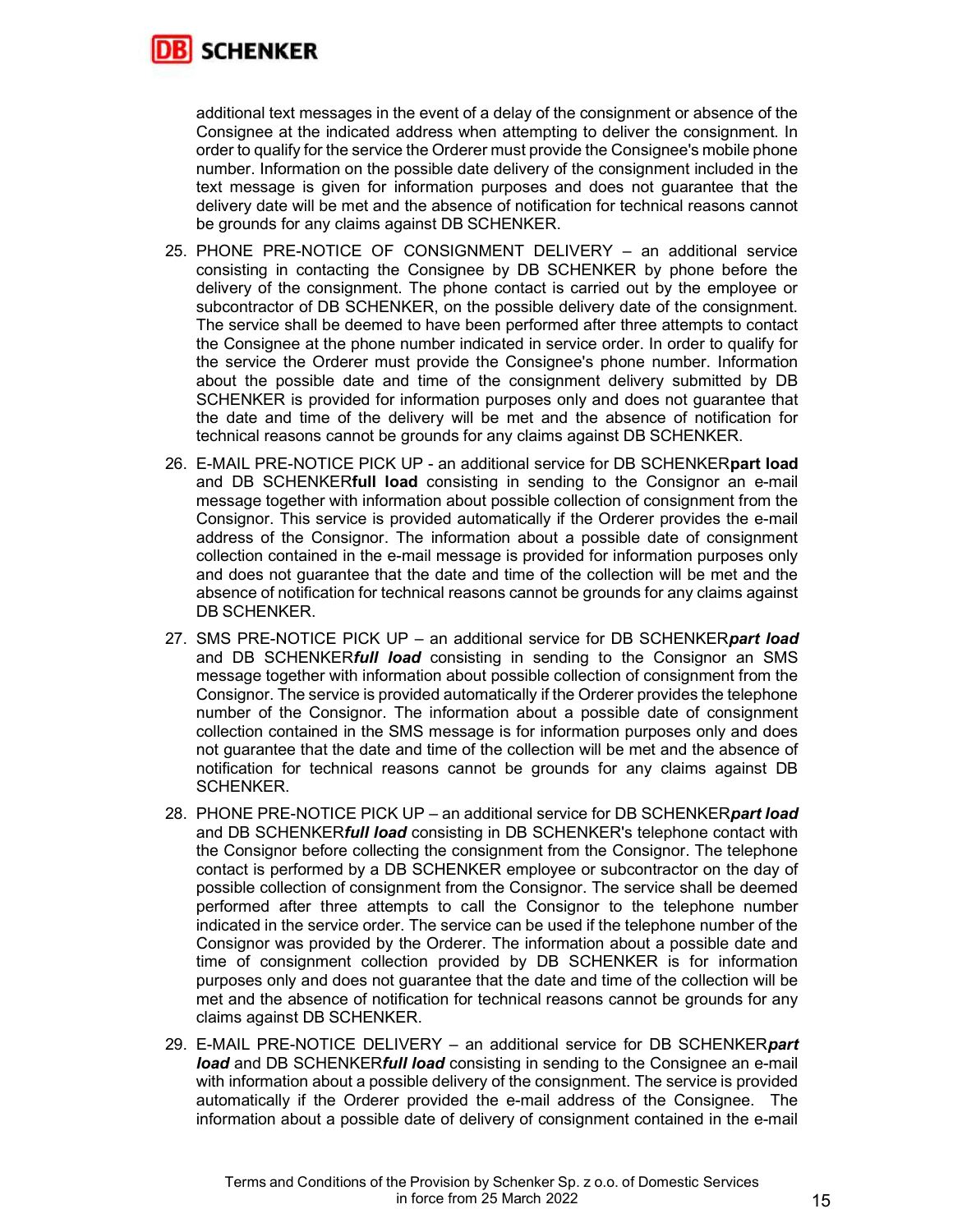

message is for information purposes only and does not guarantee that the date of the collection will be met and the absence of notification for technical reasons cannot be grounds for any claims against DB SCHENKER.

- 30. SMS PRE-NOTICE DELIVERY an additional service for DB SCHENKERpart load and DB SCHENKERfull load consisting in sending to the Consignee an SMS message with information about a possible delivery of the consignment. The service is provided automatically if the Orderer provided the telephone number of the Consignee. The information about a possible date of the consignment delivery contained in the SMS message is for information purposes only and does not guarantee that the date of the collection will be met and the absence of notification for technical reasons cannot be grounds for any claims against DB SCHENKER.
- 31. PHONE PRE-NOTICE DELIVERY an additional service for DB SCHENKERpart *load* and DB SCHENKER**full load** consisting in telephone contact of DB SCHENKER with the Consignee before delivery of the consignment. The telephone contact is performed by an employee or subcontractor of DB SCHENKER on the day of possible delivery of the consignment. The service shall be deemed to have been performed after three attempts to call the Consignee to the telephone number indicated in the service order. The service can be used if the Orderer provided the telephone number of the Consignee. The information about a possible date and time of the consignment delivery provided by DB SCHENKER is for information purposes only and does not guarantee that the date and time of the collection will be met and the absence of notification for technical reasons cannot be grounds for any claims against DB SCHENKER.
- 32. UNLOADING THE CONSIGNMENT an additional service consisting in unloading a consignment adapted to mechanical reloading and delivering it to the first architectural obstacle (such as the door, stairs, lift, curb, uneven road). The maximum weight of the logistic unit must not exceed 400 kg. A consignment adapted to mechanical reloading means a consignment in which all logistic units meet the conditions set out in the definition of a logistic unit adapted to mechanical reloading set out in these General Terms and Conditions. The maximum distance for manual transport of the consignment is specified in the OHS Provisions, governing the manual transport work and must not exceed 200 meters. DB SCHENKER reserves the right to refuse provision of services at delivery if the delivery terms and conditions jeopardize the safety of operation or consignment, or there is a risk of damaging the transport unit or the driver's equipment.
- 33. ELECTRONIC PROOF OF DELIVERY WITH THE CONSIGNEE'S SIGNATURE (DB SCHENKERsystem, DB SCHENKERsystem premium, DB SCHENKERpart load and DB SCHENKER**full load**) – an additional service consisting in providing the Orderer with an electronic copy of the consignment confirmation containing the Consignee's signature (a section of the shipping document). The service is available, without additional costs, to Customers who use the e-connect premium application.
- 34. ELECTRONIC PROOF OF DELIVERY WITH THE CONSIGNEE'S SIGNATURE (DB SCHENKERparcel, DB SCHENKERparcel premium) - an additional service consisting in providing an electronic copy of proof of delivery with the Consignee's signature. The service is available, without additional costs, in e-connect premium application or, at the Orderer's request, in a DB SCHENKER branch (for an extra fee as specified in the Table of Value Added Services and Additional Fees).
- 35. ELECTRONIC COPY OF WAYBILL (DB SCHENKERsystem, DB SCHENKERsystem premium, DB SCHENKERpart load and DB SCHENKERfull *load*) – an additional service consisting in providing the Orderer with an electronic copy of the confirmed shipping document. The service is only available to Customers who use the e-connect premium application or, at the Orderer's request, in a DB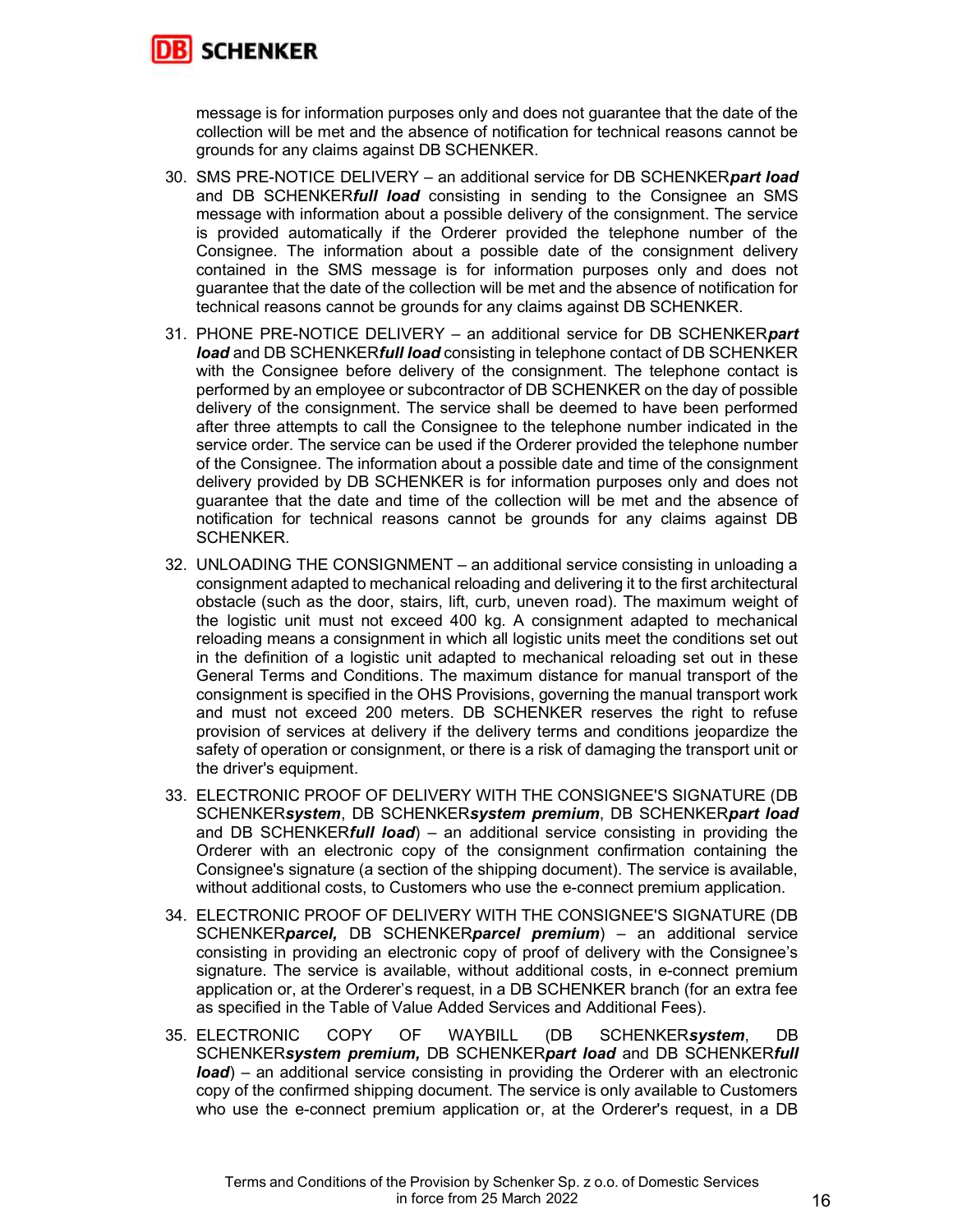

SCHENKER branch.

- 36. PROOF OF DELIVERY IN PAPER FORM (DB SCHENKERparcel, DB SCHENKER**parcel premium**) — an additional service consisting in printing by DB SCHENKER, based on the Orderer's order placed at the time of ordering the shipment, the document confirming delivery and obtaining confirmation of delivery in the form of the consignee's signature on a document in paper form.
- 37. SENDING A COPY OF THE SHIPPING DOCUMENT TO THE CUSTOMER an additional service consisting in searching the archives for the confirmed paper copy of the shipping document and sending it to the Orderer.
- 38. DELIVERY TO RETAIL CHAINS delivery to logistic centers and premises of retail chains that require specific conditions for delivery (such as delivery within a specified time slot, waiting for counting the goods or using the consignee's archive system). The current list of supported retail chains as part of this service is specified in the Schedule of Deliveries posted on the DB SCHENKER's website www.dbschenker.pl.
- 39. DELIVERY IN REMOTE AREAS delivery to the areas which are difficult to reach, in principle those not related to urban development, including mountain and seaside, the access to which is significantly limited or connected with additional requirements for the means of transport used to deliver the consignment, meaning also considerable tonnage limitations significantly affecting the cost and method of delivering the consignment. DB SCHENKER may provide the service in the above-mentioned areas, if it is permitted by the applicable law and these General Terms and Conditions. If the delivery cannot be completed to the address indicated in the shipping document, due to inability to access the destination according to the applicable law, the delivery is provided in accordance with the rules applicable for specific services of DB<br>SCHENKER (DB SCHENKER**svstem**. DB SCHENKER*parcel*. DB SCHENKER (DB SCHENKERsystem, DB SCHENKERparcel, DB SCHENKERsystem premium, DB SCHENKERparcel premium, Carry-in, Unloading, DB SCHENKERpart load and DB SCHENKERfull load). The service is available in the areas listed in the Schedule of Deliveries posted on the DB SCHENKER's website www.dbschenker.pl.
- 40. DELIVERY IN URBAN AREAS WITH DIFFICULT ACCESS delivery in urban areas with impediments pertaining to entry fees, significant tonnage limitations, obtaining permits/passes against payment or restricted hourly entry significantly affecting the cost and method of delivering the consignment. DB SCHENKER may provide the service in the above-mentioned areas, if it is permitted by the applicable law and these General Terms and Conditions. If the delivery cannot be completed at the address indicated in the shipping document due to inability to access the destination according to the applicable law, the delivery is provided in accordance with the rules applicable for specific services of DB SCHENKER (DB SCHENKERsystem, DB SCHENKERparcel, DB SCHENKERsystem premium, DB SCHENKERparcel premium, Carry-in, Unloading, DB SCHENKERpart load and DB SCHENKERfull load). The service is available in the areas listed in the Schedule of Deliveries posted on the DB SCHENKER's website www.dbschenker.pl.
- 41. CORRECTION CONSIGNMENT PARAMETERS (DB SCHENKERsystem, DB SCHENKERsystem premium, DB SCHENKERpart load and DB SCHENKERfull  $load$ ) – correction, done by DB SCHENKER, the data given in the shipping documents or sent by electronic means, with regard to the weight, dimensions, number of logistic units, packaging method. Charging a fee for this service leads also to the conversion of the Basic Price (according to the corrected parameters) which is determined according to the price list of the Payer (for the Payer who has concluded an agreement with DB SCHENKER) or the Freight Table available on the DB SCHENKER website www.dbschenker.pl (for the Payer who has not concluded an agreement with DB SCHENKER).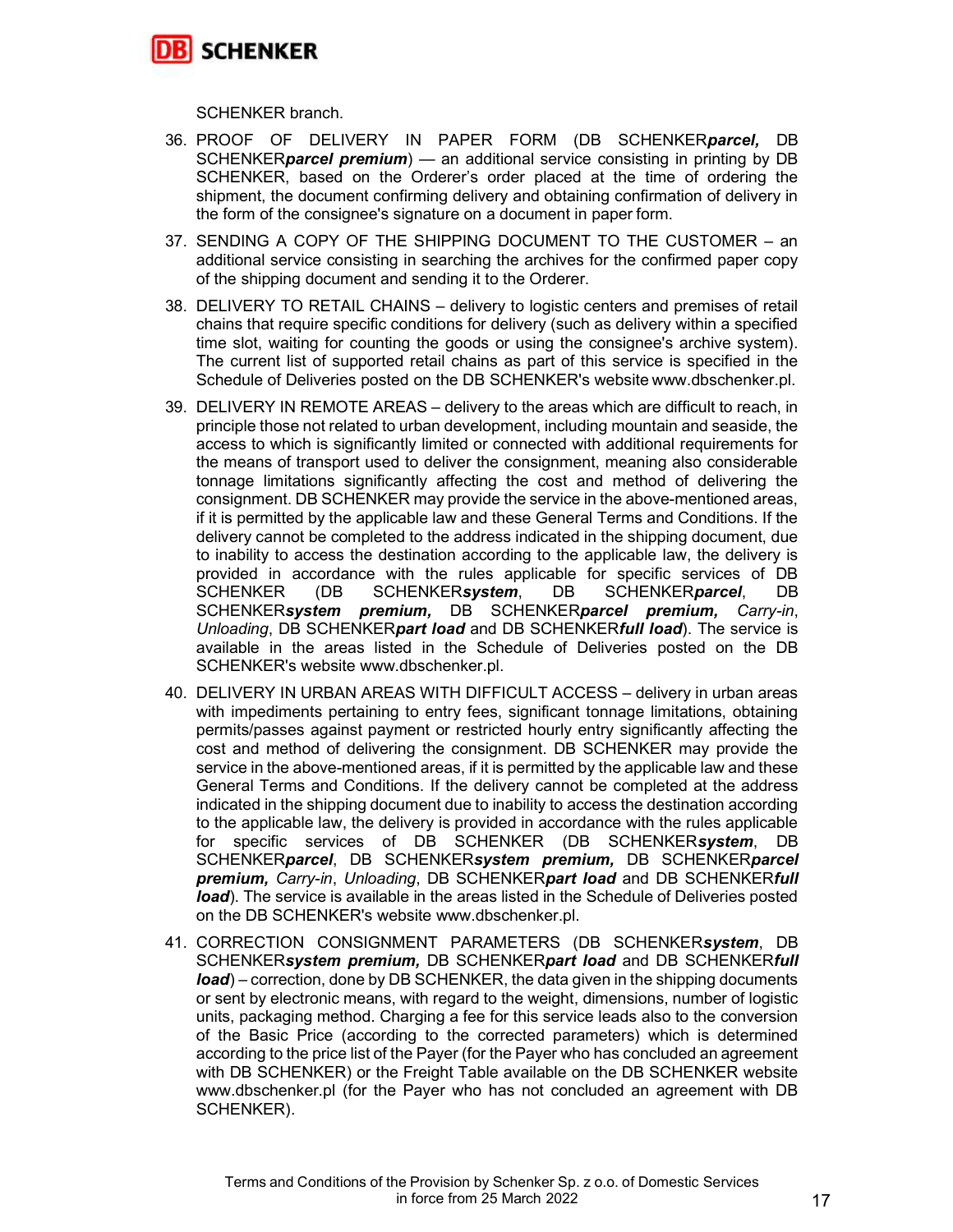

- 42. HANDLING OF NON-STANDARD ITEMS (DB SCHENKER*parcel*, DB SCHENKER*parcel premium*) – an additional service consisting in handling a logistic unit, the dimensions or characteristics of which exceed the standard parameters defined for the DB SCHENKER*parcel*, DB SCHENKER*parcel premium* service, but which meet the terms and conditions defined as maximum parameters of the service.
- 43. HANDLING OF ELEMENTS EXCEEDING THE MAXIMUM PARAMETERS handling consignments whose maximum parameters specified for the transport service in these General Terms and Conditions are exceeded. This also applies to the situation in which the parameters of the consignment were verified in the process of measuring the parameters of consignments by DB SCHENKER implemented during the service provision, as well as if parameters that are inconsistent with these General Terms and Conditions are defined by the Orderer in the shipping documents or in the data sent by electronic means. Charging a fee for this service leads also to the recalculation of the Basic Price (according to the corrected parameters) which is determined according to the price list applicable for settlements with the Payer.
- 44. CORRECTION OF INCORRECT OR INCOMPLETE DATA REGARDING THE CONSIGNMENT (DB SCHENKERsystem, DB SCHENKERsystem premium, DB SCHENKERpart load and DB SCHENKERfull load) – correction, done by DB SCHENKER, the Consignee's address or contact details, ADR data and the data regarding collections and other additional services.
- 45. CORRECTION OF INCORRECT OR INCOMPLETE CONSIGNMENT DATA (DB SCHENKERparcel, DB SCHENKERparcel premium) – correction, done by DB SCHENKER, the Consignee's address or contact details, or the data regarding collections and other additional services .
- 46. SEASON SURCHARGE an additional fee for handling consignments in the traffic peak periods. The fee applies in the following periods:
	- a. for 10 working days before and 4 working days after Easter\*;
	- b. from the 5th working day before 1 May and to the 3rd working day after 3 May;
	- c. from the 5th working day before and to the 3rd working day after Corpus Christi\*;
	- d. From 1 September to 31 December.
	- e. for the last 5 working days of the month in the period from March to August
	- \* applicable to Catholic holidays.
- 47. SENT CONSIGNMENT SURCHARGE an additional fee for transport of a consignment which contains goods covered by the monitoring system according to the Goods Transport Traffic Monitoring System Act of 9 March 2017, Journal of Laws of 2017 item 708, as amended. The fee does not include activities related to the registration of the consignment in the system on behalf of the Consignor.
- 48. FILLING OUT THE ELECTRONIC DATA TRANSMISSION adding, done by DB SCHENKER, electronic data for consignments for which the electronic data have been completed without using the applications integrated with the IT system of DB SCHENKER or for which such data, for reasons attributable to the Orderer, have not been transferred to the IT system of DB SCHENKER on the dispatch date. Applications integrated with the IT system of DB SCHENKER are as follows: econnect, SpedCust, integration through EDI or WebService or other IT solution authorized by DB SCHENKER causing an automatic transmission of data regarding consignments from the IT system of the Orderer to the IT system of DB SCHENKER.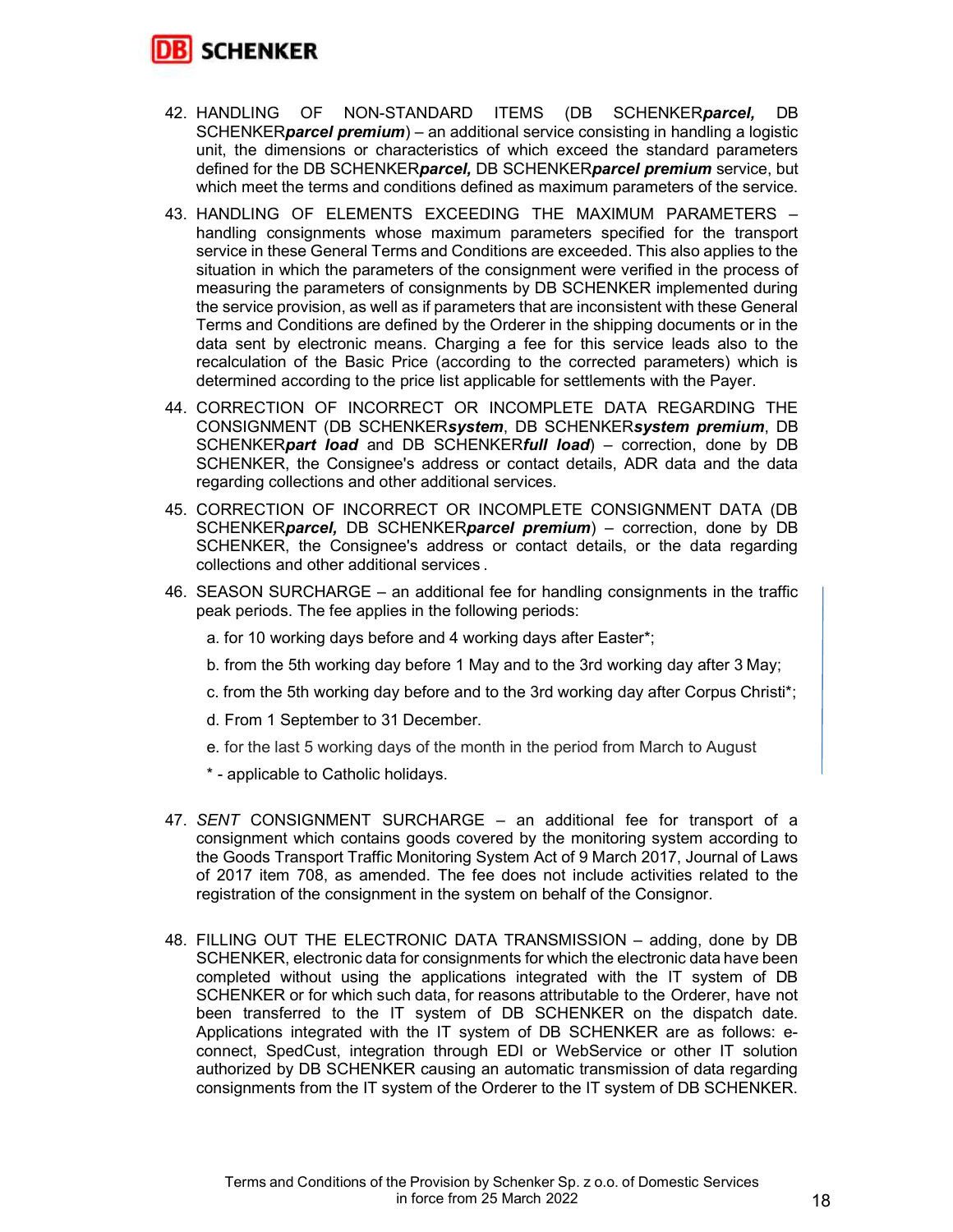

- 49. PREPARATION OF SHIPPING DOCUMENTS ON BEHALF OF THE CUSTOMER an additional service consisting in DB SCHENKER preparing the shipping documents on behalf of the Orderer and adding electronic data to the IT system of DB SCHENKER. As part of the service DB SCHENKER may also, at the Orderer's request, prepare, print and affix the address labels. DB SCHENKER has the right, at its own discretion, to prepare transport documents in electronic form only.
- 50. LABELLING THE CONSIGNMENT ON BEHALF OF THE CUSTOMER preparation, printing and placing address labels, done by DB SCHENKER, consistent with DB SCHENKER standards, if the Orderer has failed to do it. It is required to transmit data for consignments by means of applications integrated with the IT system of DB SCHENKER indicated in the definition of the Filling out the Electronic Data Transmission service.
- 51. RE-DELIVERY another attempt of delivery, done by DB SCHENKER, if the previous one was unsuccessful for reasons not attributable to DB SCHENKER.
- 52. ADDITIONAL STANDSTILL (for DB SCHENKERsystem, DB SCHENKERparcel, DB SCHENKER*parcel premium*, DB SCHENKER*part load* consignments) – an administrative fee for additional waiting time exceeding 30 minutes for loading or unloading. The fee is charged if the extension of the time for loading or unloading is attributed to the Consignor or the Consignee.
- 53. ADDITIONAL STANDSTILL (for DB SCHENKERfull load consignments) an administrative fee for additional waiting time exceeding 60 minutes for loading or unloading. The fee is charged if the extension of the time for loading or unloading is attributed to the Consignor or the Consignee.
- 54. PRE-NOTICE OF CONSIGNMENT DELIVERY TO RETAIL CHAINS an additional service consisting in notification of the delivery to retail chains via the Internet platforms. The service is free of charge for Orderers who incur the cost of the Retail Chain Delivery service. The binding list of supported retail chains as part of this service is specified in the Schedule of Deliveries posted on the DB SCHENKER's website www.dbschenker.pl.
- 55. TRANSPORT OF CONSIGNMENT WITH DECLARED VALUE an additional service consisting in transporting and serving a consignment with a declared value by the Orderer.
- 56. STORAGE OF CONSIGNMENT storage of a consignment, done by DB SCHENKER, which was not collected or which could not be delivered to the Consignee – the fee is charged for every started (calendar) day, counting from the second day.
- 57. EXPRESS COLLECTION OF CONSIGNMENT (applicable to LTL consignments) an administrative fee for express pick-up of an DB SCHENKERpart load consignment, i.e., pick-up on the day of placing the order.
- 58. DELIVERY REQUIRING SPECIAL CONDITIONS (applicable to LTL consignments) -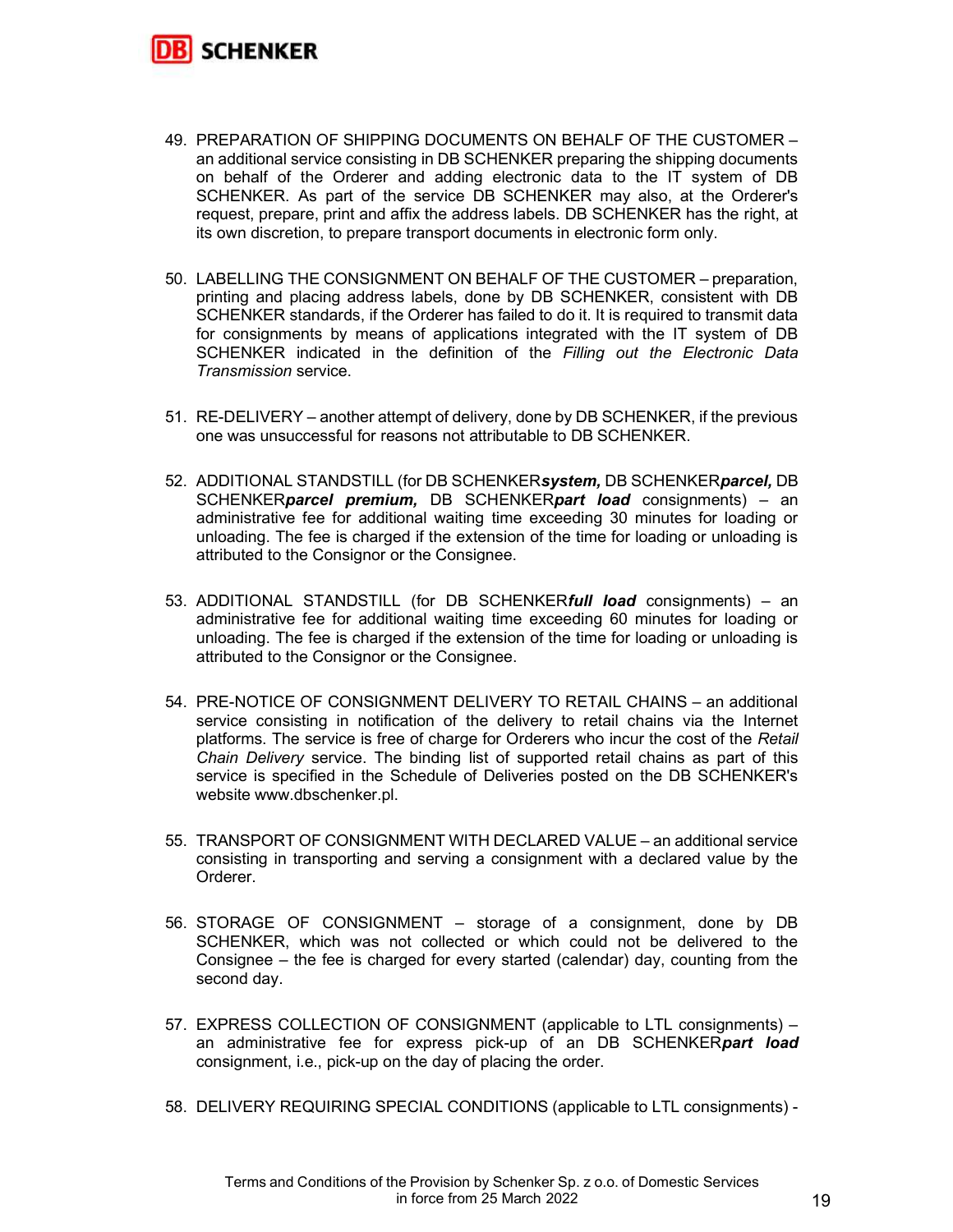

an additional basis for calculating the fee, obligatory when: the means of transport with a lifting platform is required for unloading or there are tonnage limitations or limitations arising out of the means of transport dimensions on the access way to or from the consignee. The service is available for consignments fulfilling the following parameters jointly: the maximum logistic unit weight up to 800 kg; maximum actual weight of the consignment up to 8 tons; maximum area of 15 MPAL.

59. LOADING AT THE CONSIGNOR REQUIRING SPECIAL CONDITIONS (applicable to LTL consignments) - an additional basis for calculating the fee, obligatory when: the means of transport with a lifting platform is required for loading or there are tonnage limitations or limitations arising out of the means of transport dimensions on the access way to or from the sender. The service is available for consignments fulfilling the following parameters jointly: the maximum logistic unit weight up to 800 kg; maximum actual weight of the consignment up to 8 tons; maximum area of 15 MPAL.

# § 5 Fuel Correction

- 1. To the settlements of transport services a fuel correction index shall be applied, at a rate and in accordance with the regulations specified on the DB SCHENKER website www.dbschenker.pl.
- 2. The index shows the share of fuel costs in the prices offered by DB SCHENKER and may change due to a change in the cost structure or changes in fuel prices.
- 3. Fuel correction shall not apply to the Table of Value Added Services and Additional Fees.

# § 6 Additional fee for using toll roads – Toll Fee

(applicable to the Toll Fee section in the Table of Value Added Services and Additional Fees)

- 1. In connection with an entry into force as of 1 July 2011of the provisions of the Regulation adopted by the Council of Ministers on 22 March 2011 on national roads or their sections on which the toll is collected electronically and the rates of electronic tolls (Journal of Laws of 2013, Item 1263, as amended) as well as extension of the scope of those provisions to include the routes on which DB SCHENKER transports consignments, and also in connection with the fees charged to DB SCHENKER by license holders of motorways, DB SCHENKER applies an additional fee for using toll roads.
- 2. In the case of a change in the rate of fees referred to in Section 1 or in the number of kilometers of sections of roads covered by the fees, DB SCHENKER reserves the right to update the rate of fees for using toll roads, according to the changes in the cost of DB SCHENKER's operations. The updates of the additional fee shall commence from the dates on which the fees or the number of kilometers of roads covered by the fees change.

## § 7 Restrictions in the Transport of Consignments

1. The Orderer shall be obliged to execute a separate written agreement concerning the consignments named in this section with DB SCHENKER. Unless separate written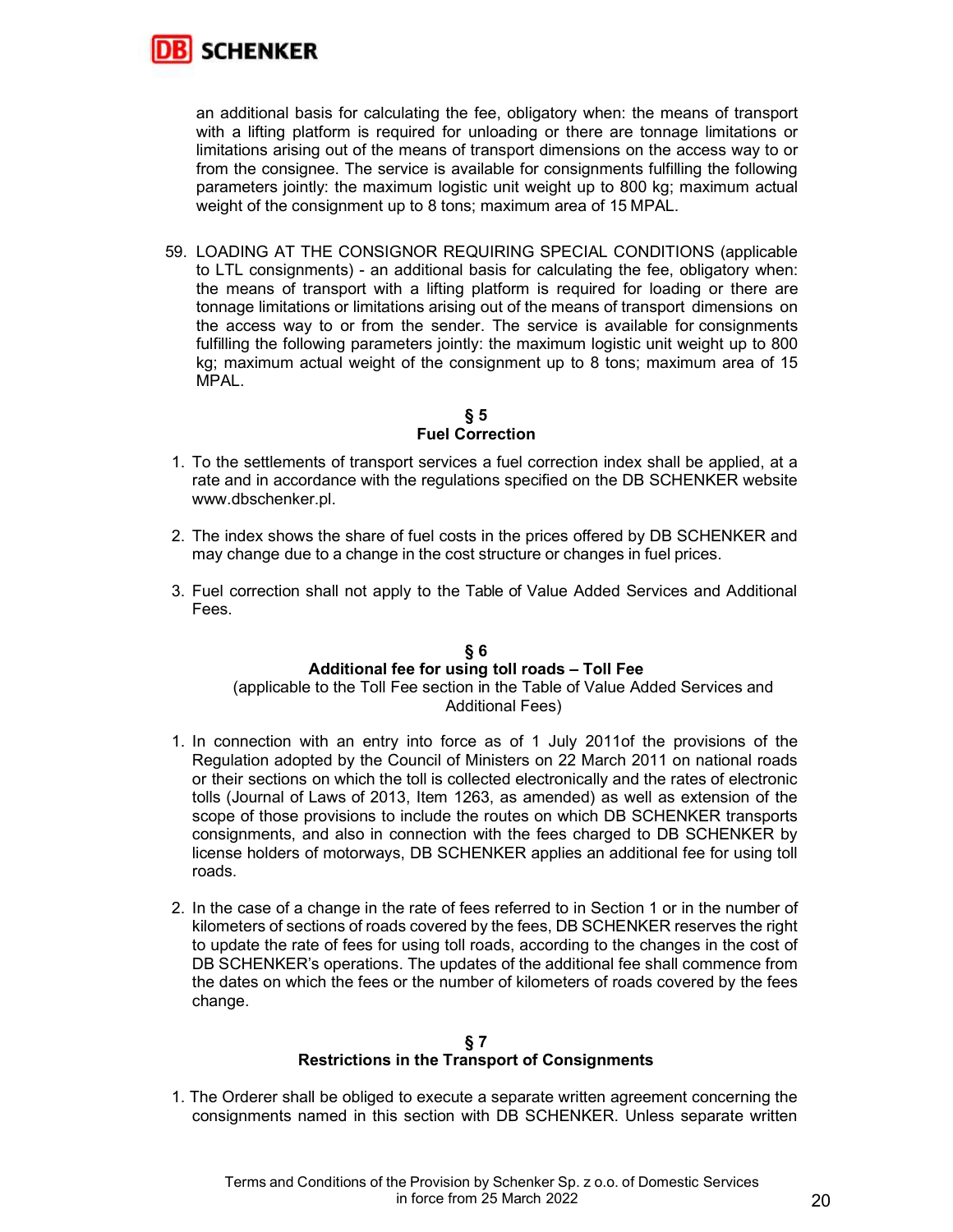

agreements have been entered into, DB SCHENKER shall not accept for transport:

- a. consignments which require: specialist means of transport or reloading requiring specialist equipment;
- b. consignments which require appropriate temperatures during transport;
- c. foodstuffs and perishable goods;
- d. plants and animals, biologically active products;
- e. human and animal remains;
- f. valuable consignments e.g., precious metals including gold, silver, etc.; precious stones and products made of them; all types of securities, including bonds, shares, gift coupons; banknotes and coins; antiques and works of art;
- g. alcohol products;
- h. consignments containing tobacco, including cigarettes;
- i. personal property;
- j. weapons and ammunition;
- k. consignments containing medicinal products which require the application of the Pharmaceutical Law and Good Distribution Practice provisions;
- l. drugs and psychotropic substances;
- m. documents and consignments containing correspondence within the meaning of legal regulations;
- n. consignments for the transport of which DB SCHENKER does not have individual permits and licenses or the transport of which is prohibited by law;
- o. goods of strategic importance specified in the Act of 29 November 2000 on foreign trade in goods, technologies and services of strategic importance to the security of the state and to maintaining international peace and security (Journal of Laws of 2013, item 194, as amended);
- p. dangerous materials the transport of which is prohibited in DB SCHENKER;
- q. dangerous materials (ADR) or dangerous materials in excluded quantities (EQ) in the DB SCHENKERparcel, DB SCHENKERparcel premium service;
- r. liquid materials in standard items of DB SCHENKER*parcel*, DB SCHENKERparcel premium;
- s. paint in liquid and varnish in all DB SCHENKER*parcel,* DB SCHENKER*parcel* premium consignments;
- t. waste products;
- u. goods which cannot be consolidated with other goods;
- v. consignments without documentation that is required under specific provisions;
- w. consignments non-compliant with the definitions of basic services provided for in §3;
- x. goods without adequate packing, goods that are not packed or improperly packed;
- y. goods requiring special arrangements for loading, securing, transport and unloading;
- z. extremely heavy goods (i.e., goods that result in an uneven distribution of weight on the vehicle).

DB SCHENKER shall not be held liable for any loss resulting from the failure to comply with the requirements pertaining to transporting the consignments mentioned above unless a separate written agreement has been executed. Accepting the consignment for transport, making an entry in the transport documents or placing or accepting the order in any form other than written shall not exempt from the obligation to execute a separate agreement in writing with respect to the transport of consignments mentioned in this section 1. If there is no written agreement it is assumed that the Orderer or the Consignor did not provide DB SCHENKER with the required details of the consignment or performance of the transport agreement. DB SCHENKER shall not be held liable should any loss occur as a result of performing the service with no written agreement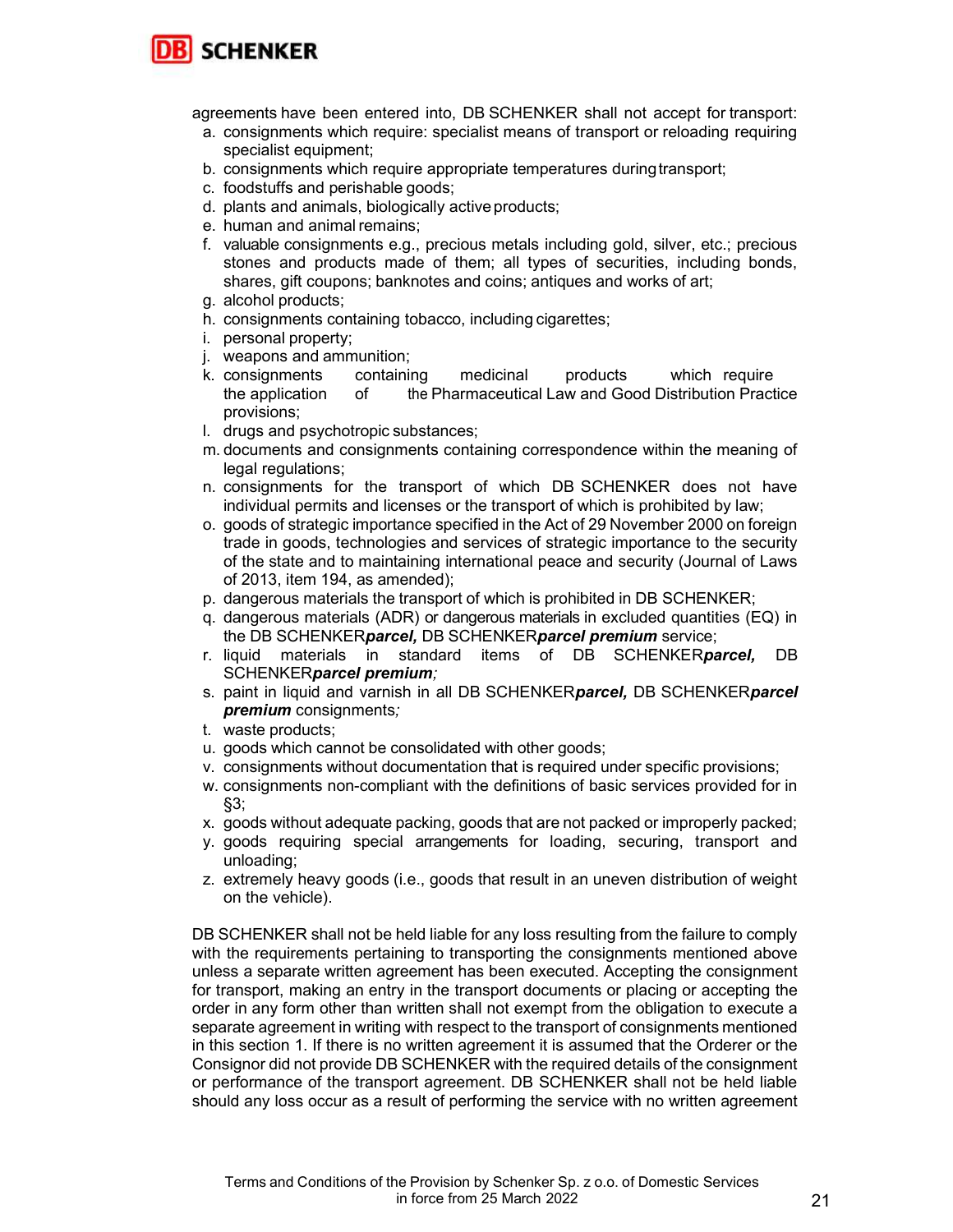

in the scope this is permitted by the applicable law.

- 2. In the case of the absence of any written agreement and damage caused by dispatching a consignment with goods which are excluded from transport in the DB SCHENKER network (see the list above) or the failure to provide DB SCHENKER with the required details of the consignment or performance of the transport agreement, including dispatching a consignment whose actual content differed from the one declared in the Waybill, Address Label or the Dispatch Confirmation, the Orderer or the Consignor shall repair the incurred damage in full amount (including among other things, damage to DB SCHENKER vehicles and equipment, damage to other consignments, costs of liquidation of environmental pollution).
- 3. The Orderer represents that he has no connection with any person or entity the transactions with which are prohibited under domestic or international laws applicable in Poland and that he is not included in the list of entities any transactions with which are prohibited under such laws. If the above representation is proven to be untrue or there are grounds to state the same, DB SCHENKER shall have the right to immediately terminate its cooperation with the Orderer without any consequences in terms of damages.
- 4. The Orderer undertakes to observe valid legal provisions, especially the Traffic Law Act, Act on Public Roads, the Regulation of the Minister of Labor and Social Policy on occupational safety and health in handling works, defining among other things the rules of occupational safety. In the case of failure to fulfil the above-mentioned conditions, DB SCHENKER shall reserve the right to decline to provide service without incurring any liability for that. The Orderer shall release DB SCHENKER from any liability that could occur due to the Orderer's failure to fulfil the above- mentioned conditions.
- 5. In the event that the services or parts of the services contemplated in these General Terms and Conditions are prohibited under any laws or regulations, including but not limited to U.S. law, the law of the European Community or national laws, including but not limited to the laws and regulations relating to the fight against terrorism and embargos, DB SCHENKER is entitled to cancel the service or parts of the service at any time, without prior notice and without incurring any liability to the Orderer whatsoever.

## § 8 Accepting Orders

- 1. Orders are accepted by Customer Service Departments at DB SCHENKER units. Orders are accepted until 4.00 p.m. on the day preceding the collection of the consignment, provided that in the case of SCHENKERpart load and DB SCHENKERfull load orders are accepted until 2.00 p.m. The list of DB SCHENKER units together with their addresses and telephone numbers is available on the DB SCHENKER website www.dbschenker.pl.
- 2. An order is an offer to conclude an agreement (hereinafter referred to as the Agreement) which the Orderer submits to DB SCHENKER. If DB SCHENKER does not provide the Orderer with any remarks related to the content of the order within 4 working hours from the moment of its receipt (excluding working days between 4 p.m. and 8 a.m., Saturdays, Sundays and public holidays), the order shall be treated as having been accepted for execution under the terms and conditions specified in these General Terms and Conditions and in the content of the order.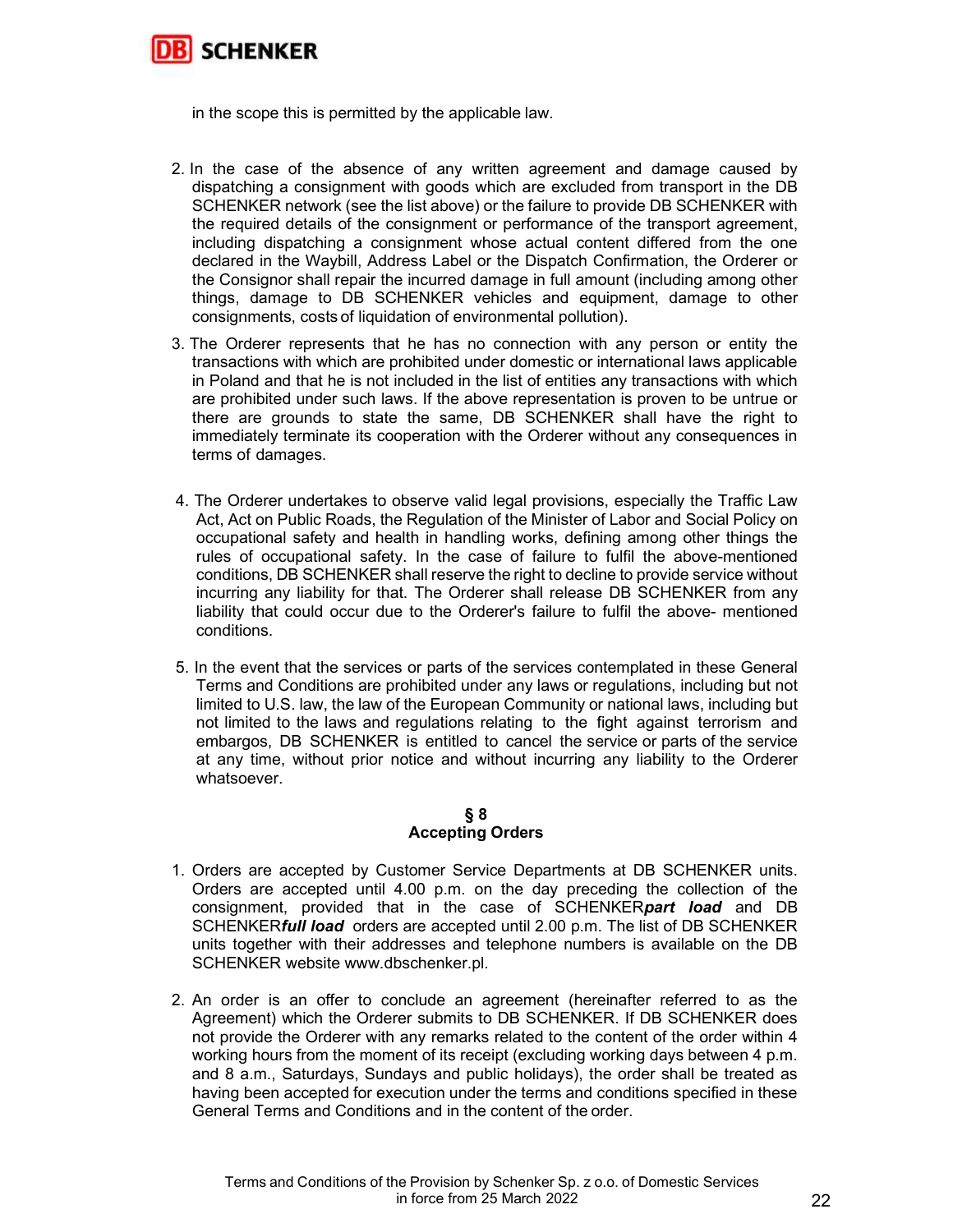

If the time limit for accepting the order by DB SCHENKER has not elapsed until the end of the working day in compliance with the preceding sentence, it shall be interrupted and shall continue on the next working day beginning from 8 a.m. Submission of remarks by DB SCHENKER shall be treated acceptance of the order for execution if the Orderer accepts DB SCHENKER's remarks. Orderer's silence after 2 hours from the receipt of the remarks shall mean his acceptance of the order for execution on the terms accommodating DB SCHENKER's remarks, unless DB SCHENKER has made a reservation in its remarks that it requires a written acceptance of the order's content including the remarks. DB SCHENKER reserves the right to refuse acceptance of the order, without any consequences resulting therefrom, in particular in the case of occurrence of the following circumstances:

- a. the order concerns the transport of goods which are excluded from transport pursuant to the unconditionally binding provisions of the law in force or these General Terms and Conditions,
- b. the order cannot be executed, or its execution would be significantly impeded, due to organizational or technical problems on DB SCHENKER's side,
- c. there is a delay in the payment by the Orderer (Payer) of any amounts due to DB SCHENKER.

DB SCHENKER shall notify the Orderer of its refusal to accept the order for execution within the time limit specified in this Section for submitting remarks in respect of the order.

- 3. Orders should be submitted in electronic form via a DB SCHENKER's application made available for placing orders or using another form of electronic data exchange agreed with DB SCHENKER. Written orders, including e-mail and fax are permitted. However, in the case of orders submitted this way and if shipping documents on behalf of the Customer are required, a fee for the service of the Preparation of Shipping Documents on Behalf of the Customer will be charged, in accordance with the Table of Value Added Services and Additional Fees. The content of the order is confirmed either in writing, including e-mail or fax (in the case of reporting comments) or electronically, either confirmed by DB SCHENKER issuing and signing a Waybill, or by issuing an Address Label and DB SCHENKER signing the Dispatch Confirmation, and only in that respect this binds DB SCHENKER, unless DB SCHENKER has confirmed in writing its commitment to provide other services.
- 4. The order must include the following information:
	- a. Details of the orderer/consignor/consignee/payer name of the company, tax payer identification number (NIP), full address including the postal code, forename and surname of a contact person, telephone number.
	- b. Details of the consignment:
		- name of the goods,
		- type and number of transport media,
		- total gross weight of individual logistic units,
		- dimensions of the individual types of logistic units (length, width, height).
	- c. Each logistic unit which is different by goods, type of medium, dimensions and actual weight should be listed as a separate line in the order.
	- d. Parameters of the required means of transport if the Orderer has special requirements with respect to the means of transport, and additional instructions if the Orderer has special requirements (e.g., concerning loading activities).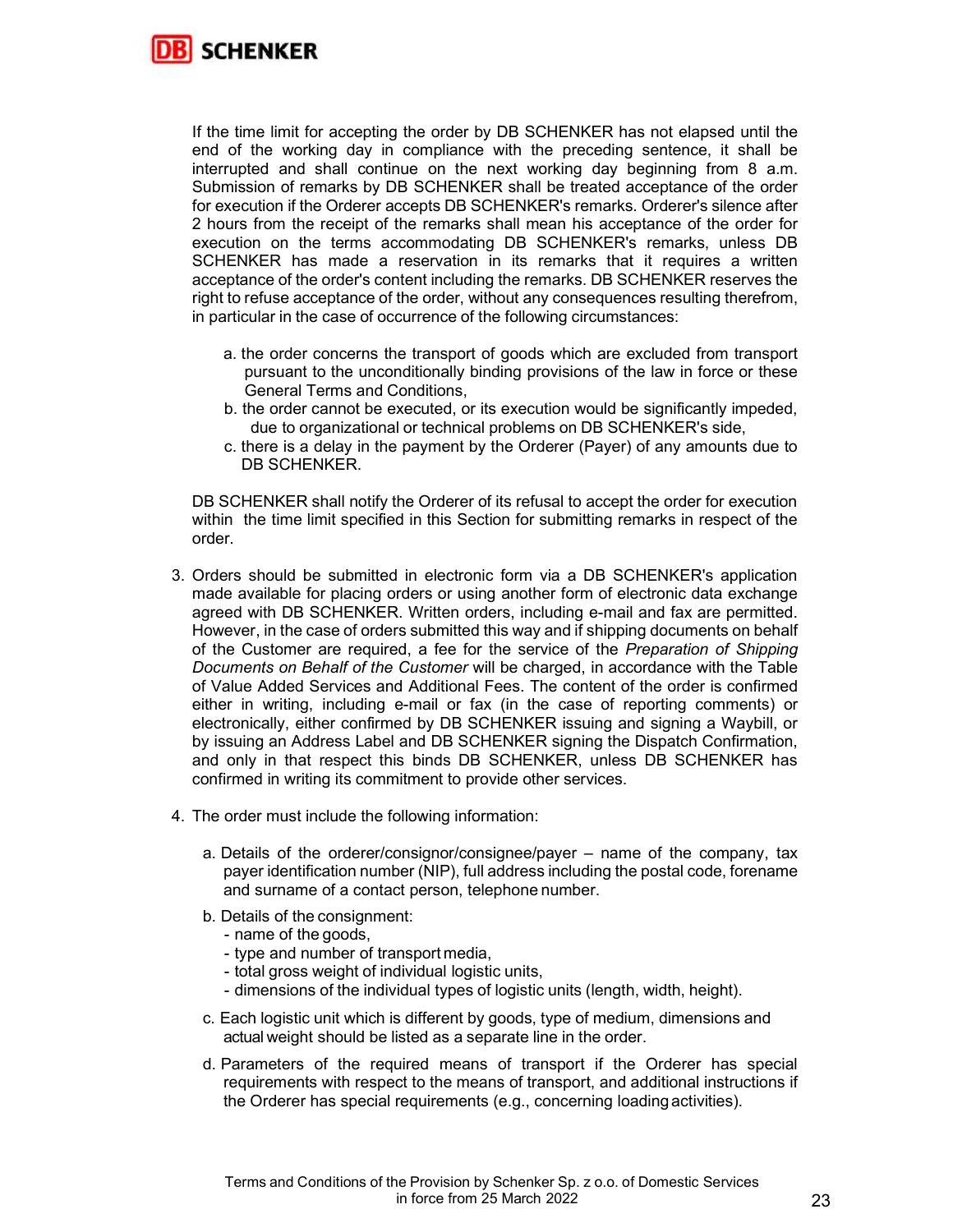

- e. Information concerning the transport of dangerous consignments if applicable.
- f. Information whether the goods are strategic goods within the meaning of law, the name of the Orderer (or its company), or the forename and surname of the Orderer, as well as the signature (for written orders) – if applicable. In the case of an order for the transport of strategic goods, a written confirmation of acceptance of the order for execution shall be required.
- g. Information on the value of the goods, in particular in the case of especially valuable goods.
- 5. In the case of the provision of DB SCHENKERpart load service, each consignment must be notified with a detailed order on the day preceding the collection of the consignment. If the Orderer fails to meet the conditions concerning the date of placing orders or a possibility of direct transport, DB SCHENKER shall have the right to refuse provision of the service, and if the consignment is accepted, additional fees may be calculated according to the table of Value Added Services and Additional Fees (additional fee for Accelerated Collection of LTL Consignment, i.e. collection on the order date, additional fee for Delivery requiring special conditions).
- 6. In the case of the provision of DB SCHENKER*full load* service, if the Orderer fails to meet the conditions concerning the date of placing orders or a possibility of direct transport, DB SCHENKER shall have the right to refuse provision of the service, and if the consignment is accepted, the fee for the transport of the consignment shall be calculated either in accordance with the DB SCHENKERsystem price list or in accordance with the standard fee for the DB SCHENKERpart load and DB SCHENKERfull load consignments posted on the DB SCHENKER website www.dbschenker.pl.
- 7. Any services which have not been specified in the Agreement or which regulate mutual obligations in a manner different from that stipulated in the Agreement and ordered by the Orderer or recorded by the Orderer in the shipping document shall be binding to DB SCHENKER exclusively if DB SCHENKER explicitly (in writing, under pain of nullity) undertakes to perform the same. In particular, DB SCHENKER shall not be bound by any records in the shipping documents made by actual subcontractors (e.g., carrier's drivers) which change the terms and conditions of the Agreement. The above limitation does not apply to records in the shipping documents required from the carrier under the unconditionally binding provisions of the law in force.
- 8. If DB SCHENKER undertakes to transport consignments specified in the Act of 9 March 2017 on the monitoring system for the road carriage of goods including secondary legislation or in a legal instrument superseding the above mentioned legal instruments (hereinafter referred to as the Act), the Orderer undertakes to comply with the provisions of the Act and "The Rules of Handling Consignments Subject to the Act on the Monitoring System for the Carriage of Goods by Road/Rail" in force at DB SCHENKER and available at www.dbschenker.pl, which constitute an integral part of these General Terms and Conditions. The carriage of goods subject to the Act and covered by a request to present means of transport for the purpose of inspection specified in Article 12a section 1 of the Act, in road transportation is conducted by dedicated mean of transport carrying solely this shipment from the collection place to delivery place. The remuneration rules will be set based on the offer prepared by DB SCHENKER before the transport of the consignment. Regardless of the above, the Contracting Party will cover all the incurred by DB SCHENKER expenses caused by the request specified in Article 12a section 1 of the Act.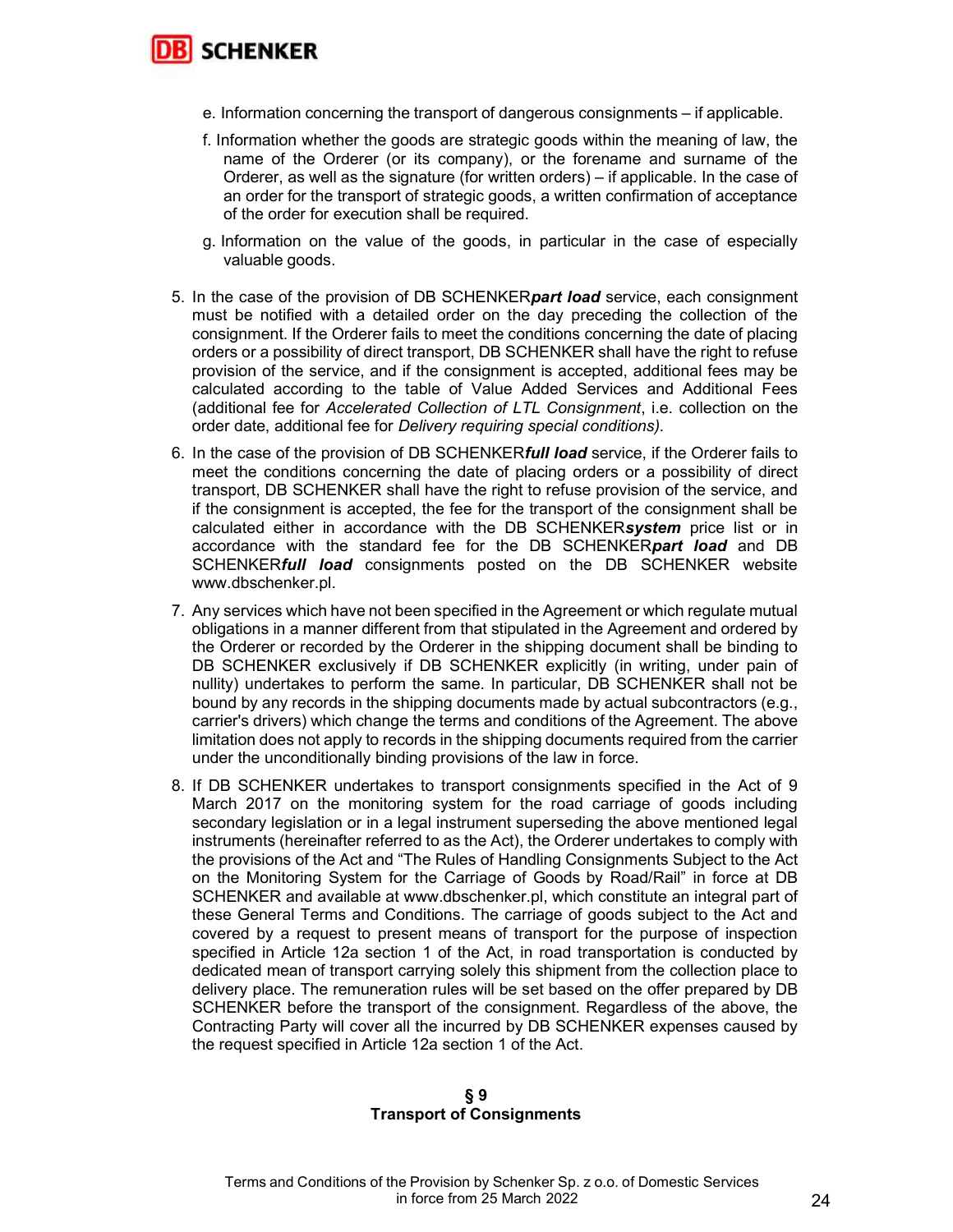

- 1. DB SCHENKER shall receive the consignment from the Consignor on working days, as a rule between 8 a.m. and 5 p.m.
- 2. DB SCHENKER delivers consignments as a rule in accordance with the Schedule of Deliveries, available on the DB SCHENKER website www.dbschenker.pl, i.e.: a) on working days – between 8 a.m. and 5 p.m. b) on Saturdays – between 8 a.m. and 2 p.m.
- 3. Alternatively, the time slots specified by the Orderer or Consignor in the transport orders or shipping documents for delivery of goods, which are shorter than those specified in Section 2 shall not be binding upon DB SCHENKER but merely indicate the time slot preferred by the entities for the delivery of goods. DB SCHENKER shall not bear any responsibility or negative consequences for failure to deliver the consignment in the time slots referred to in the previous sentence, unless agreed otherwise by the Parties in writing. This Section shall not apply to cases when delivery is performed as part of an additional service of "Delivery until 10.00 a.m." or the service of "Delivery between 4:00 p.m. to 10:00 p.m.".
- 4. The Orderer shall ensure that all consignments to be dispatched on a given day are ready starting at 8 a.m. on the day of collecting the consignments, unless agreed otherwise by the Parties in writing.
- 5. If DB SCHENKER has provided a vehicle and the consignments have not been prepared for collection at an agreed time, DB SCHENKER shall have the right to calculate a charge for the unused capacities in the amount agreed on the basis of actual costs, unless agreed otherwise.
- 6. When performing the transport of a consignment, DB SCHENKER shall assume that it has been properly protected and marked for the transport and the documents have been prepared and contain true and complete information.
- 7. DB SCHENKER shall have the right to refuse collection of the consignment if the waybill has not been properly filled in, the consignment has not been properly marked or protected for the transport, the content or parameters of the consignment are not compliant with the description in the shipping documents or in other exceptional situations.
- 8. DB SCHENKER shall accept the consignment for transport on the basis of a Shipping Document. The shipping document shall be filled in by the Consignor, unless the Consignor has ordered its completion by DB SCHENKER. By signing the shipping documents the Consignor shall accept in his own name and on behalf of the Orderer the Terms and Conditions of the Provision of Domestic Services by Schenker sp. z o.o., however the Consignor's signature is not required if it was agreed that the Shipping Documents would be provided in electronic form. The Consignor consents to submit the Consignor's shipping documents only in an electronic form if such a request was submitted by DB SCHENKER, in the form made available to consignors by DB SCHENKER.
- 9. The package used should protect the consignment against damage, prevent any access to the content of the consignment and be safe for other consignments.
- 10. Transport of a consignment which has not been sufficiently protected shall be executed at Orderer's sole risk and responsibility.
- 11. Proper marking of the consignment shall mean placing address labels in a prominent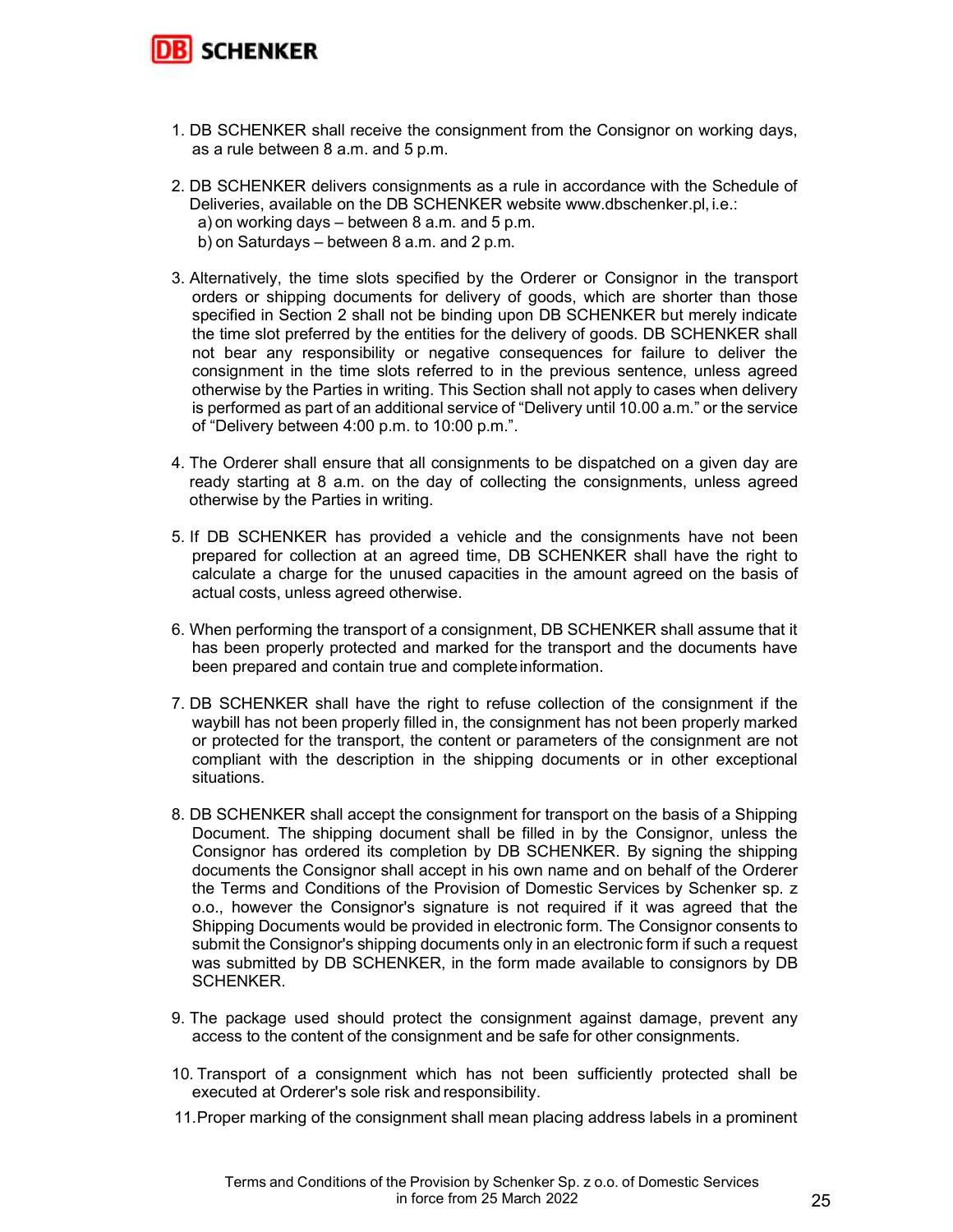

position on each logistic unit of the consignment and information labels, e.g., "Glass – Handle With Care", "Top/Bottom", "TOP10", "Collective Package/Overpack", "Caution: Liquid", ADR, HACCAP, etc. on accordance with the requirements of DB SCHENKER.

- 12. The term "Address Label" means a label consistent with the DB SCHENKER design published on the DB SCHENKER website www.dbschenker.pl. Labeling a consignment with an Address Label means placing the address label on all logistic units. Labels must be printed in a readable way, in a quality that allows reading the bar code during scanning. Each DB SCHENKERparcel, DB SCHENKERsystem, SCHENKERsystem premium, DB SCHENKERparcel premium and DB SCHENKER*part load* label should contain a bar code compliant with the DB SCHENKER standard. For DB SCHENKERsystem, DB SCHENKERsystem **premium** and DB SCHENKER**part load** consignments, it is mandatory to use the SSCC barcode. The consignment may be labeled with the label of the Orderer, provided that the criteria of the Address Label design posted on the DB SCHENKER website at www.schenker.pl are fulfilled, after prior approval of the Orderer's label design by DB SCHENKER. In the absence of labels that meet the standards described above, a fee will be charged for the service Labeling Consignments on Behalf of the Customer, according to the Table of Value Added Services and Additional Fees.
- 13. The consignment may not contain any other marking than the marking related to the transport ordered from DB SCHENKER and in particular any old address or direction labels.
- 14. DB SCHENKER shall have the right to check if the content and parameters of the consignment comply with the data contained in the Waybill, the Address label or the Proof of Dispatch, in electronic data.
- 15. If the shipped consignment does not meet the criteria, including the parameters specified in § 3 for a given type of service under which it was sent, DB SCHENKER reserves the right to extend the delivery period for the consignment and calculate an additional fee in accordance with the applicable Table of Value Added Services and Additional Fees. In specific cases DB SCHENKER is entitled to return the consignment to the Consignor at the expense of the Orderer.
- 16. DB SCHENKER shall deliver the consignment to the address indicated in the shipping document, reporting the delivery to an active person in a generally accessible place for the receipt of consignments (e.g., warehouse, reception desk, office) and receiving a confirmation from such a person. DB SCHENKER shall be bound by an order to receive a confirmation of the consignment from a specific person only in the case when it has confirmed a related written order. DB SCHENKER can use mobile electronic devices for confirmation of consignment delivery in electronic form by mapping the signature of the Consignee's representative on this device and saving it to the device's memory. The Orderer declares that he accepts the confirmation of delivery by the Consignee in electronic or paper form, based on DB SCHENKER choice, and accepts that both forms of delivery confirmation will be considered equivalent as to their legal consequences. The Consignee may request, free of charge, in a written or e-mail form at any DB SCHENKER branch, a printout of the document confirming the delivery. Delivery Confirmation may be issued to the Consignee in the branch of DB SCHENKER or sent to him via the postal operator to the address of the Consignee indicated in the Shipping Document of the consignment to which the request relates. Requests in the form of e-mail should be directed to the address of cok.pl@dbschenker.com.

17. In case it is not possible to deliver the consignment in the time indicated by the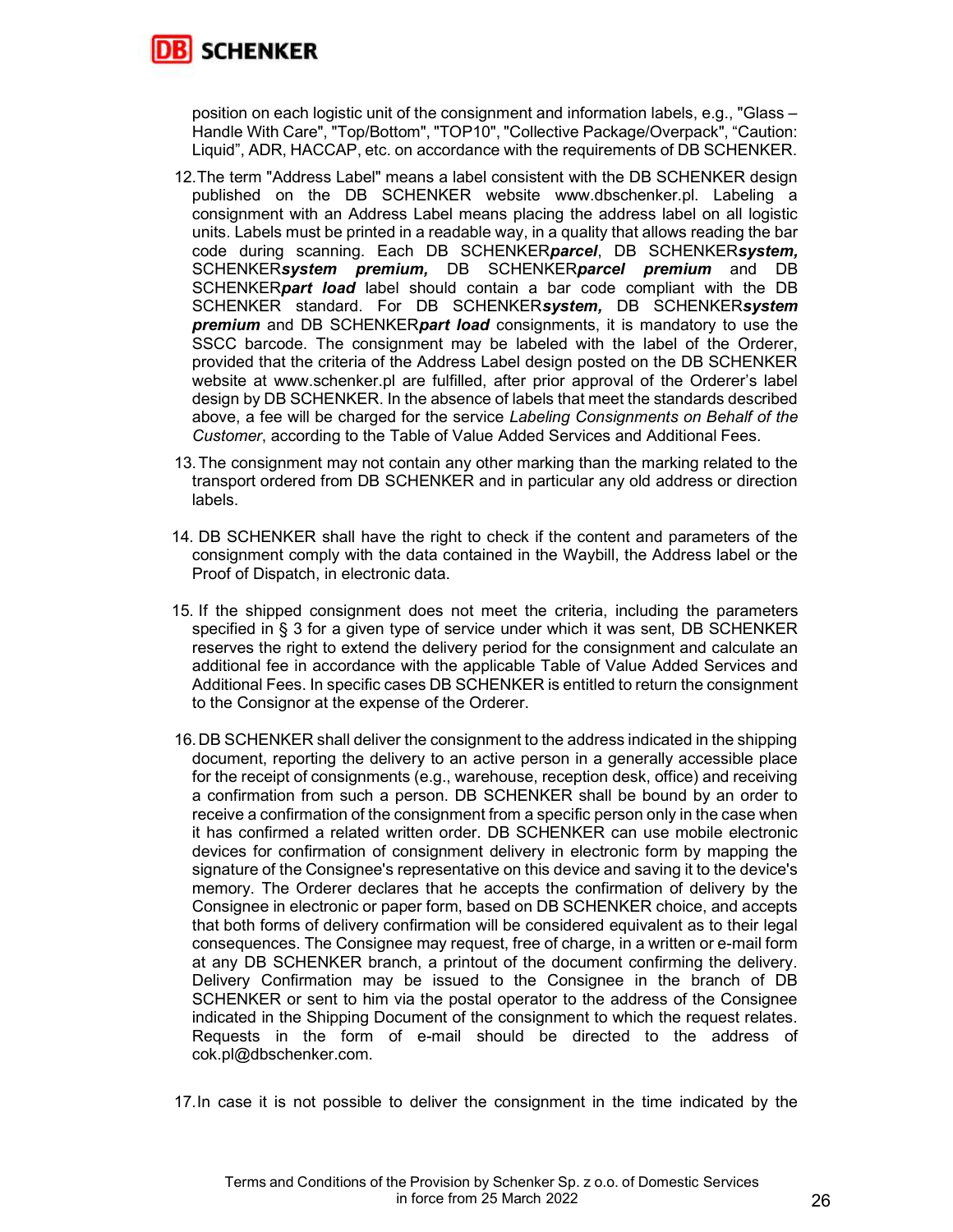

Orderer, for reasons attributable to the Consignee, DB SCHENKER shall ask the Orderer or/and the Consignor for instructions concerning further proceedings. If there are no instructions within 12 hours, DB SCHENKER delivers the consignment to the Consignee, according to his instructions. If the Consignee's instructions are consistent with the description of the service defined in these General Terms and Conditions, the Orderer shall agree to charge an additional remuneration or fee appropriate for this service, in the amount defined in the agreement with DB SCHENKER or in the absence of such agreement, in the standard price list (including the Table of Value Added Services and Additional Fees), available on the website www.dbschenker.pl.

- 18. If the consignment cannot be delivered for reasons attributable to the Customer (Consignee, Orderer or Consignor), DB SCHENKER shall make another, payable attempt at delivery at the Orderer's cost, without the necessity to obtain the consent of the Orderer or the Consignor.
- 19. If the consignment cannot be delivered to the indicated Consignee, DB SCHENKER shall ask immediately the Orderer or Consignor for instructions concerning further proceedings. The Orderer or Consignor within next 2 working days from the date of sending request, shall give instructions concerning further proceedings with the consignment. If there are no instructions from the Orderer or Consignor within above mentioned time, DB SCHENKER shall return the consignment to the Consignor at the expense of the Orderer. DB SCHENKER on behalf of the Orderer preparing new shipping documents and affixing the new address labels to all logistic units and adding to the consignment the remuneration or fee, in the amount defined in the agreement with DB SCHENKER or in the absence of such agreement, in the standard price list (including the Table of Value Added Services and Additional Fees), available on the website www.dbschenker.pl.
- 20. The Orderer or Consignor of the consignment shall give instructions concerning the change of the Consignee's address. DB SCHENKER in case of acceptance transport the consignment on the different address of the Consignee at the expense of the Orderer, on behalf of the Orderer preparing new shipping documents and affixing the new address labels to all logistic units and adding to the consignment the remuneration or fee, in the amount defined in the agreement with DB SCHENKER or in the absence of such agreement, in the standard price list (including the Table of Value Added Services and Additional Fees), available on the website www.dbschenker.pl.

## § 10 Establishing Prices for Services

- 1. The price for the services provided by DB SCHENKER shall be established on the basis of the current DB SCHENKER price lists, in particular:
	- a. Service DB SCHENKERsystem, DB SCHENKERsystem premium according to the relevant Freight Table;
	- b. Service DB SCHENKERpart load and DB SCHENKERfull load according to an individual price list;
	- c. Service DB SCHENKERparcel, DB SCHENKERparcel premium according to the price list for parcel consignments;
	- d. For additional services according to the relevant table of Value Added Services and Additional Fees.
- 2. There are two methods of establishing the weight of a consignment (not applicable to consignments with dangerous goods, where the ADR regulations are to be applied): a. on the basis of the actual weight of a consignment;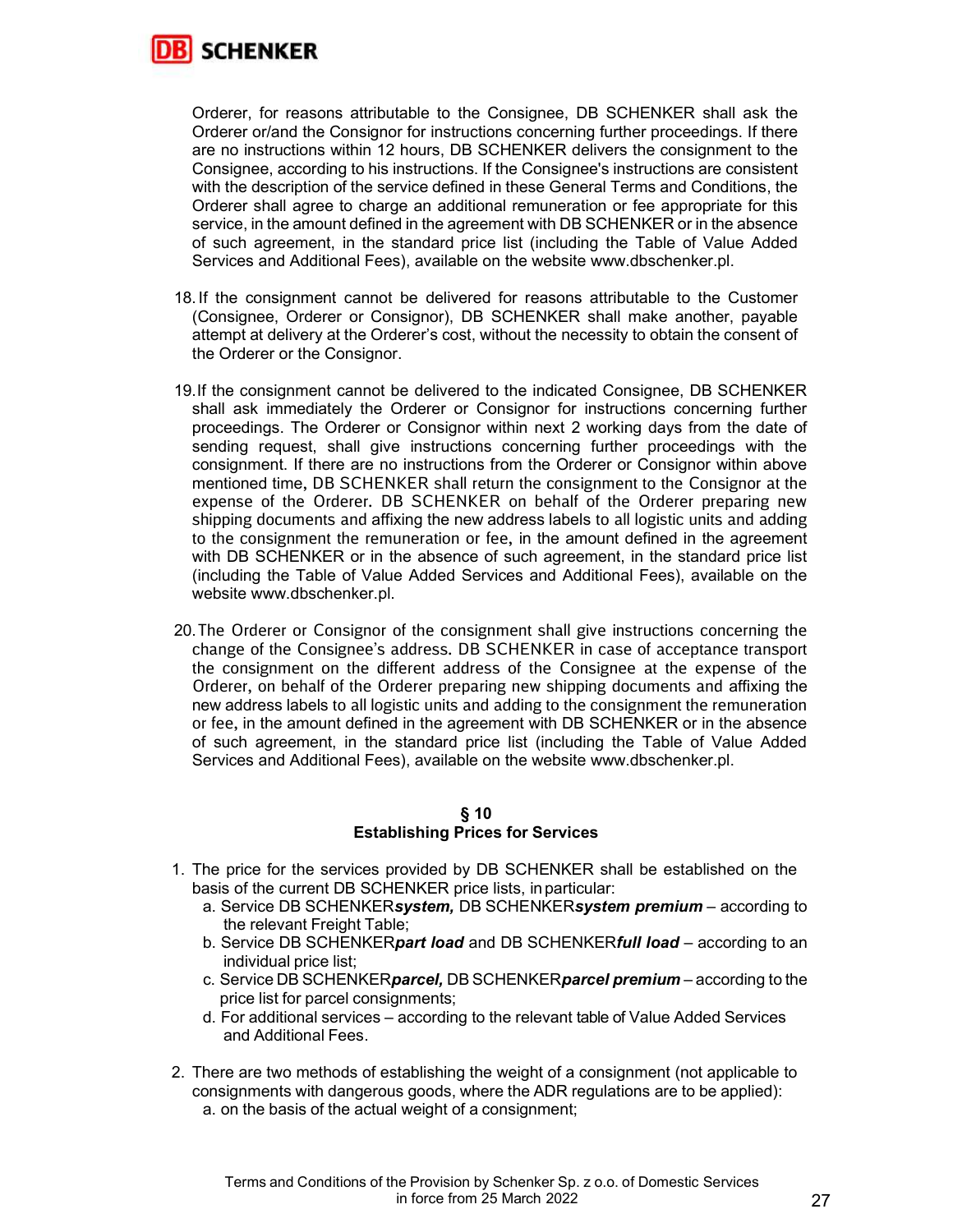

- b. on the basis of the so-called calculated weight.
- 3. For the purpose of establishing the price for the weight of DB SCHENKERsystem, DB SCHENKERsystem premium, DB SCHENKERpart load and DB SCHENKERfull **load** consignments, the greater of the following two parameters shall be adopted: the actual weight or the calculated weight.
	- a. Calculated weight shall be established on the basis of:
		- Volume (calculated weight = consignment volume  $[m^3]$  x 333 kg;
		- **Length (calculated weight = consignment length [m] x 300 kg applies to** consignments that contain long logistic units;
		- Taken up load space (calculated weight = separated load space [number of meters of required floor length of vehicle in full height and width of the open load-carrying body] x 1,850 kg);
- 4. Price lists or rules for establishing the weight of consignments other than specified in this Section may be used on the basis of individual agreements concluded with DB SCHENKER.
- 5. If the agreement does not stipulate a relevant price list for a DB SCHENKERsystem, DB SCHENKERsystem premium consignment, the standard Freight Table shall be applied (e.g., where the individual price list is the pallet price list, and the Consignor has dispatched loose cartons which are not covered by the individual price list).
- 6. If a DB SCHENKER*part load* consignment does not meet the qualifications of the individual price list or does not meet the technological qualifications of the product as specified in the General Terms and Conditions, DB SCHENKER may use the price list for the product DB SCHENKERsystem and/or charge additional fees referred to in §3 and §4 of these General Terms and Conditions.
- 7. If a DB SCHENKER**full load** consignment does not meet the qualifications of the individual price list or does not meet the technological qualifications of the product as specified in the General Terms and Conditions, the price shall be calculated on the basis of the distance of consignment's transport and the standard fee for DB SCHENKERfull load consignments available on the DB SCHENKER website www.dbschenker.pl.
- 8. DB SCHENKER shall have the right to validly change the record relating to parameters of the consignment in the shipping document or in electronic data, if the parameters differ from the actual state. In case of discrepancies relating to the parameters of the consignment between the declaration of the Orderer or the Consignor in the shipping documents or data sent by e-mail and the actual state ascertained by DB SCHENKER in the parameter verification process, the Parties shall accept as binding the findings as to the actual state made by DB SCHENKER. Detailed information on the consignment parameter verification process are included in the document DB SCHENKER Consignment Parameter Verification Process available at the website www.dbschenker.pl and constituting an integral part of these General Terms and Conditions. In case of a change in consignment parameters, DB SCHENKER shall have the right to charge fees for the services in accordance with the Table of Value Added Services and Additional Fees currently in force, as well as to adjust the Basic Price.
- 9. If any of the consignment parameters is missing from the shipping document, DB SCHENKER shall have the right to complete missing records and to calculate a fee in accordance with the currently applicable Table of Value Added Services and Additional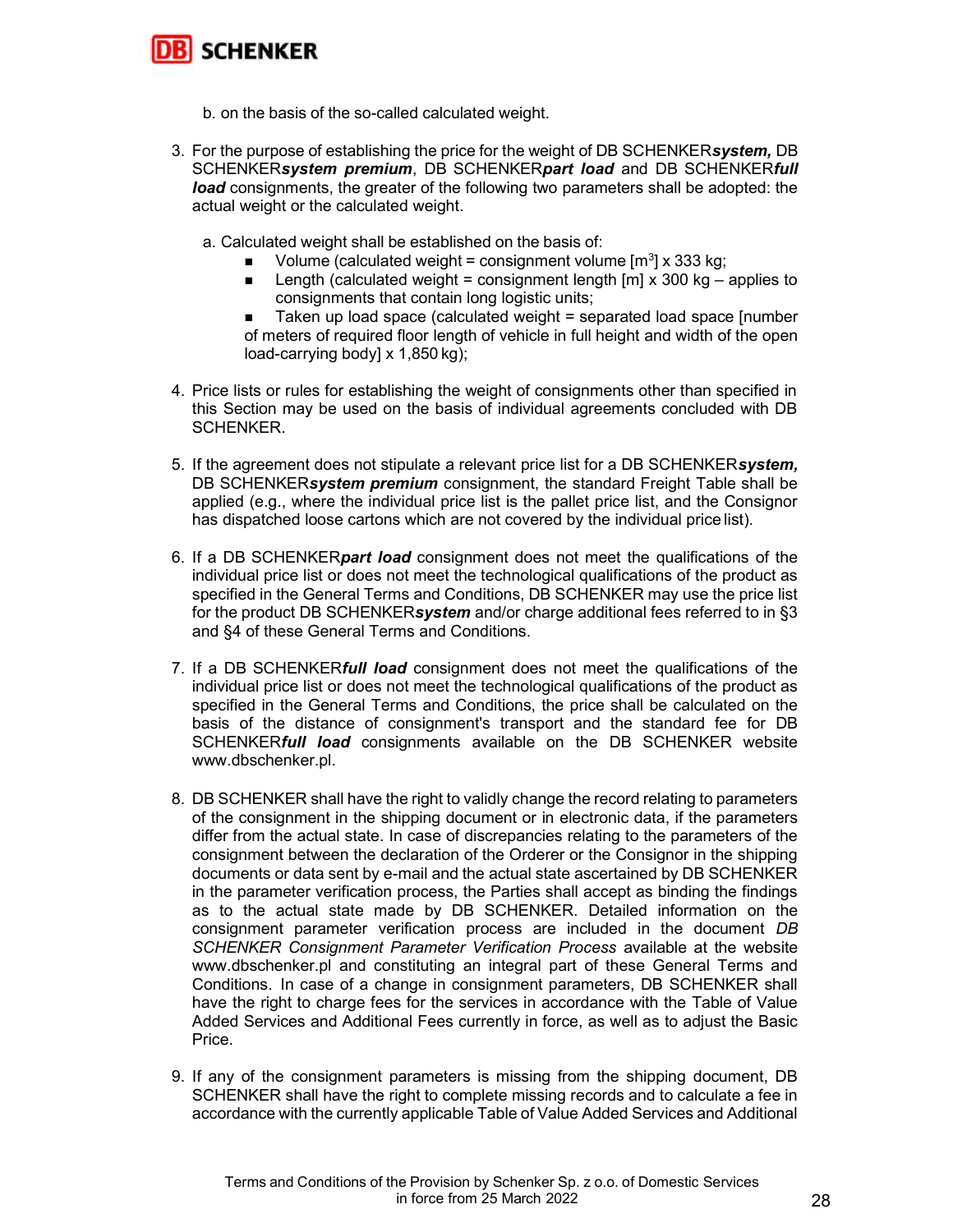

Fees and to adjust the Basic Price.

- 10. In the case of making changes in the place of destination, the Consignee or other additional services, DB SCHENKER shall calculate additional fees in accordance with the currently applicable table of Value Added Services and Additional Fees.
- 11. DB SCHENKER's remuneration for the provided services shall result from the price lists binding on the day when the organization of consignment transport was ordered.
- 12. The Orderer represents that at the moment of ordering a service it is aware of DB SCHENKER's current price lists and accepts being charged for all actions resulting from these General Terms and Conditions.
- 13. DB SCHENKER is authorised to change (index) the existing rates resulting from the Price List by a percentage rate to be announced by DB SCHENKER on its website: www.dbschenker.pl. In relation to contracts concluded by DB SCHENKER, the change referred to in the preceding sentence does not constitute an amendment to the contract and shall be made in accordance with information from DB SCHENKER.
- 14. The percentage rate by which the existing service rates resulting from the Price List will be indexed will be published by DB SCHENKER at least one month before the new base rates enter into effect and such announcement shall be considered binding. Any information sent to the Ordering Party in writing or via e-mail shall be for additional information purposes only. The types of costs subject to adjustment by DB SCHENKER., their share (weight), the method of calculation of their changes and the source of obtaining them are specified on the website: www.dbschenker.pl
- 15. DB SCHENKER reserves the right to request the Ordering Party being party to the contract, at any time and irrespective of another basis for price regulation as approved by the Parties, to modify the rates or principles of remuneration on an extraordinary basis, should at least one of the following circumstances occur:
	- a. change of any of the parameters accepted at the time of starting the cooperation with the Ordering Party;
	- b. occurrence of an event independent of DB SCHENKER resulting in a significant increase of the costs of performance of services that could not have been predicted or where the size of the increase caused by such event could not have been precisely determined at the time of conclusion of the contract.

#### § 11 Methods of Payments and Due Dates

- 1. If the Orderer does not have a separate written agreement, payment for services shall be made in cash prior to accepting the consignment for transport, unless another form of payment is required under applicable regulations.
- 2. If the Orderer has an individual written agreement, other methods of payment and due dates shall be acceptable.
- 3. In each case, the Orderer shall be the guarantor of payment for the provided service.

#### § 12 Liability of Schenker sp. z o.o.

1. DB SCHENKER as a forwarder shall by contract accept the rights and obligations of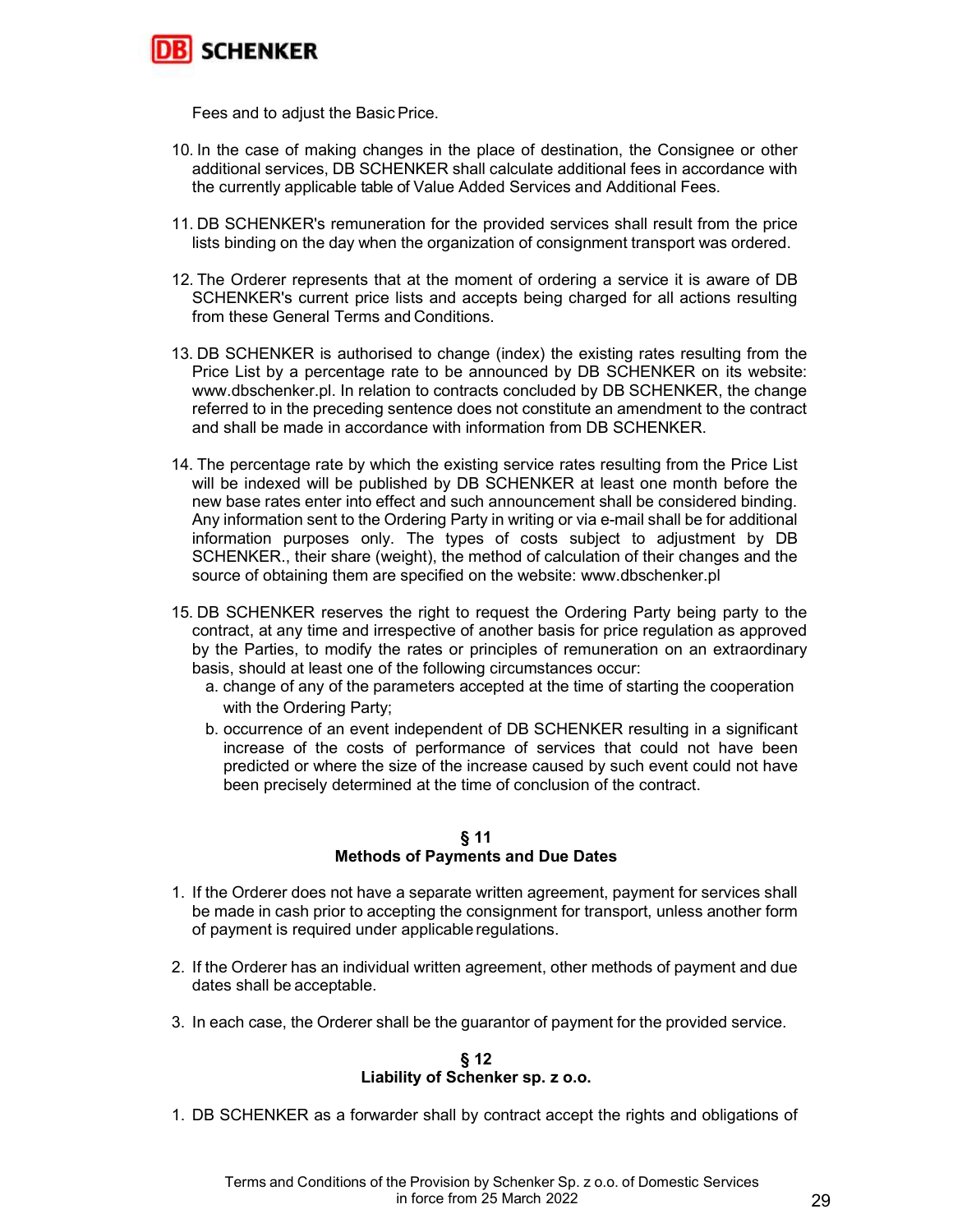

a carrier and shall be held liable for non-performance or improper performance of a service solely in accordance with the principles specified for a carrier in the Transport Law, unless otherwise provided in these General Terms and Conditions

- 2. DB SCHENKER's liability related to services other than domestic transport services shall be determined in accordance with the Civil Code; however, it may not exceed the amount of double remuneration for the service in relation to which the damage was incurred.
- 3. In each case, liability of DB SCHENKER shall be limited to actual damage (damnum emergens) without lost profits (lucrum cessans), indirect or incidental damages, regardless of whether damages are sought in contract (ex contractu) or in tort (ex delicto), with the exception of cases when mandatory rule of law provides otherwise.
- 4. DB SCHENKER shall be responsible for any consignment within the scope specified in the Transport Law from the moment of accepting it for transport until it is handed over to the authorized Consignee, and if the hand-over of the consignment is impossible, it shall put it at the Orderer's disposal.
- 5. The Consignee shall not be allowed to check the content of the consignment prior to confirming its receipt, provided that the packaging has not been damaged.
- 6. DB SCHENKER shall have the right of lien on the consignment in accordance with the provisions of the Civil Code applicable to forwarding agreements.

# § 13

## Principles and Procedures for Complaints Proceedings

- 1. Complaints shall be settled in accordance with the complaint handling procedure envisaged in the Transport Law.
- 2. Complaints seeking compensation may be filed by persons entitled to dispose of the consignment, i.e., the Orderer, if the consignment has not been received by the Consignee yet, or the Consignee, if the consignment has been received. If a complaint is filed by a person not entitled to dispose of the consignment, such a person should attach the transfer (assignment) of rights document under which he/she is authorized to file a complaint.
- 3. Complaints should be filed as soon as possible, taking into account statutory limitation periods for claims.
- 4. Complaints, including the attached documents specified below, shall be filed with DB SCHENKER in one of the following forms:
	- a. In writing a letter of complaint specifying: name of the complainant and address, reason for a complaint along with justification, object of a complaint, reference number of a consignment given by DB SCHENKER or a type and number of a shipping document, amount of claim, current number of a bank account, a list of attached documents and signature of the complainant, the complaint shall be filed in writing with the DB SCHENKER Customer Service Department which accepted the order;
	- b. In a documentary form:
		- I. an e-mail notice of complaint specifying: name of the complainant and address, reason for a complaint along with justification, object of a complaint, reference number of a consignment given by DB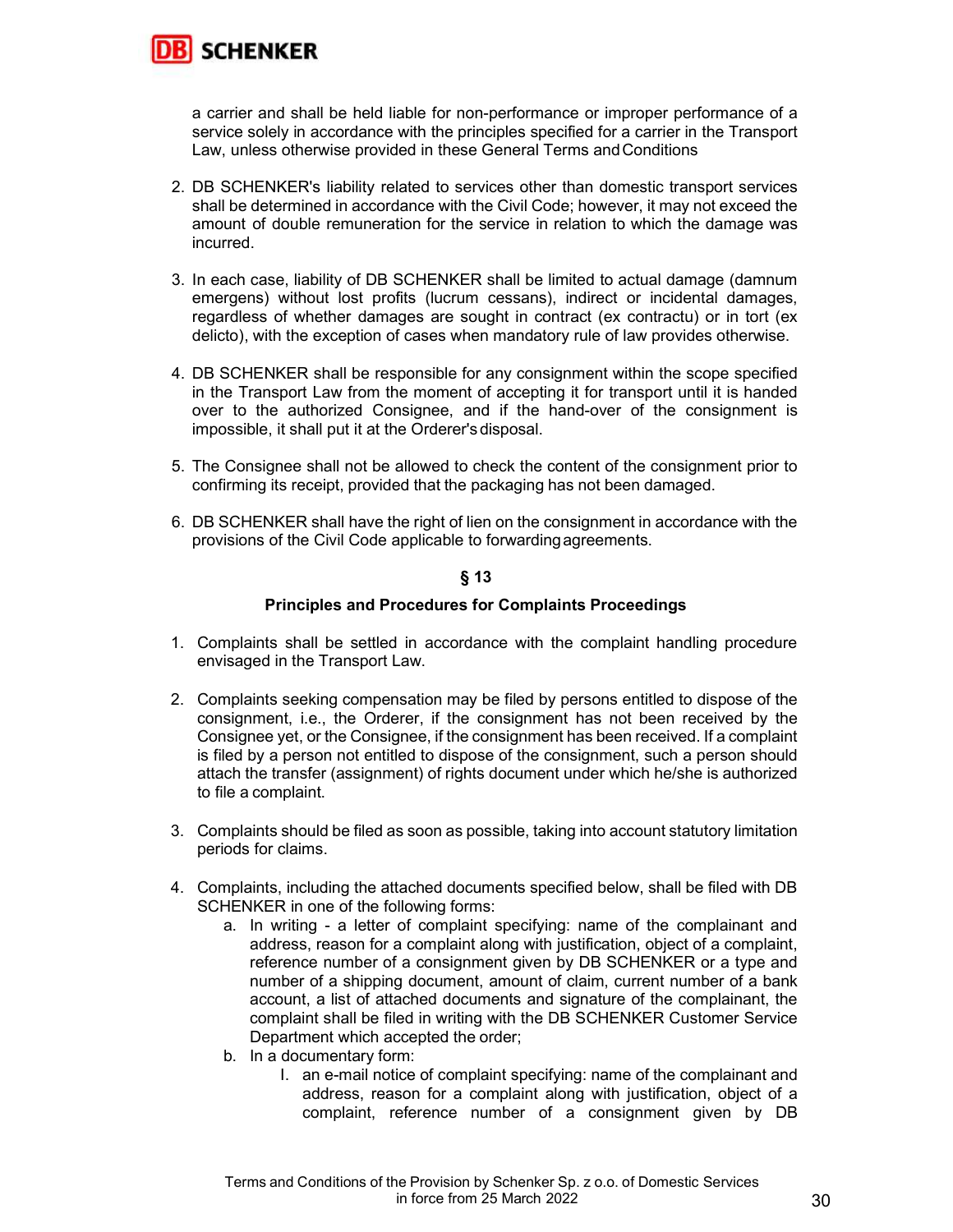

SCHENKER or a type and number of a shipping document, amount of claim, current number of a bank account as well as a list of attached documents shall be sent to e-mail address:

PL.sm.WAW.reklamacje-krajowe-land@dbschenker.com DB SCHENKER shall consider complaints on the basis of documents submitted thereto in the form of electronic copies, but reserves the right to request original documents;

- or
- II. a complaint form shall be filled in via the e-connect application and the e-REKLAMACJA option. DB SCHENKER shall consider complaints on the basis of documents submitted thereto in the form of electronic copies, but reserves the right to request to be provided with the original documents.
- 5. Submitting a complaint with the use of electronic communication means is tantamount to granting consent by the complainant for the provision by DB SCHENKER of a reply to the complaint, correspondence or a notice to the e-mail address from which the complaint has been sent, or through the e-connect program, if the complaint has been filed via this program, provided that in the content of the complaint there is no request to give an answer or deliver notices in a written form to the indicated address of residence or registered office. DB SCHENKER is authorized to provide an answer in a written form.
- 6. DB SCHENKER shall provide answers in a written form to complaints submitted in writing, unless the complainant requests that an answer to a complaint or a notice should be sent with the use of electronic communication means.
- 7. Complaints shall be settled within 30 days of the date of receipt of a complete set of documents and information.
- 8. A notice of complaint should contain all the following documents:
	- a. a shipping document;
	- b. a shipping damage report, if any;
	- c. a commercial invoice or any other document demonstrating the value of the shipment in accordance with applicable law;
	- d. a commercial invoice packing list that is attached to a commercial invoice and specifies the type of goods, quantity, and weight of logistic units;
	- e. additionally, in case of damage to the consignment, documents demonstrating the extent and type of damage and how to minimize it;
	- f. photographic documentation confirming the extent of damage with an indication of the date and time when it was taken;
	- g. assignment of rights in a situation when the complainant is not entitled to pursue claims.
- 9. While considering the complaints, the following rules of determining the condition of the consignment are followed:
	- a. If it turns out before the consignment is released that it has suffered a loss or damage, DB SCHENKER shall immediately determine by way of a protocol the condition of the consignment and the circumstances of the occurrence of damage. DB SCHENKER shall also conduct such activities at the request of the entitled person if he/she claims that the consignment is damaged.
	- b. The findings by way of a protocol should be made in the presence of the entitled person, and if requesting his/her presence is not possible or the person fails to appear at the set date and time, DB SCHENKER shall make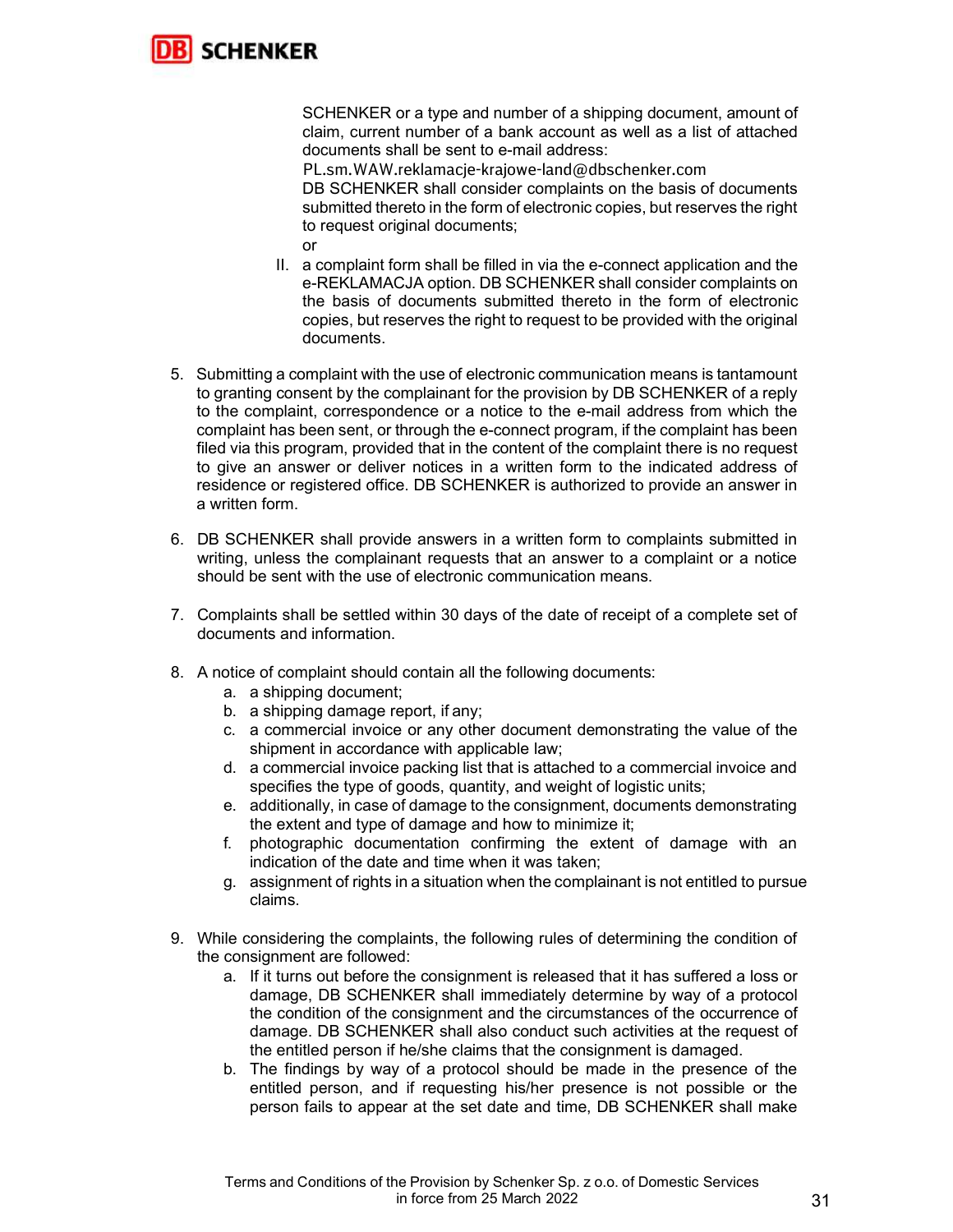

the findings in the presence of persons that it has invited for this purpose.

- c. If any loss or damage that was invisible at the time of delivery is discovered after release of the consignment, DB SCHENKER shall determine the condition of the consignment upon the notice of the entitled person, submitted immediately after the discovery of the damage, not later however than within 7 days of the date of receipt of the consignment. A notice submitted after the lapse of 7 days from the date of receipt of the consignment without reservations shall result in expiry of any claims against DB SCHENKER. In the situation defined in the first sentence of this clause, the obligation to prove that the damage or partial loss of the goods occurred before delivery, shall lie with the complainant.
- d. The report shall be signed by persons participating in determining the condition of the consignment. If the entitled person disagrees with the content of the report, he/she may include therein an objection along with justification; if the entitled person refuses to sign the report, DB SCHENKER shall make a note therein of the fact of and reasons for the refusal. The entitled person shall be provided with a free copy of the report.
- 10. Complaints filed via the e-connect application in the e-REKLAMACJA option shall be considered by DB SCHENKER in accordance with the following principles:
	- a. The Complainant shall submit any declarations and provide any information separately for each stage of the complaint procedure, in accordance with the guidelines included in the e-REKLAMACJA option. The Complainant may at any time opt out of processing his/her complaint via the e-connect application. Sending complaints via the e-connect application means that in a given case that is the object of the complaint, the Complainant has opted out of any other manner of filing and considering complaints.
	- b. Any declarations, information and documents in the complaint process shall be provided by both parties via the e-connect application. Any documents shall be provided in the form of scans. The documents and information, once provided to DB SCHENKER via the e-connect application, cannot be withdrawn, cancelled or changed by the Complainant, which does not exclude the sending of further information or supporting documents relating to the previously explained issue.
	- c. DB SCHENKER shall have the right to request sending of an original hard copy version of any document submitted via the e-connect application. The Complainant is obliged to deliver the document not later than within 14 days of receipt of the notice. The notice may be also sent via the e-connect application. Failure to deliver a hard copy document within the time-limit set by DB SCHENKER shall give DB SCHENKER the right to refuse to further consider a given complaint, in whole or in part, of which DB SCHENKER shall notify the complainant in writing or via the e-connect application.
	- d. The complainant who uses the e-REKLAMACJA option declares, under pain of liability envisaged by applicable law, that the information included in the declarations and provided in the course of the complaint procedure as well as the attached documents is true and accurately reflects the current condition.
	- e. The Complainant assures that the person entitled to access the e-REKLAMACJA module in the e-connect application is authorized to submit declarations relating to the complaint and to provide information on behalf of the Complainant. The Complainant shall waive any and all claims against DB SCHENKER that may arise on account of any false or incorrect data, documents or declarations submitted by this person.
	- f. The Complainant undertakes and assures that the complaint documents provided as part of the complaint procedure shall not be in conflict with the mandatory rule of law and shall not violate any third party rights. If any claims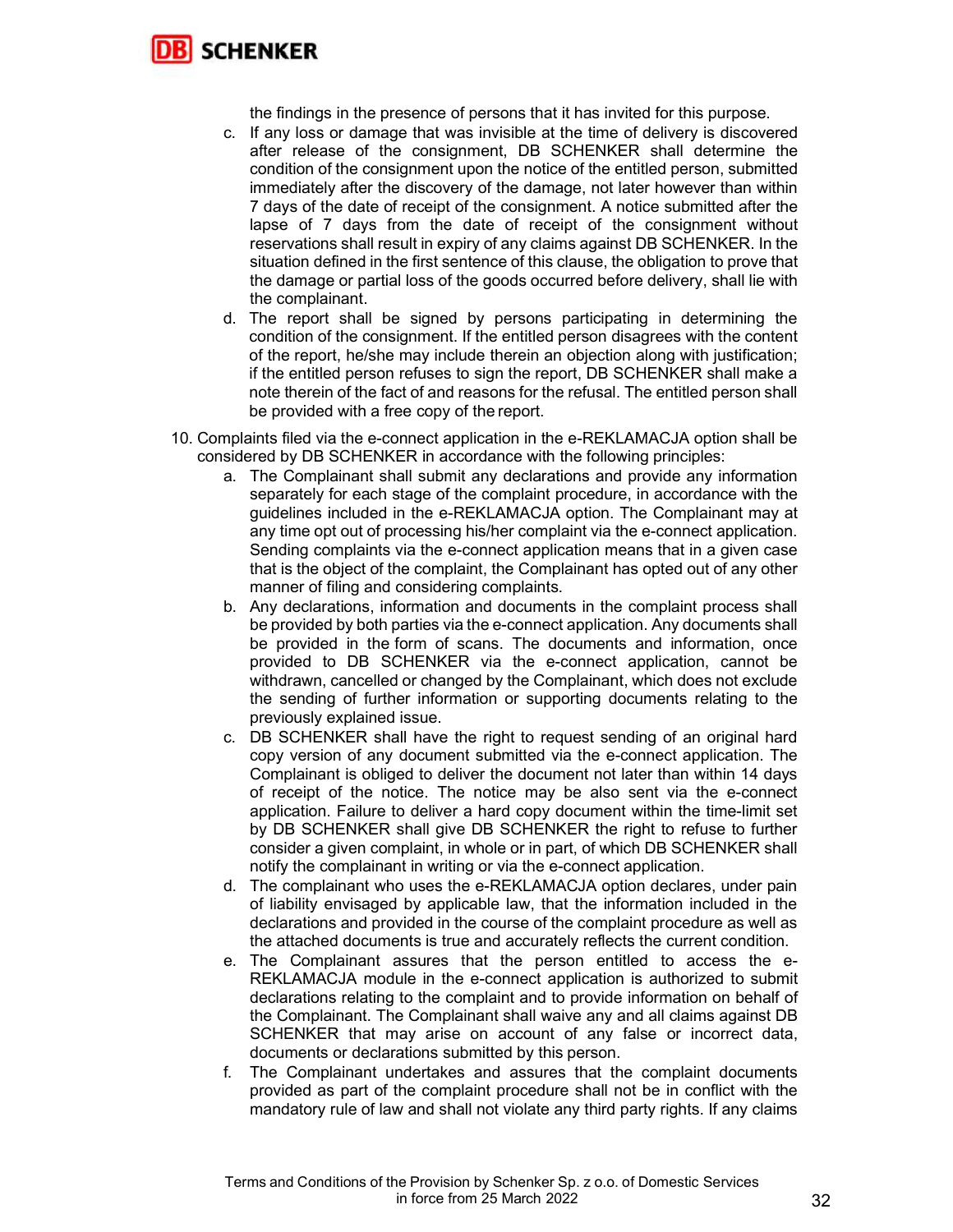

are lodged against DB SCHENKER because of the events indicated in the preceding sentence, the Complainant shall take any actions in order to release DB SCHENKER from any and all liability and shall cover any damage suffered by DB SCHENKER.

- g. The parties shall exchange any information and decisions only via the econnect application. In particular, DB SCHENKER shall notify the Complainant of a decision concerning any complaint filed via the e-connect application. The date of provision of information or decision on the part of DB SCHENKER shall be the date when it is published in the e-connect application. The Complainant declares that he/she agrees to receive the information and decisions via the e-connect application and acknowledges that information and decisions so obtained will be effective and will produce any legal effects associated with their delivery. The parties provide for a possibility of exchanging information and submitting decisions in a form other than via the e-connect application only when this is required due to a substantial interest of either party and when this is agreed in writing.
- h. The compensation shall be paid to the account indicated by the Complainant in the e-connect application. The Complainant shall be responsible for the correctness and validity of the bank account number defined for transfers on account of complaints in the e-connect application.
- i. DB SCHENKER undertakes to keep in the e-connect application the information and documents relating to the filed complaint for a period of five years from the beginning of the year following the year in which a given document is filed. Any documents attached by the Complainant in the complaint handling procedure via the e-connect application shall be visible to the Complainant for a period of three months from the date when the complaint is completed. After this period, names of the documents shall be visible in the e-connect application, and the Complainant shall have the right to request from DB SCHENKER, via the e-connect application, that the said documents are made available to him.
- j. DB SCHENKER shall take the utmost care to ensure protection of the data and enclosures introduced by the Complainant. DB SCHENKER shall not be held liable in case when any third party gains access to the documents as a result of an illicit act.
- k. The Complainant or DB SCHENKER shall not be held liable for any consequences of events resulting from failure or malfunction of the Internet or the e-connect application.
- 11. The Contracting Party shall have no right to set off claims towards DB SCHENKER against any DB SCHENKER claims.
- 12. Until DB SCHENKER decides whether to accept or reject the claim, the Contracting Party of the Complainant is obliged to secure the consignment.
- 13. The compensation shall be paid in the amount and under the conditions suitable for a given type of carriage and liability accepted by DB SCHENKER in the provision of a given service.
- 14. While considering a complaint, DB SCHENKER shall have the right, at its own discretion, to request the goods owner to assign to DB SCHENKER the ownership title, paying compensation equivalent to the replacement value of the goods.
- 15. If data that provides basis to calculate the compensation is expressed in any currency other than Polish zloty, the conversion shall be at the rate of exchange applicable on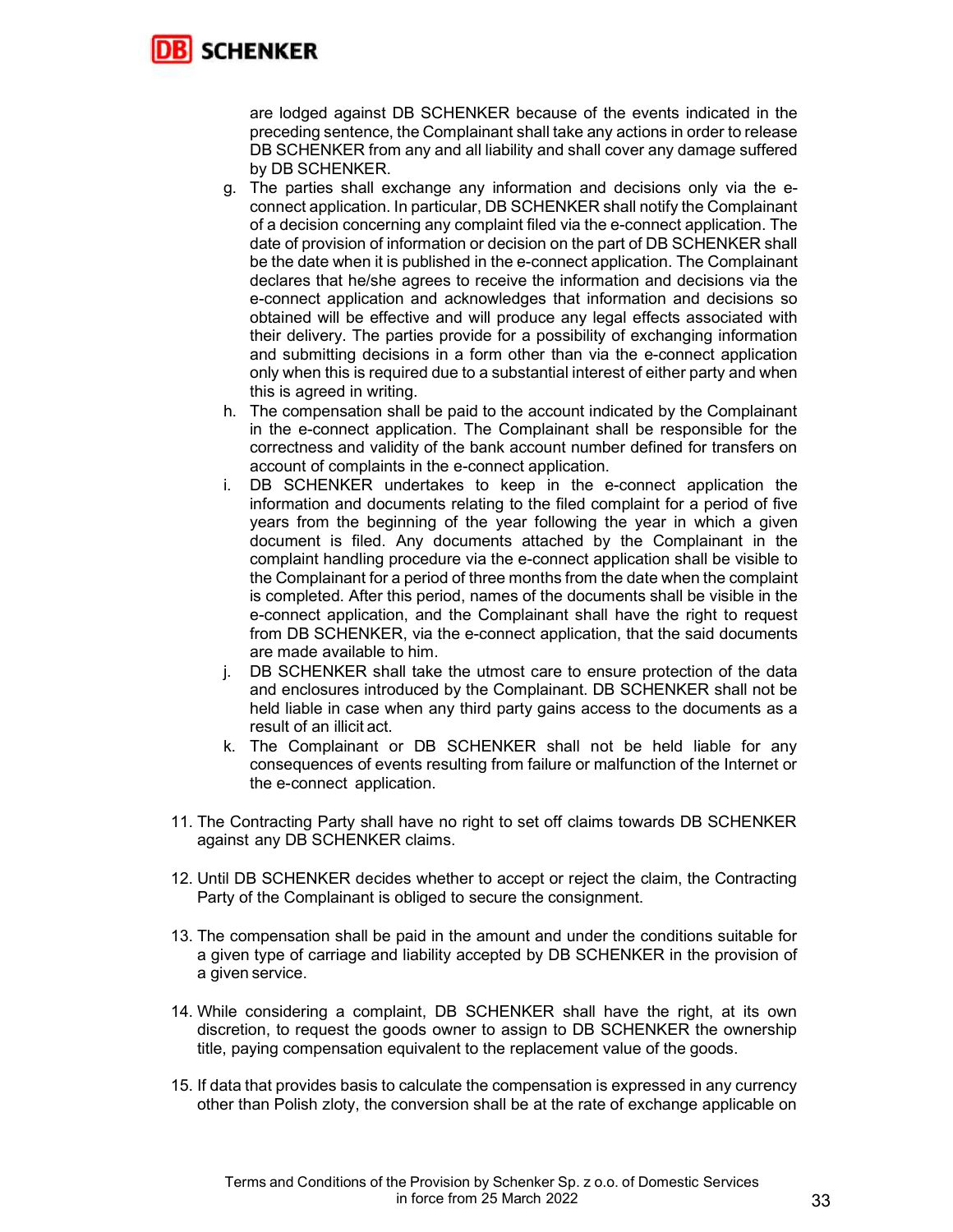

the date preceding the date on which the decision to pay the compensation is made.

#### § 14 Additional Assurances of Schenker sp. z o.o.

- 1. DB SCHENKER has an Integrated Quality, Environment and Work Safety Management Policy in accordance with the requirements of: ISO 9001, ISO 14001, OHSAS 18001, ISO/IEC 27001, HACCP, TAPA FSR and Act of 29 November 2000 on foreign trade in goods, technologies and services of strategic importance to the security of the state and to maintaining international peace and security (consolidated text: Journal of Laws of 2013, item 194)(ICP).
- 2. Transport of consignments containing dangerous goods is regulated by the Terms and Conditions of Logistic Handling of Dangerous Goods by DB SCHENKER published on the DB SCHENKER website www.dbschenker.pl. These General Terms and Conditions of the Provision of Services apply in respect of matters which are not regulated by the Terms and Conditions of Logistic Handling of Dangerous Goods by DB SCHENKER.
- 3. Transport of consignments containing foodstuff goods is regulated by the Terms and Conditions of Logistic Handling of Foodstuff Goods by DB SCHENKER published on the DB SCHENKER website www.dbschenker.pl. These General Terms and Conditions of the Provision of Services apply in respect of matters which are not regulated by the Terms and Conditions of Logistic Handling of Foodstuff Goods by DB SCHENKER.
- 4. Should DB SCHENKER undertake to transport the consignment referred to in the Goods Transport Traffic Monitoring System Act of 9 March 2017 together with implementing acts or in the legal act supposed to supersede the said legal acts (hereinafter referred to as the Act), the Orderer shall undertake to observe the provisions of the Act and the "The Rules of Handling Consignments Subject to the Act on the Monitoring System for the Carriage of Goods by Road/Rail" applicable to DB SCHENKER and available at the DB SCHENKER website www.dbschenker.pl which constitute an integral part of these General Terms and Conditions.
- 5. By placing/accepting an order or reaching an agreement in another form DB SCHENKER and the Client reach also an agreement in the matter of entrusting personal data for the time corresponding to the cooperation period. The data is entrusted under the terms of processing personal data of DB SCHENKER business partners published at the www.dbschenker.pl website, which constitute an integral part of these General Terms and Conditions.

## § 15 Transmission of Business Information

1. The Orderer agrees to receive from DB SCHENKER commercial information by post or by means of electronic communication, including electronic mail, to the address or addresses used by the Orderer in business contacts. The Orderer agrees that his postal addresses, including electronic mail addresses shall be placed in DB SCHENKER's database as well as agrees that these addresses shall be used for the purpose of direct marketing of DB SCHENKER products and services.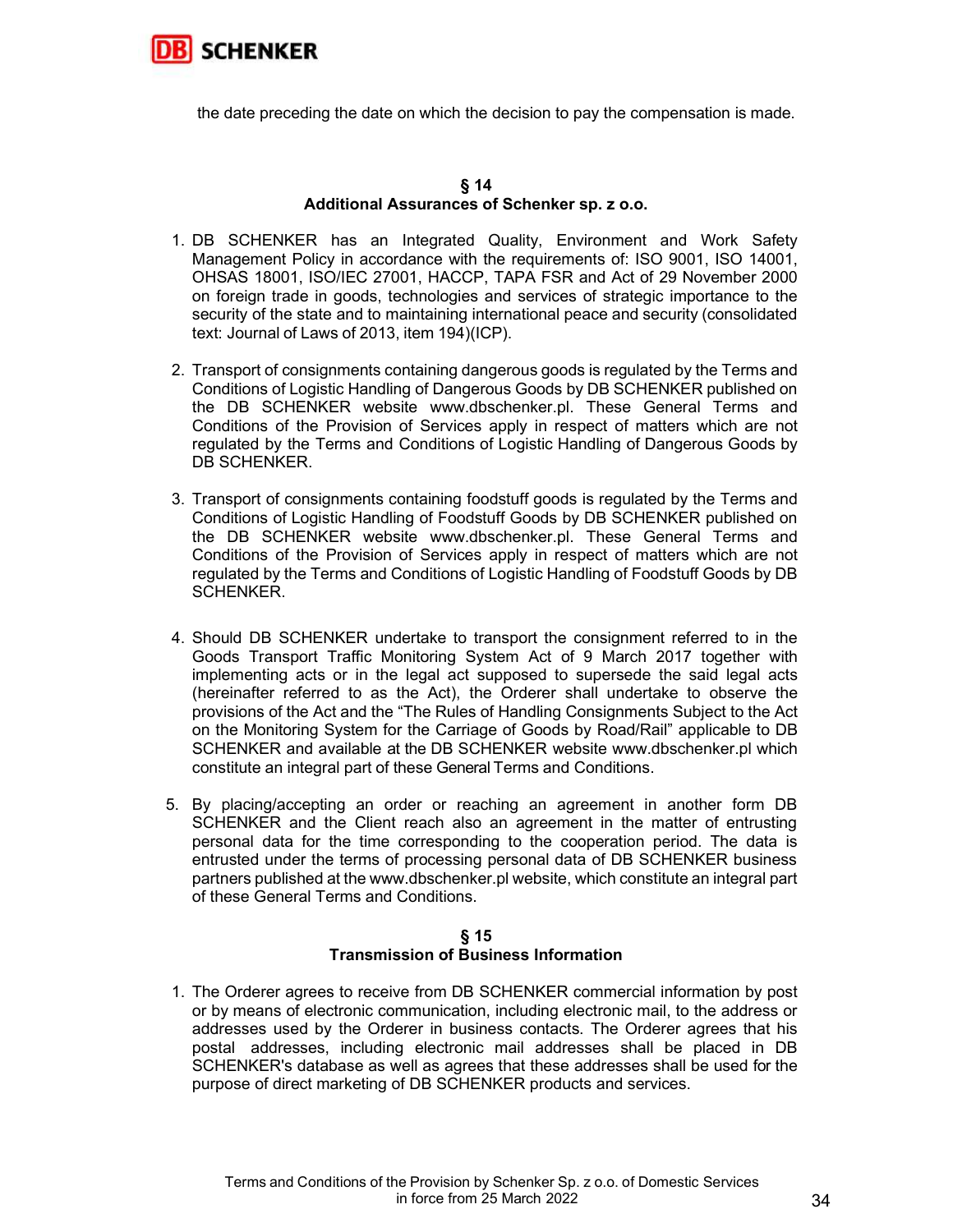

2. The Orderer has the right to revoke its consent to receive commercial information by sending an appropriate written statement to the address of DB SCHENKER seat: Schenker sp. z o.o. ul. Żwirki i Wigury 18, 02-092 Warszawa.

## § 16

## Amendments to the Terms and Conditions of the Provision of Domestic Services by Schenker sp. z o.o.

- 1. DB SCHENKER is entitled to amend these General Terms and Conditions at any time, including to appendices thereto, or issue new General Terms and Conditions. The above provision may be in particular due to changes in the scope or organization of the services, changes in costs of performing services or changes of the applicable law.
- 2. The Orderer assures that during the period of cooperation with DB SCHENKER the Orderer shall have continuous Internet access and agrees that it shall on its own find out about the current content of these General Terms and Conditions and appendices thereto using information provided on the DB SCHENKER website www.dbschenker.pl. DB SCHENKER undertakes in each case to place on the above specified website binding information concerning the date from which the amendments shall be in force, and any potential information sent to the Orderer in a written form or via electronic mail shall be only treated as of additional nature. The Orderer shall be obliged to check the current version of the General Terms and Conditions, including appendices thereto, before placing an order.
- 3. The current version of the General Terms and Conditions is also available in the Head Office and Branches of DB SCHENKER.
- 4. In the event of the occurrence of an epidemic hazard or state of an epidemic, as well as the establishment by authorized state authorities of legal acts issued in connection with the occurrence of an epidemic hazard or state of an epidemic, if the occurrence of the above-mentioned extraordinary events may endanger or threaten such values as human health or life of the Schenker Orderers, DB SCHENKER's personnel or DB SCHENKER's subcontractors, or may lead or cause loss of continuity of services provided by DB SCHENKER - DB SCHENKER may temporarily modify the manner of providing services specified in these General Terms and Conditions by adjusting the manner of collecting the Consignment from the Consignor, handing over the Consignment to the Consignee and the deadlines for handing over the Consignments.
- 5. The situations referred to in item 4 above shall include in particular:
	- a. finding at a DB SCHENKER branch or facility or at a DB SCHENKER's Subcontractor (including the driver assigned to that branch) an infection with a virus which gives rise to an epidemic hazard or state of epidemic, resulting in the need to temporarily shut down part or all of that branch or facility until the quarantine of that facility or the personnel operating it has been completed,
	- b. obligation imposed on DB SCHENKER or DB SCHENKER's Subcontractor by state authorities to behave in a specific way in relation to the existence of an epidemic hazard or state of epidemics, including in particular an order to provide certain services or a ban on providing them, which affects the operational capacity of DB SCHENKER or DB SCHENKER's Subcontractor in relation to performance of transport service,
	- c. issuing by state authorities, in connection with the occurrence of an epidemic hazard or state of epidemic, regulations amending the regulations concerning transport, including the Transport Law, in a manner affecting the rules of DB SCHENKER's services as defined in these General Terms and Conditions,
	- d. finding by entities with nationwide authority in the field of epidemic knowledge (including state sanitary inspections or specialist research units) that certain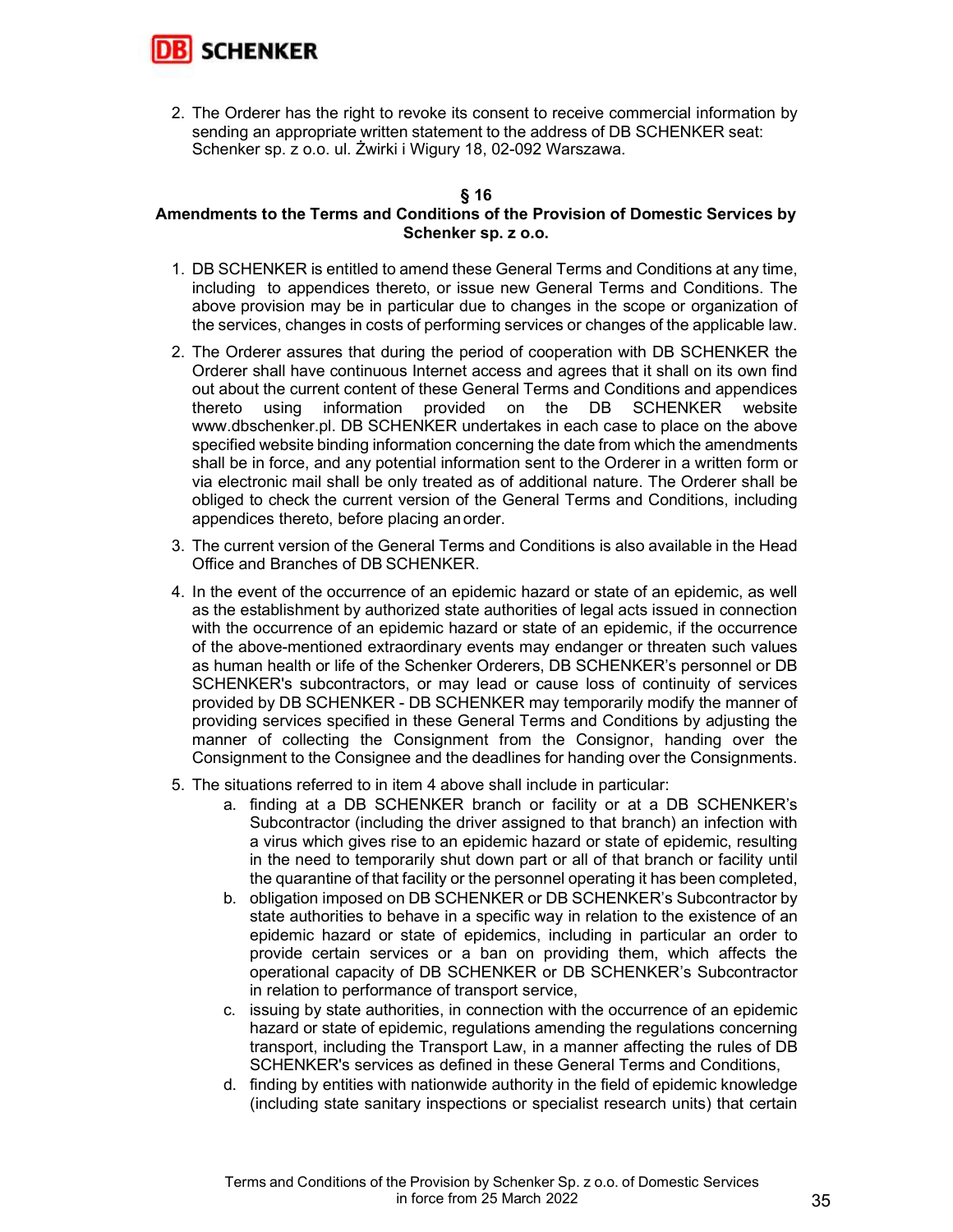

actions or behaviors which DB SCHENKER or DB SCHENKER's Subcontractor undertakes in connection with the performance of its obligations set out in these General Terms and Conditions pose a risk of viral infection or spread of this virus (the occurrence of which is the cause of the epidemic hazard or state of epidemic),

- e. occurrence when DB SCHENKER or DB SCHENKER's Subcontractor performs activities defined in these General Terms and Conditions - of factors increasing the risk of disease as a result of virus infection (the occurrence of which is the cause of the epidemic hazard or state of epidemic), in particular direct contact in close proximity with outsiders, or circulation of third party movables (including cash), excluding Consignments,
- f. finding that situations described in item 5a above occur at the Consignor's or Consignee's sites, or at DB SCHENKER branches or DB SCHENKER Subcontractor's branches.
- 6. The information about the intention to modify the provision of DB SCHENKER services shall be provided to the Orderer promptly, but not later than within 2 days from the date on which the circumstances referred to in item 4 above are found.
- 7. The modification referred to in item 4 above may not last longer than the duration of the threats referred to in item 4 above (including the duration of quarantine and any other action required by law in the event of the occurrence of such threats) or the duration of the provisions referred to in item 5c above and only within the territorial area of their occurrence.
- 8. If the basis for the modification referred to in item 4 above is not expressly provided for in a legal act issued by state authorities in connection with the occurrence of the events referred to in item 4 above, the modification of the provision of services must be proportionate to the event, its territorial scope, and the degree of threat to the values or interests referred to in item 4 above.

## §17 Personal data policies

According to art. 13 sections 1 and 2 of EU Regulation 2016/679 of the European Parliament and of the Council of 27 April 2016 on the protection of natural persons with regard to the processing of personal data and on the free movement of such data and in line with 95/46/EU Directive (General Data Protection Regulation), Schenker sp. z o. o. informs that:

- 1. The data controller of the Orderer's personal data shall be Schenker Sp. z o.o. with its seat at 18, Żwirki I Wigury str., 02-092 Warsaw
- 2. Compliance with personal data policies at Schenker sp. z o.o. is being supervised by the designated Data Protection Officer, which you can contact at the following e-mail address: IOD@dbschenker.com.
- 3. Orderer's personal data shall be processed for the following purposes and in line with the following regulations:

| Data processing purpose                                                                                 | <b>Processing legal basis</b>                                                                                                                                                            |
|---------------------------------------------------------------------------------------------------------|------------------------------------------------------------------------------------------------------------------------------------------------------------------------------------------|
| To reach/accomplish<br>contract/cooperation agreement<br>between the Orderer and the data<br>controller | <b>GDPR (General Data Protection</b><br>Regulation) art. 6(1)(b) (processing is<br>necessary to perform an agreement of<br>which a party is the person whose data is<br>to be processed) |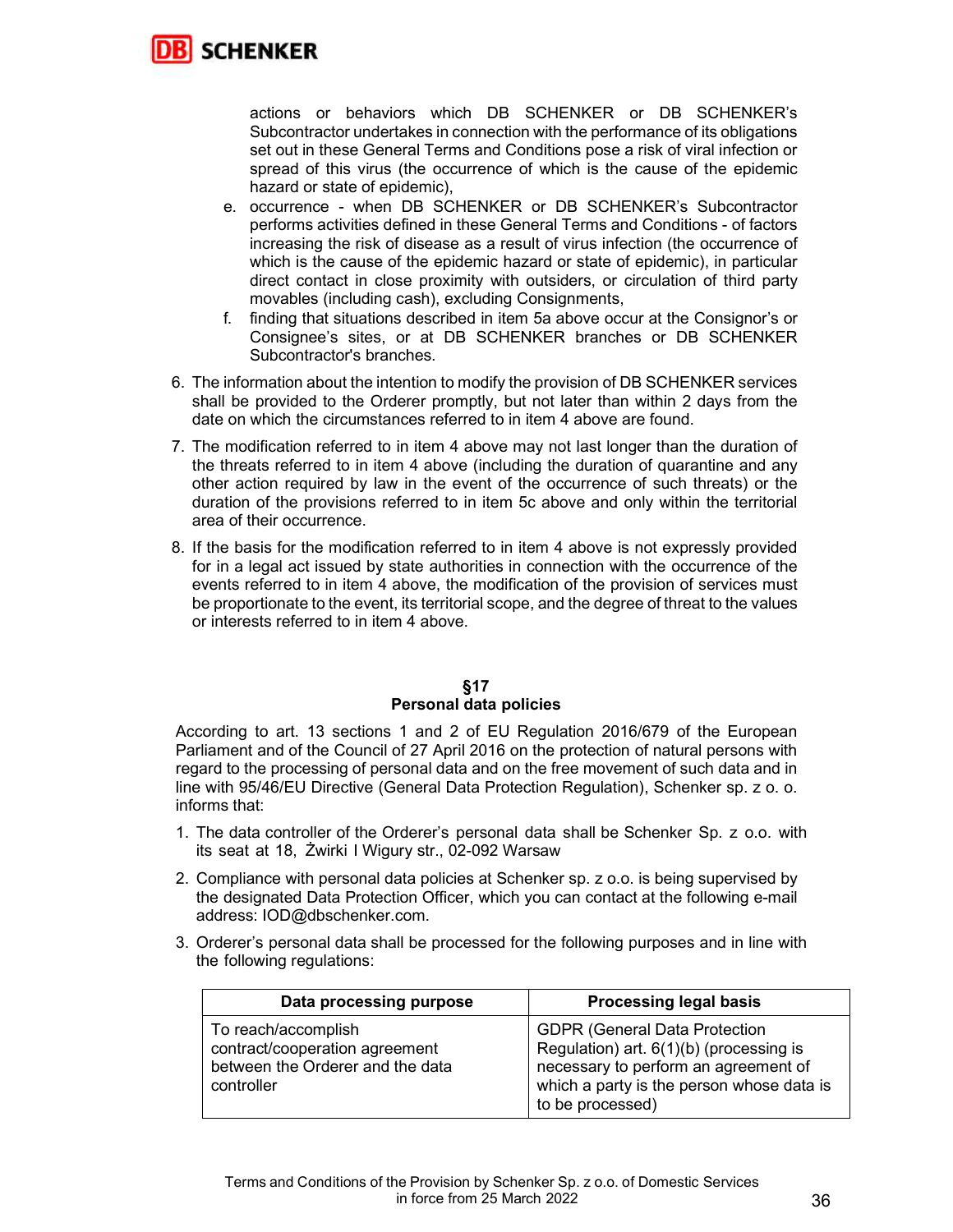

| To process complaints                                                                                 | GDPR art. 6(1)(b) (agreement<br>performance)                                                               |
|-------------------------------------------------------------------------------------------------------|------------------------------------------------------------------------------------------------------------|
|                                                                                                       | GDPR art. 6(1)(c) (legal requirement)                                                                      |
| To contact the Orderer in order to enquire<br>about satisfaction level of the controller's<br>clients | GDPR art. 6(1)(f) (legally justified interest:<br>to build a positive company image)                       |
| To process claims and to recover<br>receivable amounts                                                | GDPR art. 6(1)(f) (legally justified interest:<br>to process claims/undertake debt recovery<br>actions)    |
| To conduct direct marketing actions (to mail<br>business info), including customer profiling          | GDPR art. 6(1)(f) (legally justified interest:<br>to promote goods/services offered by data<br>controller) |

- 4. Orderer's personal data will be used by companies delivering load/transport services, mail services, custom clearing services, consignees, companies providing the service of shredding paper documents/destroying electronic media, management/storage of document resources, tax/legal services, services in recovery of receivables, accounting companies.
- 5. Orderer's personal data may be transferred to third countries (i.e., a country not belonging to the European Economic Area) to which DB SCHENKER delivers shipment, if the transfer is necessary for the fulfilling of the contract between Customer and Schenker Sp. z o.o. (Article 49(1)(b) of the General Data Protection Regulation).
- 6. The period during which Orderer's personal data will be stored by Schenker Sp. z o.o. depends on the storage purpose as follows:
	- a. Contract performance period for data processed to perform a contract/ a cooperation agreement,
	- b. A period necessary to consider a filed complaint for data processed to process complaints
	- c. Until the dispute is resolved / the Parties have concluded mutual settlements (including proper deadlines for claim time limits for data processed to process claims/run receivable recovery actions,
	- d. Until the Orderer raises an objection for data processed to study customer satisfaction level among the data controller's customers and/or to conduct direct marketing actions (to directly mail business information)
	- e. After periods indicated in sections  $(a) (d)$  above additionally for a time legally required or the time limit for any possible claims.
- 7. In connection with processing personal data, the Orderer is entitled to:
	- a. ask the data controller to make the data available, to correct it, or to restrict its processing
	- b. transfer the processed data to perform a contract/co-operation agreement or to process complaints,
	- c. raise an objection if the data is processed to study customer satisfaction level and/or to conduct direct marketing actions (to directly mail business information), including customer profiling,
	- d. file complaints to the proper supervising body (President of Personal Data Protection Office) if in its opinion the data is processed in breach of the General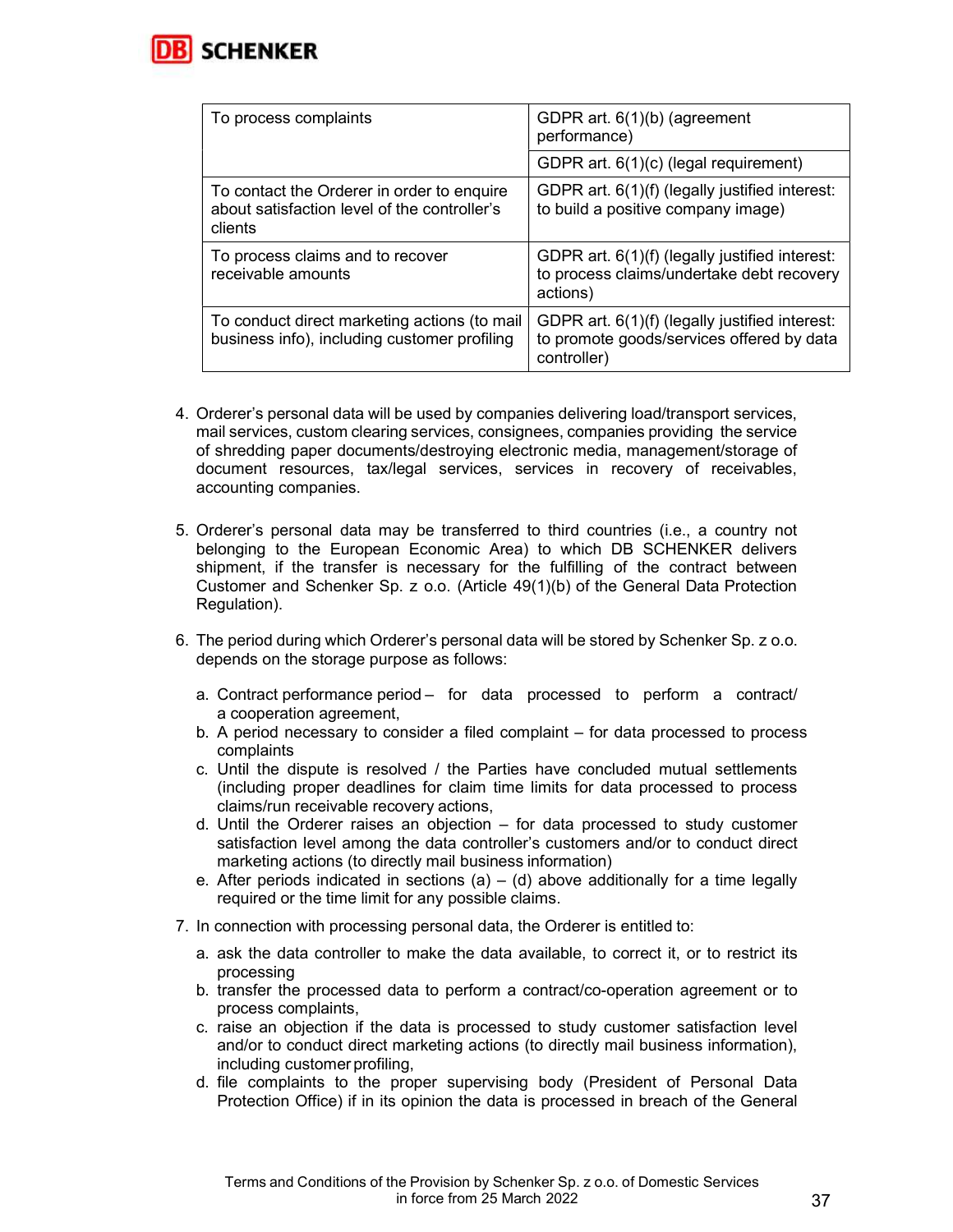

Data Protection Regulation.

8. Submitting personal data by the Orderer is indispensable to reach the contract. No contract/cooperation may be reached with the Orderer who does not wish to submit its personal data to Data Controller. Submission of the data for other purposes indicated in section 3 is voluntary, however such submission is indispensable to accomplish such purposes.

## § 18 Final Provisions

- 1. The following documents constitute an integral part of these General Terms and Conditions:
	- 1) Standard price lists
		- a) Freight Table,
		- b) Standard DB SCHENKERparcel, DB SCHENKERparcel premium price list,
		- c) Table of Value Added Services and Additional Fees,
		- d) Price List of Additional Fees for Handling Dangerous Goods,
	- 2) Rules for determination of the Fuel Correction;
	- 3) Schedule of Deliveries;
	- 4) Rules of DB SCHENKER on Packaging Standards of Palletized or Non-palletized Groupage Consignments;
	- 5) Rules of DB SCHENKER on the preparation of parcel consignments and exclusions of certain goods from the transport as parcel consignments;
	- 6) Terms and Conditions of Logistic Handling of Dangerous Goods ADR;
	- 7) Terms and Conditions of Logistic Handling of Foodstuffs HACCP;
	- 8) The Rules of Handling Consignments Subject to the Act on the Monitoring System for the Carriage of Goods by Road/Rail;
	- 9) EUR/EPAL pallet standards,
	- 10) Address Label Standard.
	- 11) Principles of processing personal Client's data by DB SCHENKER.
	- 12) Consignment Parameter Verification Process
- 2. The provisions of § 16 shall apply to the aforementioned documents accordingly.
- 3. These General Terms and Conditions shall apply to the services provided by DB SCHENKER within the territory of Poland; any departure from these General Terms and Conditions shall be in writing, otherwise being null and void.
- 4. Any disputes arising out of the contracting and provision of services by DB SCHENKER shall be settled by the common courts of law having jurisdiction competent for DB SCHENKER's seat or the city of Poznań, at the discretion of the party filing the action.
- 5. These General Terms and Conditions and the documents set forth in Section 1 do not represent an offer within the meaning of the Polish Civil Code.
- 6. In respect of any agreements executed with DB SCHENKER according to these General Terms and Conditions, the provisions of art.  $66^1$  § 1 – 3 of the Polish Civil Code shall not apply.
- 7. The documents specified in Section 1, in particular the Standard Price Lists and the Rules for Calculation of Fuel Corrections, which had been in effect prior to the date stated in the introduction to these General Terms and Conditions, shall not be subject to change and shall remain in effect in the current wording unless DB SCHENKER